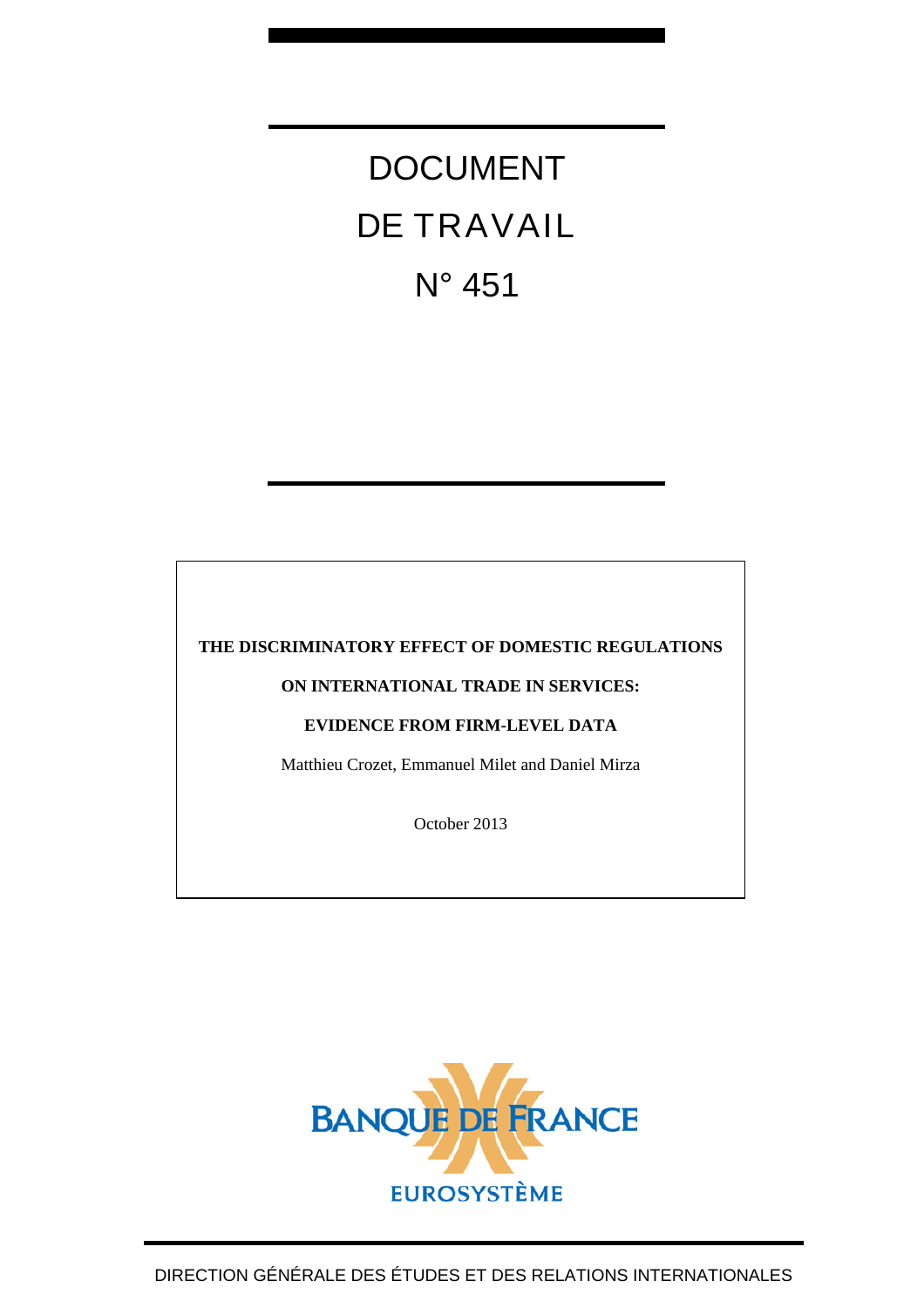## DIRECTION GÉNÉRALE DES ÉTUDES ET DES RELATIONS INTERNATIONALES

#### **THE DISCRIMINATORY EFFECT OF DOMESTIC REGULATIONS**

#### **ON INTERNATIONAL TRADE IN SERVICES:**

#### **EVIDENCE FROM FIRM-LEVEL DATA**

Matthieu Crozet, Emmanuel Milet and Daniel Mirza

October 2013

Les Documents de travail reflètent les idées personnelles de leurs auteurs et n'expriment pas nécessairement la position de la Banque de France. Ce document est disponible sur le site internet de la Banque de France « [www.banque-france.fr](http://www.banque-france.fr/) ».

Working Papers reflect the opinions of the authors and do not necessarily express the views of the Banque de France. This document is available on the Banque de France Website "[www.banque-france.fr](http://www.banque-france.fr/)".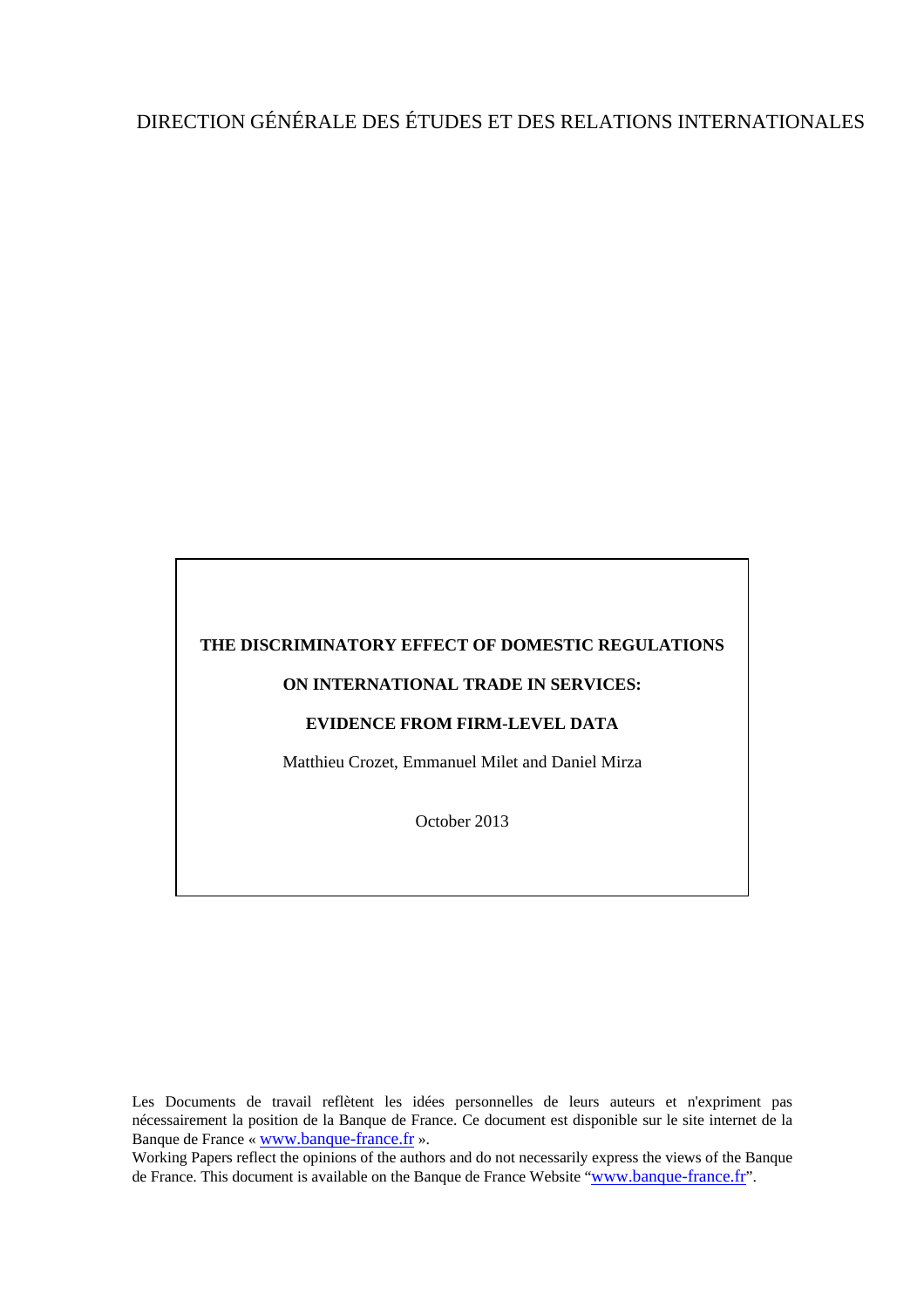## The Discriminatory Effect of Domestic Regulations on International Trade in Services: Evidence from Firm-Level Data<sup>∗</sup>

Matthieu Crozet † University Paris 11 Sceaux Institut Universitaire de France CEPII

Emmanuel Milet ‡ Paris School of Economics (Paris 1)

Daniel Mirza § Banque de France Université de Tours & LEO-CNRS CEPII

<sup>∗</sup>This paper has benefited from funding from the Banque de France. It was also produced as part of the European Firms in a Global Economy: Internal policies for external competitiveness (EFIGE) project, a collaborative project funded by the European Commission Seventh Research Framework Programme, Contract  $#$  225551. The views expressed in this publication are the sole responsibility of the authors and do not necessarily reflect the views of the European Commission or those of the Banque de France. We would like to thank Andrew Bernard, Chiara Criscuolo, Ron Davies, Joseph Francois, David Hummels, Florian Mayneris, Mathieu Parenti and participants at the ETSG, ISNE, GIST and EEA conferences, RIEF Doctoral meeting, and seminars at CEPII, PSE, University College Dublin, University of Zurich, WTO, European Union DG ENTR, Banque de France and the French Ministry of Finance for fruitful discussions and comments.

<sup>†</sup>matthieu.crozet@cepii.fr

<sup>‡</sup> em.milet@gmail.com

<sup>§</sup>daniel.mirza@univ-tours.fr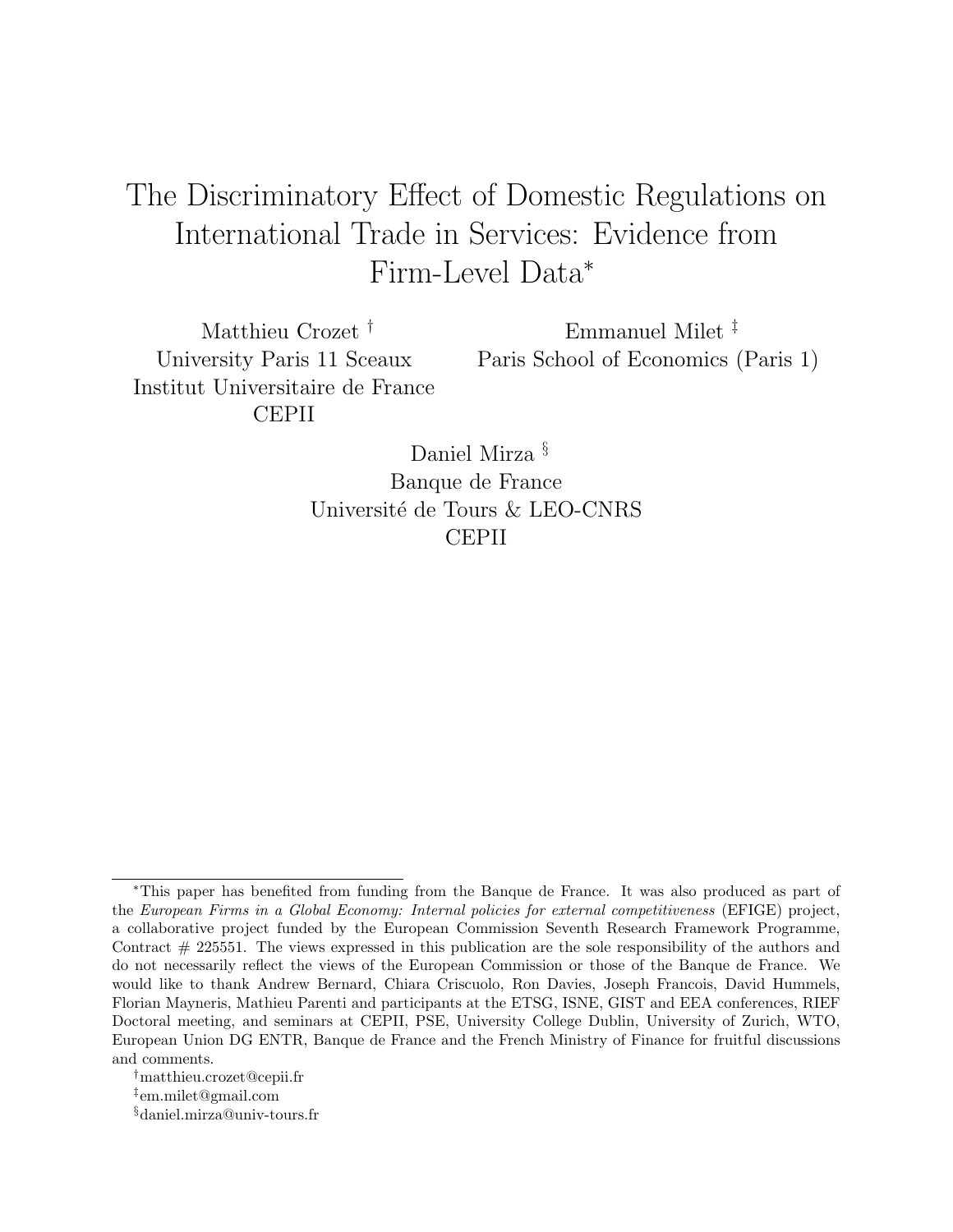#### Abstract

Afin de promouvoir le commerce international de services, les accords du GATS à l'OMC ont pour objectif l'élimination progressive des régulations discriminantes à l'égard des fournisseurs étrangers de services afin de garantir une égalité de traitement avec les entreprises domestiques. Ce papier s'intéresse néanmoins à l'effet des régulations domestiques a priori non discriminantes, appliquées par le marché de destination, sur les exportations des firmes étrangères sur ce marché. Nous proposons un test empirique tiré directement de la théorie afin de déterminer si ces régulations domestiques ont un impact plus élevé sur les entreprises étrangères par rapport aux firmes domestiques. Nous appliquons ce test sur données Françaises d'exportation de services professionnels vers les pays de l'OCDE. Nos résultats montrent que les régulations sur les marchés de destination réduisent à la fois la décision d'exporter ainsi que la valeur des exportations individuelles. Ces résultats tendent à montrer que les régulations domestiques seraient discriminantes de facto même si de jure elles ne le sont pas.

Mots clés: Commerce de services, Régulations de marché, Firmes hétérogènes.

codes JELs: F1, L8.

#### Abstract

In order to promote international trade in services, the WTO-GATS aims at progressively eliminating discriminatory regulations, which apply to foreign suppliers, by guaranteeing equal national treatment. This paper looks instead at the trade effect of domestic regulations, which apply to all firms indifferently and do not intend to exclude foreign suppliers. We propose a theory-based empirical test to determine whether or not these domestic regulations affect foreign suppliers more than local ones. We take this test to the data by using French firm-level exports of professional services to OECD countries. Our econometric results show that domestic regulations in the importing markets matter significantly for trade in services. They reduce both the decision to export and the individual exports. These results tend to prove that domestic regulations are de facto discriminatory even if they are not de jure.

Keywords: Trade in services, Domestic Regulations, Firm Heterogeneity.

JEL codes: F1, L8.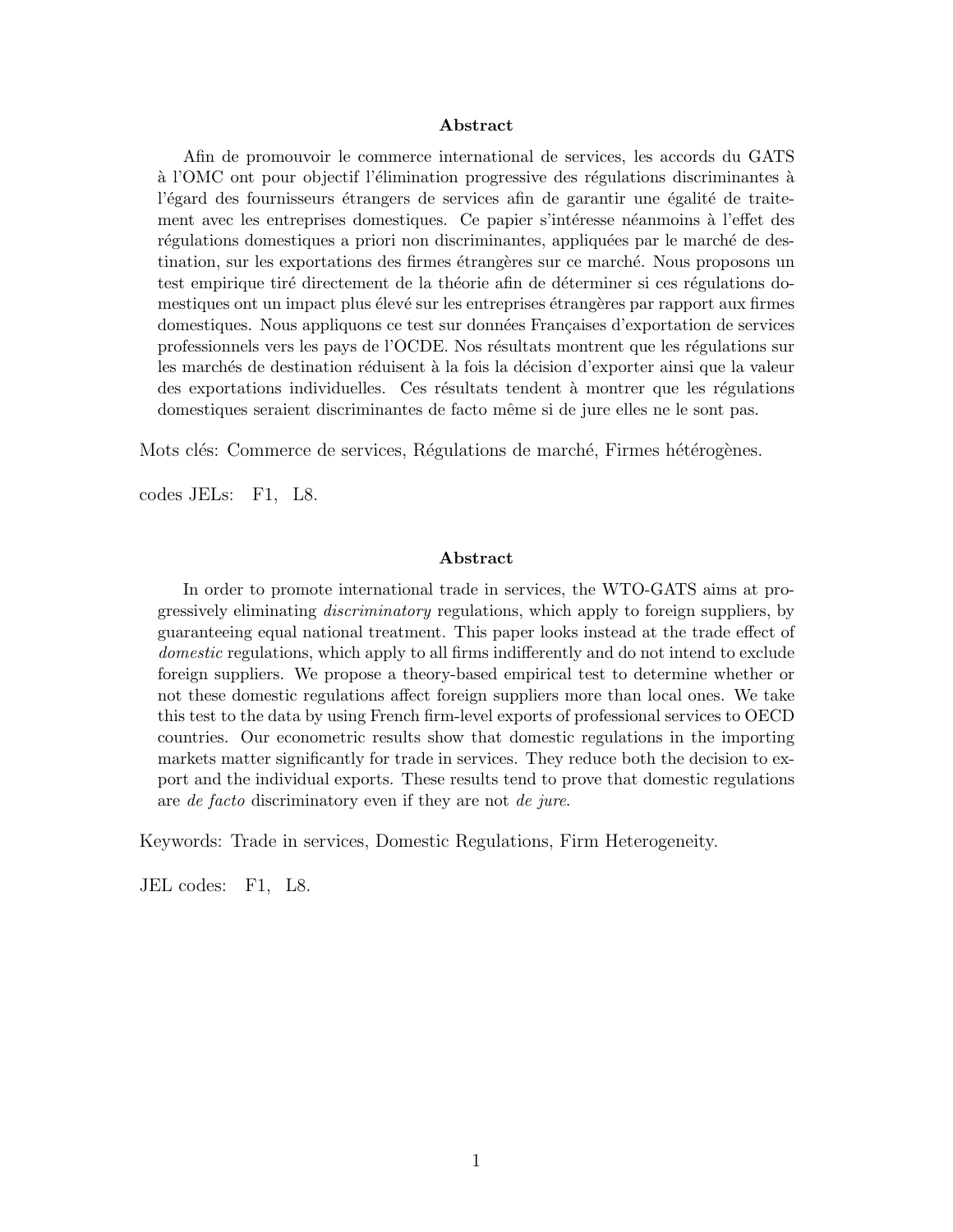## 1 Introduction

Services account for about two thirds of the GDP and nearly half of total employment in advanced economies. The share of services activities in GDP has also risen in middle and low income countries, reaching about 50% in 2007 in the poorest countries in the world (Francois and Hoekman, 2010). Nevertheless, international trade in services still accounts for only one fifth of world trade (WTO, 2008). Of course, many services require proximity between buyers and sellers which prevents most of them from being internationally traded. However, if one focuses solely on services that do not require proximity (i.e. arm's length services), $<sup>1</sup>$  $<sup>1</sup>$  $<sup>1</sup>$ </sup> the international trade of services remains limited: simple calculations from EBOPS-OECD and STAN-OECD databases on the US economy in 2008 show, for instance, that the share of exports of services in the total production of arm's length services is around four times smaller than the share of exported goods in total manufacturing. Why then is there so little trade in arm's length services?

The recent literature points to the significant role played by market regulations (see Francois and Hoekman, 2010 for a survey). In OECD countries at least, the regulations in services are found to be relatively high compared to those in the manufacturing sector. Whether or not a high degree of regulation is justified in the service sectors is beyond the scope of this paper, which focuses only on the consequence of regulations on trade in services.<sup>[2](#page-4-1)</sup> Deardorff and Stern (2008) propose a taxonomy of different regulations that could apply to most if not all services. Some regulations can impact entry (i.e. licenses, administrative handling, etc), while others are linked to ongoing operations (prudential measures, price controls, etc). The former usually designate fixed costs, while the latter are rather linked to variable costs. Most of these regulations apply to all sellers alike; they are non-discriminatory. We shall call them *domestic* regulations in the rest of the paper. Others, however, are discriminatory against foreign suppliers. In this case, regulations become instruments of protection, and act as non-tariff barriers (NTBs) to international trade in services. The General Agreement on Trade in Services (GATS) is mainly concerned with NTBs in the service sectors.<sup>[3](#page-4-2)</sup> Its purpose is to ensure equal treatment between national and foreign suppliers of services, but not necessarily to reduce or harmonize *domestic* regulations among WTO members.<sup>[4](#page-4-3)</sup> Nevertheless, domestic regulations might also discriminate against foreign sellers. Indeed, foreign sellers can be more sensitive to regulations than their domestic counterparts as they do not have access as easily to information to avoid or comply with local legislations.

So far, the existing empirical literature has provided evidence in favor of a significant

<span id="page-4-1"></span><span id="page-4-0"></span><sup>&</sup>lt;sup>1</sup>An expression that has been made popular by Bhagwati *et al.* (2004).

<sup>&</sup>lt;sup>2</sup>There is a debate in the literature over the efficiency of regulations: high regulations in services might be justified by the frequent presence of natural monopolies or asymmetric information in the market (Hoekman and Mattoo, 2011). They are set to promote efficiency or equity. Another strand of the literature shows however that by introducing additional costs and/or distortions to competition, some regulatory policies might not be efficient for firm level performance and/or macro-level growth (e.g. Blanchard and Giavazzi 2003, Nicoletti and Scarpetta 2003, and Arnold et al., 2008).

<span id="page-4-2"></span><sup>&</sup>lt;sup>3</sup>See the WTO website devoted to the GATS at [http://www.wto.org/english/tratop\\_e/serv\\_e/gats\\_](http://www.wto.org/english/tratop_e/serv_e/gats_factfiction_e.htm) [factfiction\\_e.htm](http://www.wto.org/english/tratop_e/serv_e/gats_factfiction_e.htm)

<span id="page-4-3"></span><sup>4</sup>Hoekman (2006) and Borchert, Gootiiz and Mattoo (2012) propose an assessment of the importance and the impact of NTBs in services.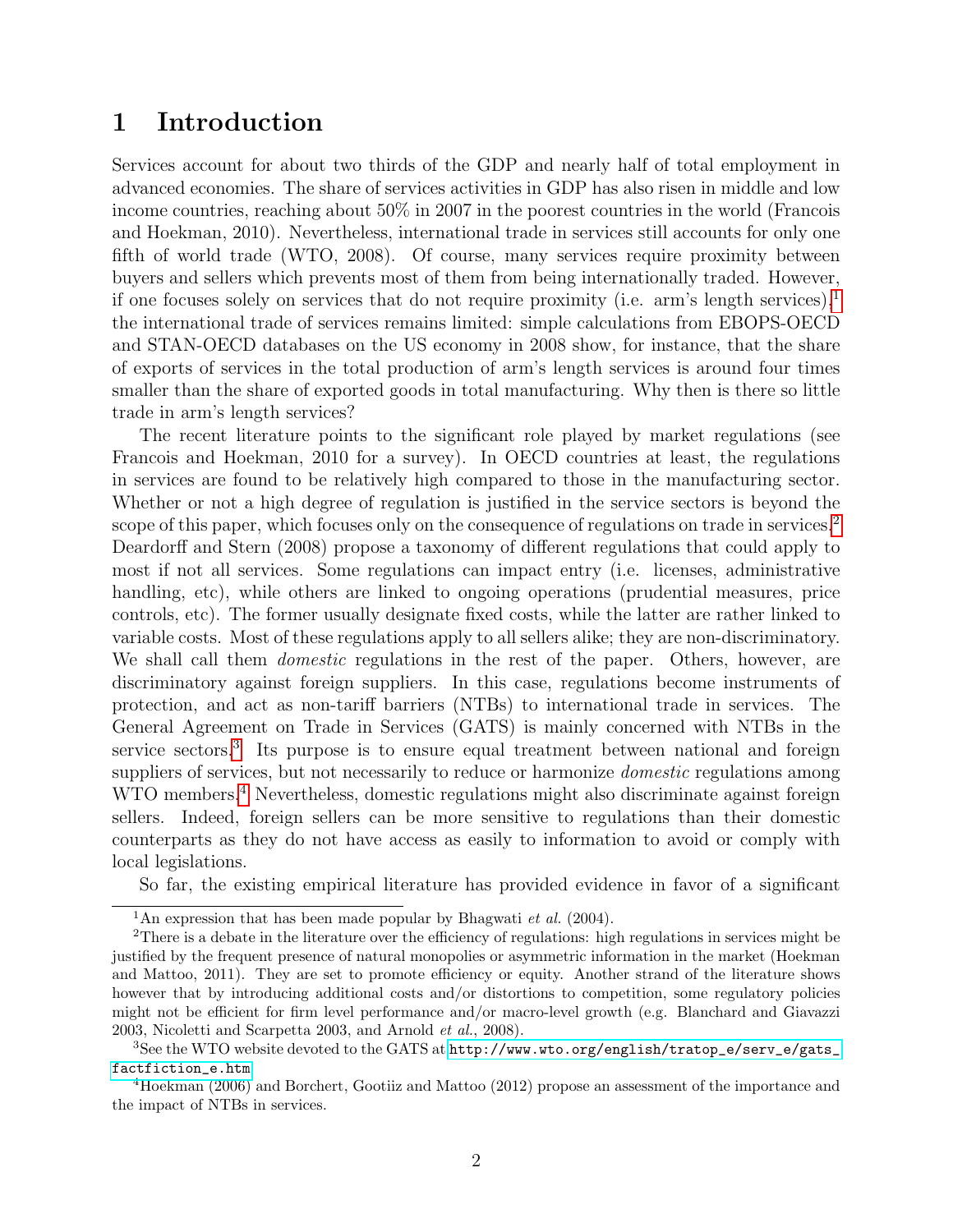trade effect of regulations in the service sectors. More specifically, Kox and Nordas (2007), and Lennon et al. (2009) use aggregate data on bilateral trade in services from the OECD and show that regulations in the origin and destination countries have a strong negative impact on aggregate services exports. Kox and Lejour (2005) show that it is not only the level of regulations which matters for exports but also their structure. Controlling for unobserved country heterogeneity, Schwellnus (2007) finds a smaller  $-$  but still significant  $-$  elasticity of bilateral trade with respect to market regulations. Van der Marel and Shepherd (2011) investigate the role of Regional Trade Agreements on the trade in services creation and diversion effects.<sup>[5](#page-5-0)</sup> It is noteworthy that all these studies only tend to prove that foreign producers are harmed by regulations in destination markets. But they remain silent on whether or not they are more affected than domestic producers. Indeed, if non-discriminatory regulations induce a higher cost to deliver a service, they should reduce local sales as well as imports. Therefore, a negative correlation between regulations and services imports does not prove that these regulations discriminate against foreign suppliers and can be considered as a trade barrier.

This paper goes one step further. We apply an empirical test to examine explicitly whether domestic regulations in professional services are *de facto* discriminatory, while they are not de jure. To do so, we rely on firm-level trade data and our contribution to the existing literature is actually threefold. First, our regressions illustrate how regulations in the importing countries affect both the decision of foreign firms to export services and their individual export values. Second, we look at the nature of domestic regulations by examining whether they act as a variable or a fixed cost. Third, and more importantly, we perform an empirical test, guided by theory, which enables us to determine explicitly whether domestic regulations in services discriminate against foreign sellers, thus shadowing an international trade barrier. Our empirical analysis uses French firm-level data on trade in services, provided by the Banque de France. This kind of data has only recently become available in a few countries. Recent studies using firm-level data on trade in services include Breinlich and Criscuolo (2011) for the UK, Ariu (2012) for Belgium, Conti et al. (2010) for Italy, Kelle and Kleinert (2010) for Germany and Walter and Dell'mour (2010) for Austria. These studies mainly describe the characteristics of firms engaged in international trade in services without linking them to regulations in the service sectors.

Our Banque de France database provides exhaustive information on the services traded by each French firm by destination country and type of service. We focus our analysis on professional services, for two important reasons. First, professional services are traded under Mode 1, i.e. at arm's length (unlike tourism, for instance) and independently from trade in goods (unlike transport services). Second, we need trade data that match the available data on domestic regulations. We use the Non-Manufacturing Regulation NMR indicator specific to professional services, provided by the OECD, in the Product-Market Regulations database. This indicator is available for 3 years: 1998, 2003 and 2008. This database is based on questionnaires filled out by the competent authorities in each OECD country. It has been widely used in the literature. More specifically, Bourles *et al* (2013) and Barone

<span id="page-5-0"></span><sup>&</sup>lt;sup>5</sup>Earlier studies focused on specific sectors: Mattoo and Mishra (1998) looked at both discriminatory and non-discriminatory regulations in the case of Indian engineers, lawyers and architects in the United States. Findlay and Warren (2000) compiled several sectoral studies carried out by the Australian Productivity Commission (banking sector, telecommunications, and professional services).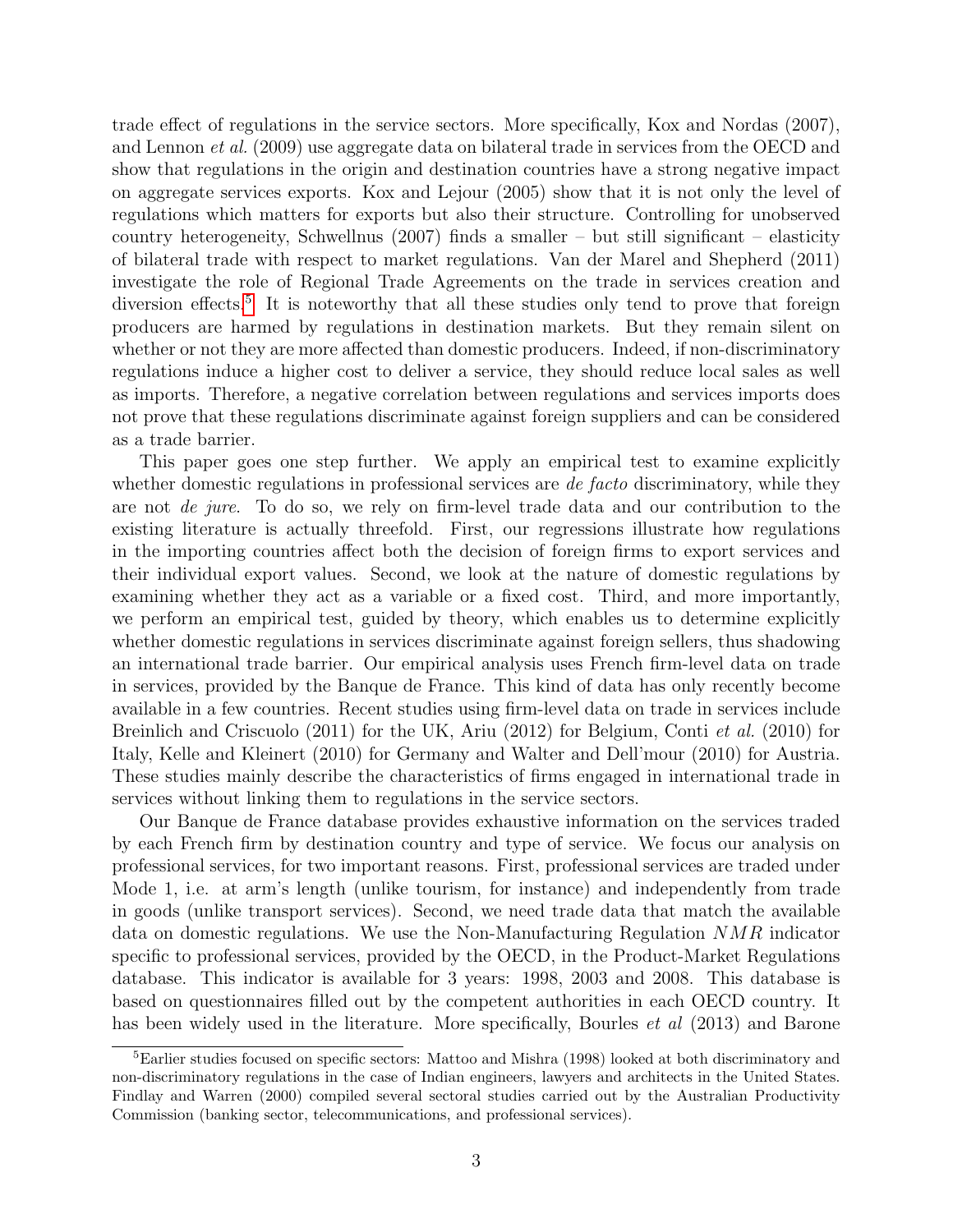and Cingano (2011) have recently used the  $NMR$  index to look at the impact of policies in upstream services sectors on manufacturing outcomes.

We find that domestic regulations have a negative and statistically significant impact on the extensive and the intensive margin of trade in services. This result is consistent with only one particular case raised by our theoretical model: the case in which domestic regulations increase the variable costs more for foreign suppliers than for domestic sellers. This means that domestic regulations are de facto discriminatory. Furthermore, we find little evidence that domestic regulations in a given country impact the fixed entry cost of exporting to this country significantly. In the next section, we present the set-up on which we base our tests. Section 3 describes the data and section 4 shows some stylized facts on French exporters of services. Section 5 presents the econometric results. Section 6 and 7 check the robustness of our results to alternative empirical specifications and theoretical hypotheses. Section 8 tests the impact of regulations on the export fixed costs. Section 9 concludes.

### 2 Theory

Complying with market regulations is certainly not costless, both for domestic and foreign firms. However, because it is hard to know precisely what kind of cost they involve, assessing the exact impact of domestic regulations on bilateral trade flows is not trivial. Indeed, regulations can take the form of an additional fixed entry cost, a marginal cost, or both. Moreover, they might be equally burdensome for foreign and domestic companies or be discriminatory, affecting foreign firms relatively more. This section outlines a simple model of trade in order to present the mechanisms at work and list our empirical predictions. We do not aim at presenting a structural model to be tested but simply to determine the kind of consequences which regulations might have on firm-level trade flows. We consider the market for a given tradable service in country d. Consumers have CES preferences over a continuum of imperfectly substitutable varieties produced by monopolistically competitive firms. Firms located in country  $o$ , aiming to serve market d incur a fixed entry cost,  $F_{od}$ . The sales of firms on market d are determined by a combination of destination country characteristics, some bilateral elements linking the origin and the destination countries (such as transaction costs), and firm-level ability,  $a$ <sup>[6](#page-6-0)</sup> More precisely, the CES utility maximization under budget constraint provides the demand for services addressed by country d to a firm located in country o with ability a:

<span id="page-6-1"></span>
$$
x_{od}(a) = p_{od}(a)^{1-\sigma} (E_d/\Phi_d) \Lambda_{od}(a), \qquad (1)
$$

where  $\Lambda_{od}(a)$  takes a value of one if the firm has decided to enter market d and zero otherwise.  $p_{od}(a)$  is the price which the final consumer is charged for one unit of the output of the firm; and  $\sigma$  is the price elasticity  $(\sigma > 1)$ .  $E_d$  is the market size in country d.  $\Phi_d$  is inversely related to the price index in country d and captures the strength of the competition. It is positively influenced by the number of competitors in this market and negatively by their

<span id="page-6-0"></span><sup>&</sup>lt;sup>6</sup>In the following, we implicitly consider that a represents the productivity of firms and determines the delivered price of its variety. Without a loss of generality, we could have assumed that  $a$  captures the ability of the firm to attain a higher level of quality. Then, the price variable, which is apparent in the following equations, would stand for the inverse of the quality-adjusted price.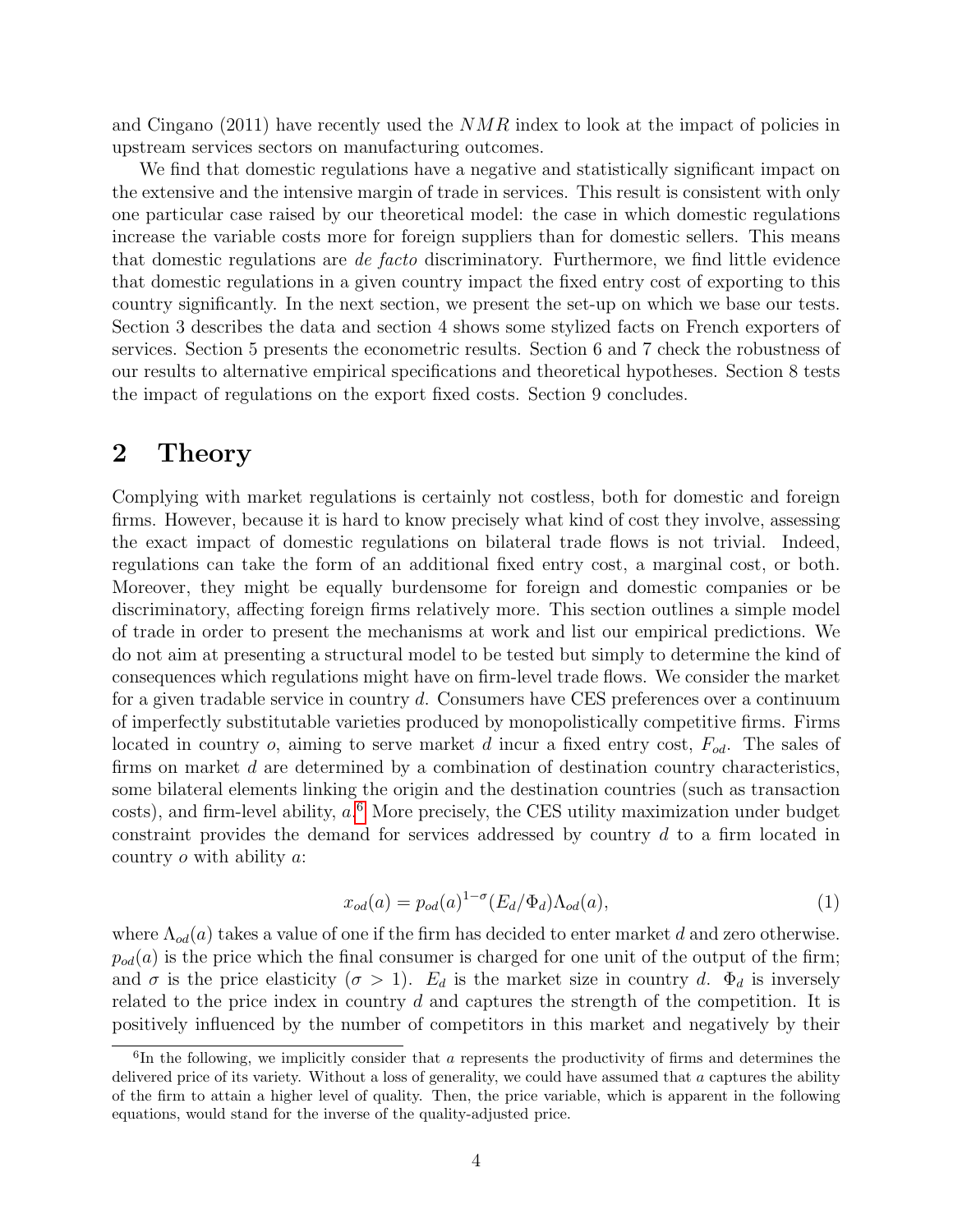respective delivered price. A firm from country  $o$ , with ability  $a$ , will enter market  $d$  if its current profits cover the fixed cost. With constant mark-up, one obtains that the probability for a firm to enter is:

<span id="page-7-2"></span>
$$
P\left[\Lambda_{od}(a) = 1\right] = P\left[x_{od}(a) > \sigma F_{od}\right].\tag{2}
$$

Services market regulations of country  $d, B_d$ , might be associated either with a fixed entry cost or a marginal cost. We consider both cases, setting  $F_{od} = B_d^{\eta}$  $\eta_d^{\eta}$  ( $\forall o$ , with  $\eta \geq 0$ ) and assuming that  $B_d$  enters positively in international and intra-national transaction cost functions. Moreover, we consider that market regulations might be *de facto* discriminatory, in the sense that foreigners might be more sensitive to similar regulations faced by domestic producers. The delivered price of imported and local services are respectively:[7](#page-7-0)

<span id="page-7-3"></span>
$$
p_{od}(a) = p_o(a)t_{od}B_d^{\gamma}, \text{ and } p_{dd}(a) = p_d(a)t_{dd}B_d^{\kappa}, \quad 0 \le \kappa \le \gamma,
$$
 (3)

 $p_o(a)$  denotes the production price of a variety of services imported from country o, and  $t_{od}$ is the transaction cost (cost to deliver to country d). Similarly,  $p_d(a)$  is the production price of services delivered domestically and  $t_{dd}$  is the intra-national delivering cost. Market regulations in country d will be discriminatory if  $\gamma > \kappa$ , and non-discriminatory if  $\kappa = \gamma$ . Finally, the toughness of competition in the market,  $\Phi_d$ , is:

$$
\Phi_d = \left[ \int_{a \in \Omega_{dd}} [p_d(a) t_{dd} B_d^{\kappa}]^{1-\sigma} + \sum_{o \neq d} \int_{a \in \Omega_{od}} [p_o(a) t_{od} B_d^{\gamma}]^{1-\sigma} \right],\tag{4}
$$

where  $\Omega_{od}$  is the set of varieties produced in country o and available in country d. We obtain the elasticity of firm-level exports with respect to market regulations in the destination country from Equation [\(1\)](#page-6-1):

<span id="page-7-1"></span>
$$
\varepsilon_B^x = \frac{\partial x_{od}(a)}{\partial B_d} \frac{B_d}{x_{od}(a)} = \left[ (1 - \sigma)\gamma - \frac{\partial \Phi_d}{\partial B_d} \frac{B_d}{\Phi_d} \right].
$$
\n(5)

Equation [\(5\)](#page-7-1) indicates that the impact of destination market regulations on firm-level export values is twofold. A direct effect is captured by the first term in the brackets. It is unambiguously negative if  $\gamma$  is positive. The second term shows an indirect effect channeled by changes in the price index. Indeed, market regulations should reduce the number of competitors in the destination country and raise the delivered price of each service variety. This will impact the demand addressed to all incumbent firms in this market positively. The overall elasticity of the exports by firms with respect to market regulations is undetermined a priori. It could be zero, positive or negative.

Similarly, the impact of domestic regulations on the export decision of a firm in country o is largely undetermined. But Equation [\(2\)](#page-7-2) provides some clues about the sign of the elasticity of the probability of exporting with respect to the level of regulations,  $\varepsilon_B^P$ . It must be positive if  $\varepsilon_B^x > \sigma \eta$  and negative if  $\varepsilon_B^x < \sigma \eta$ .

<span id="page-7-0"></span><sup>7</sup>We could have assumed that the fixed cost is also discriminatory (i.e. that the fixed cost in a market is not the same for all countries, with  $F_{od} > F_{dd}$ ,  $\forall o \neq d$ ). But, in our context, the fact that foreign and domestic firms face the same fixed cost or not does not change the theoretical predictions. We thus consider that all domestic and foreign producers incur the same entry cost,  $F_d$ .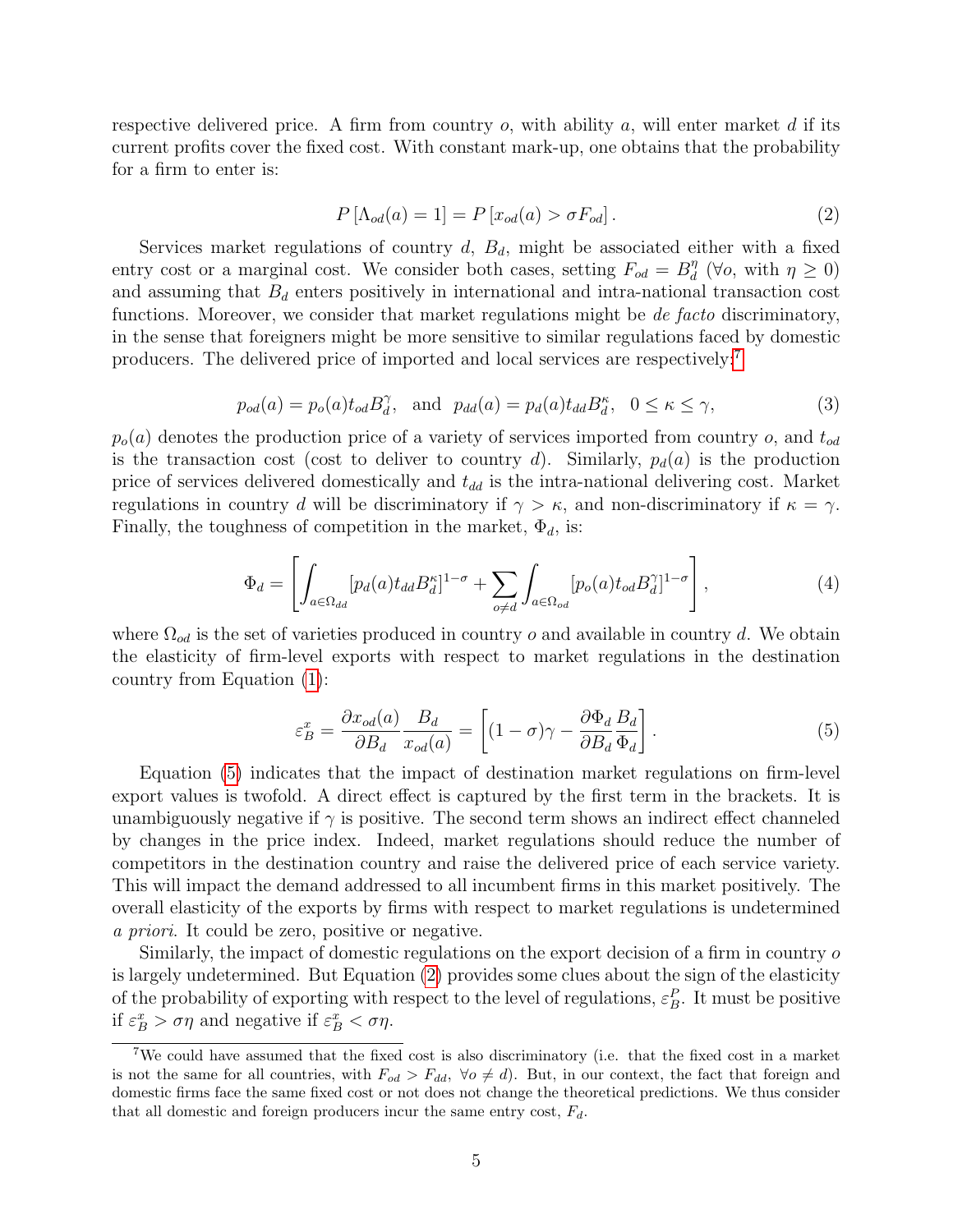Let us consider different hypotheses on the nature of market regulations. They can be considered as a fixed entry cost  $(\eta > 0)$ , a marginal cost  $(\gamma > 0$  and  $\kappa > 0)$  or both. Moreover, they can be discriminatory  $(\gamma > \kappa)$  or not  $(\gamma = \kappa)$ . The theoretical predictions are summarized in Table [\(1\)](#page-8-0).

No entry cost | Entry cost  $\eta = 0$   $\eta > 0$ No marginal cost Export value  $(\varepsilon_F^x)$  $\begin{array}{c|c}\n x \\
B\n \end{array}$   $\begin{array}{c|c}\n 0 \\
\end{array}$  +  $\gamma = \kappa = 0$  Export decision ( $\varepsilon_R^F$  $\begin{array}{c} P \ B \end{array}$  0 -Non-discriminatory marginal cost Export value  $(\varepsilon_R^x)$  $\begin{array}{c|c}\n x \\
B\n \end{array}$   $\begin{array}{c|c}\n 0 \\
\end{array}$  +  $\gamma = \kappa > 0$  Export decision ( $\varepsilon_R^F$  $\begin{array}{c|c} P \ B \end{array}$  0 -Discriminatory marginal cost Export value  $(\varepsilon_B^x)$  $\begin{array}{c} \text{ }x \text{ } \\ \text{ }B\end{array}$  - ?  $\gamma > \kappa \geq 0$  Export decision ( $\varepsilon_R^P$  $\begin{array}{c|c|c|c|c} P \end{array}$  - - -

<span id="page-8-0"></span>Table 1: Signs of the Elasticities of Firm-Level Exports and Export Decisions with Respect to Destination Market Regulations

Let us begin with the case where regulations do not influence the marginal cost:  $\gamma =$  $\kappa = 0$ . The signs of  $\varepsilon_B^x$  and  $\varepsilon_B^P$  are shown in the first two rows of Table [\(1\)](#page-8-0). Obviously, these elasticities are simply zero if regulations have no influence on the fixed cost. But if complying with regulations involves an additional entry cost  $(\eta > 0)$ , they should impact the export decision negatively  $(\varepsilon_B^P < 0)$ . As the number of firms which are active in the market diminishes,  $\Phi_d$  falls and the second term in Equation [\(5\)](#page-7-1) becomes negative, while the first one is zero. Then, each firm which remains active in this market has larger sales:  $\varepsilon_B^x > 0$ .<sup>[8](#page-8-1)</sup>

The theoretical predictions are exactly the same if the influence of regulations on marginal costs is positive and identical across domestic and foreign firms ( $\gamma = \kappa > 0$ ). First, if they only reach variable costs (no impact on the entry cost), the first and second terms in Equation [\(5\)](#page-7-1) exactly cancel out. Indeed, with CES preferences and ad valorem trade costs, if all firms face the same shock on their marginal costs, the direct negative impact it has on their sales is exactly offset by the lessening of competitive pressure. Second, if regulations also increase fixed costs  $(\eta > 0)$ , we expect a positive relationship between regulations and the sales of firms due to a decrease in the number of competitors.

Finally, domestic regulations will have a negative impact on the exports by foreign firms only if they hurt foreigners more than local producers, i.e.  $\gamma > \kappa > 0$ . In this case, for foreign firms, the indirect positive effect in Equation [\(5\)](#page-7-1) will not offset the direct negative effect, and their export value should decrease. Because  $x_{od}(a)$  decreases, the probability of exporting is also negatively affected. If one further assumes that regulations increase the fixed entry cost, the negative impact on the export probability would be even greater. But if  $\sigma\eta$  is very large, the decrease in the number of firms which are active in market d could be sufficiently large to compensate the direct effect of regulations on the exports by firms. The sign of  $\varepsilon_B^x$  is undetermined in this case.

Our empirical analysis will estimate the signs of  $\varepsilon_B^x$  and  $\varepsilon_B^P$  in order to infer the nature of the trade costs involved by domestic regulations in services and identify whether or not they

<span id="page-8-1"></span><sup>&</sup>lt;sup>8</sup>It is straightforward that the case of a discriminatory fixed cost provides the same sign effects as those reported in the last column of Table [1.](#page-8-0)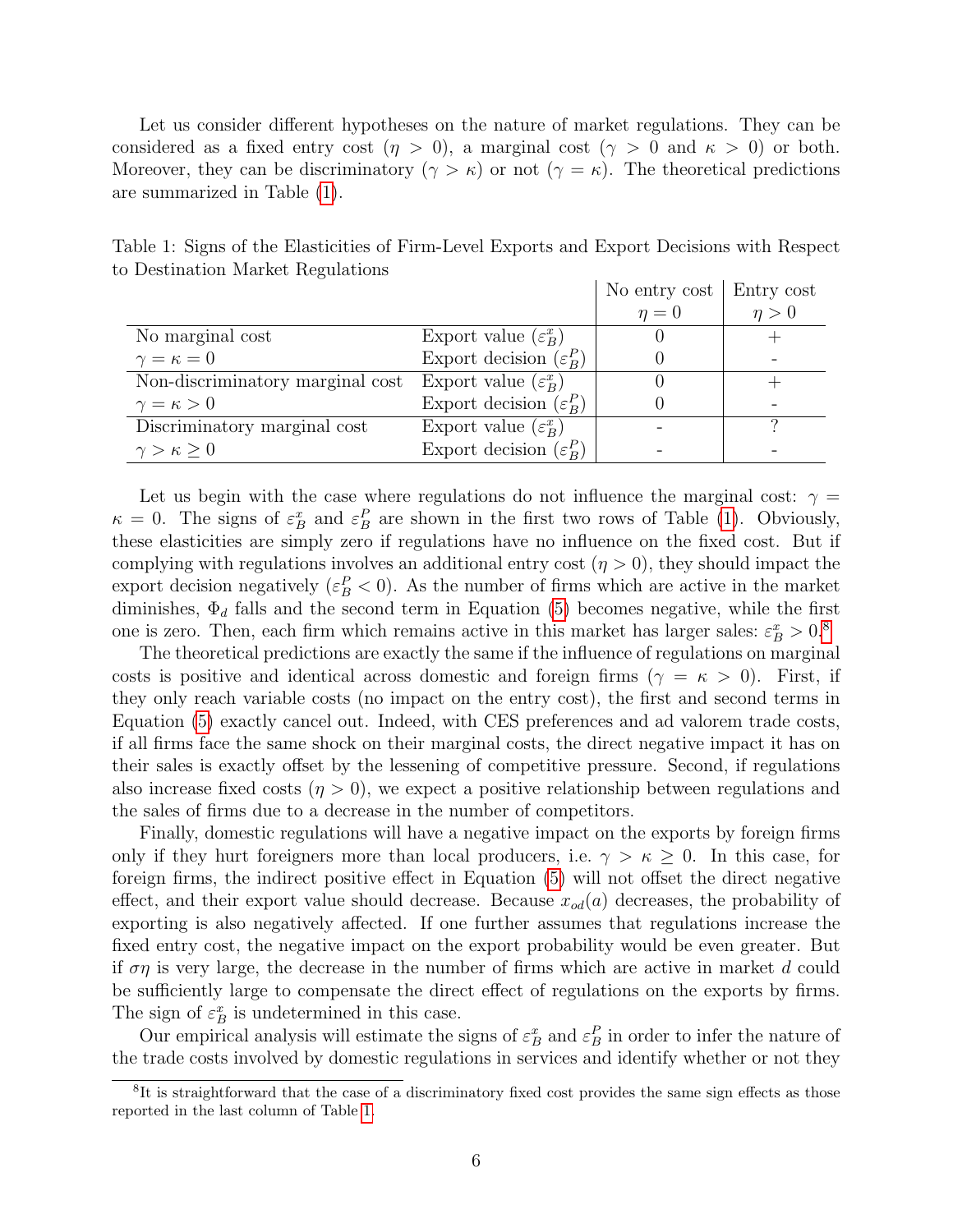are discriminatory. Of course, some of the theoretical predictions summarized in Table [\(1\)](#page-8-0) are specific to our modeling choices. For instance, the fact that the direct and indirect impacts of non-discriminatory regulations cancel each other out is the outcome of two assumptions: CES preferences and the ad valorem cost of complying with regulations. Section 7 investigates the consequences of relaxing these two assumptions, but shows that our data supports our baseline model against the alternative ones.

## 3 The Data

Our empirical analysis uses two different sources of data. The exhaustive record of services exports by French firms and the OECD measures of services market regulations. This section details and describes the main features of our data.

### 3.1 The Banque de France Database for Services Trade

We use micro-level data, from the Banque de France, on French exporters of services. The services covered in the database fall into the Mode I classification by the GATS.[9](#page-9-0) The Banque de France data come either directly from the company itself,  $^{10}$  $^{10}$  $^{10}$  or from commercial bank declarations. For each firm, the database records the annual amount of its transactions, the nature of the service traded and the partner country. The product classification used by the Banque de France database is slightly different than the Extended Balance of Payments Services Classification (EBOPS). It identifies 21 types of services. Among them, there are four types of professional services: "Operational leasing services", "Research and development, architectural engineering and other technical services", "Legal, accounting, auditing, bookkeeping and tax consulting services" and "Other business services". We aggregate them all, at the firm, destination and year level, into a single "Professional services" category. Destinations are split between 250 countries, and the data is available from 1999 to 2007. Looking at the data in 2003, the original database reports Mode I positive export flows for 13,703 French firms, with a total value close to 28 billion euros.

However, given the aim of this paper, we need to focus on a restricted sample of firmlevel exports. First, we focus on the firms that (i) export professional services, (ii) have their main activity in business services sectors, and (iii) export to countries for which we have information regarding regulation and local demand.<sup>[11](#page-9-2)</sup> We detail, step by step, how the different restrictions we impose on our sample change the number of firms and the total export values. To avoid flooding the text with numbers and confuse the reader, we only present the changes in the number of firms and the total exports in 2003.[12](#page-9-3) As mentioned before, we start with 13,703 firms, exporting 28 billion euros of services on aggregate. We only have information on the main activity of the firms for 6,898 of them. This information is provided by the French Statistical Institute (INSEE). These 6,898 firms export 23 billion

<span id="page-9-0"></span><sup>9</sup>Mode I covers all services exchanged between residents and non-residents across borders.

<span id="page-9-2"></span><span id="page-9-1"></span><sup>&</sup>lt;sup>10</sup>This mainly concerns the biggest ones, called *Déclarants Directs Généraux*.

<sup>&</sup>lt;sup>11</sup>We use an unbalanced panel with at most 28 countries, but data is not available for all of them each year.

<span id="page-9-3"></span><sup>&</sup>lt;sup>12</sup>Figures for 1999 and 2007 are of course available upon request.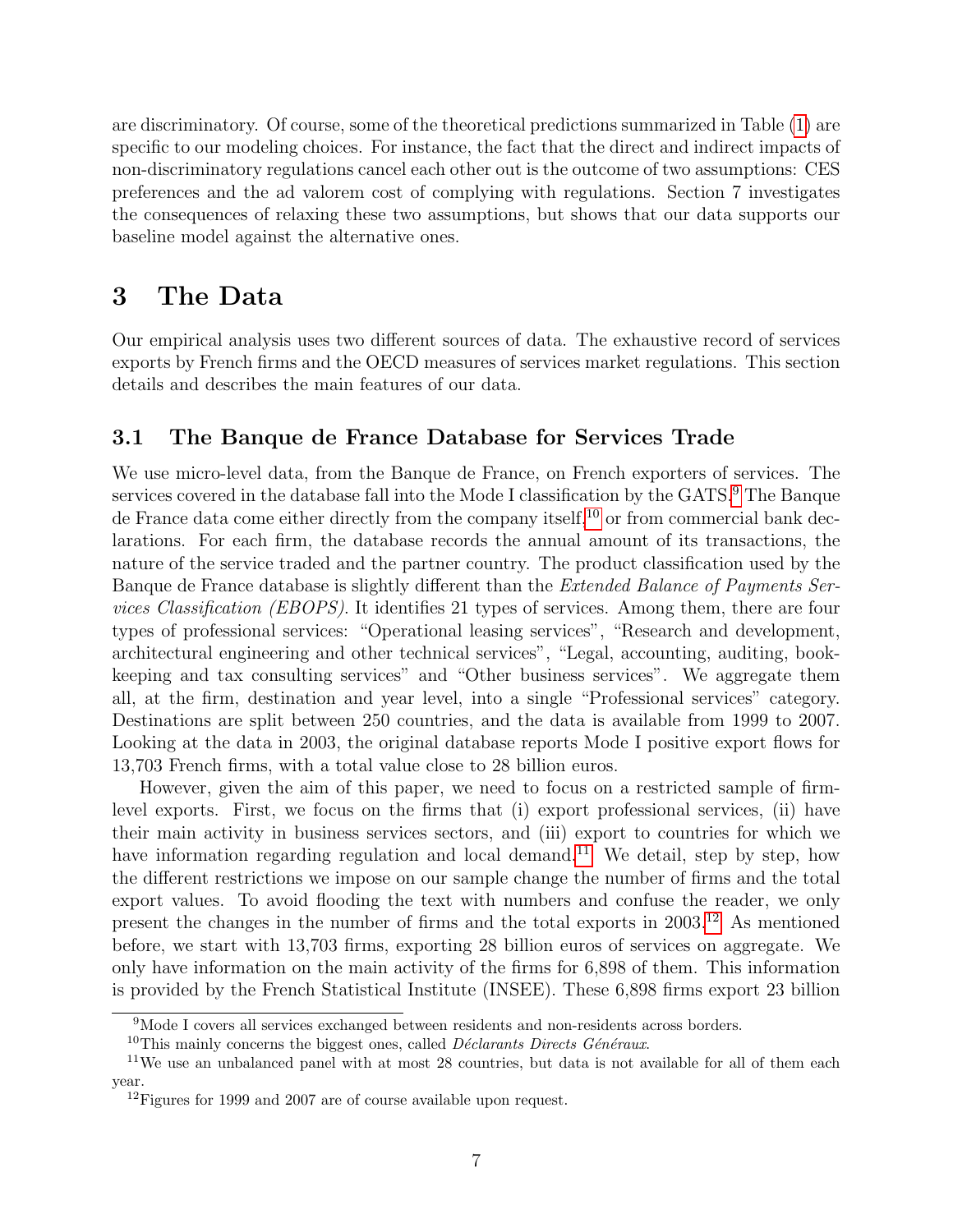euros of Mode I services. Restricting to firms exporting professional services leaves us with 5,144 firms, accounting for about 10.9 billion euros of total exports. We further restrict our sample to the firms registered in the business services sectors.<sup>[13](#page-10-0)</sup> This second step reduces our sample to 2,543 firms, and the total exports are down to 6.1 billion euros. Finally, we restrict our trade data to the destinations and years for which we have information on the level of market regulations. Such information is available for 25 countries (excluding France) at most and for 1998, 2003 and 2008. Thus, considering that, for a given country, the annual changes in the level of regulations are small, we match the regulations in 1998 with the trade data in 1999 and the regulations measured in 2008 with the trade flows observed in 2007. Having considered all these restrictions, our final database is made up of three years of observations. In 1999, we have 1,517 firms exporting to 18 countries. Because very few firms export to many countries, we are left with only 2,955 positive export flows, for a total value of 3.2 billion euros. In 2003, the database covers 2,219 firms and 25 countries. There are 4,304 strictly positive export flows, representing 4.8 billion euros. In 2007, the database covers 1,870 firms, 23 countries, with 3,566 strictly positive trade flows, representing a total of 4.4 billion euros. $^{14}$  $^{14}$  $^{14}$ 

#### 3.2 Indicators of Domestic Regulation

The OECD has developed a series of product market regulation (PMR) indicators. Some, usually referred to as Non-Manufacturing Regulation indexes  $(NMR)$ , are specific to the service sectors (professional services, energy, transport and communication). They measure the overall restriction to competition in the service sectors. Both the  $PMR$  and  $NMR$  indexes have been widely used in the literature studying the impact of regulations on economic outcomes (Jean and Nicoletti 2004, Conway and Nicoletti 2006, Barone and Cingano 2011, Bourles et al. 2013). In order to match our trade data, we work with the NMR index specifically related to professional services.

To produce these indicators, the OECD proceeds in two steps. First, a questionnaire is set up and sent to the competent authorities in each OECD country.<sup>[15](#page-10-2)</sup> Questions are either qualitative ("Do national, state or provincial government control at least one firm in the Insurance sector?") or quantitative ("For how many services does the profession have an exclusive or shared exclusive right to provide?"). Questions fall into two broad categories: barriers to entry and constraints on the conduct of operations. Entry regulations  $(NMR - Entry)$ hereafter) focus mainly on rules concerning licensing or minimum educational requirements, while the regulation of ongoing activities  $(NMR - Conduct)$  hereafter) is associated with price-setting policies or framing advertisements. Second, the OECD transforms all the responses to the questionnaires into quantitative data. Three NMR indexes are obtained using a scoring algorithm that attributes a specific weight to each question: the first measures the overall restriction to competition, the second measures the one relative to entry

<span id="page-10-0"></span><sup>&</sup>lt;sup>13</sup>We drop firms belonging to the manufacturing sectors, and those in wholesale, retail, transport, public administration, education, health, non-profit, recreative activities, and personal services sectors.

<span id="page-10-2"></span><span id="page-10-1"></span><sup>&</sup>lt;sup>14</sup>See Table in the appendix for a list of the countries and years available in the database.

<sup>&</sup>lt;sup>15</sup>The questionnaire and the individual data used to construct the  $NMR$  index for professional services can be found at: [http://www.oecd.org/document/24/0,3746,en\\_2649\\_34323\\_35858776\\_1\\_1\\_1\\_1,00.html](http://www.oecd.org/document/24/0,3746,en_2649_34323_35858776_1_1_1_1,00.html). See Wolfl *et al.* (2009) for a detailed description of the NMR indices.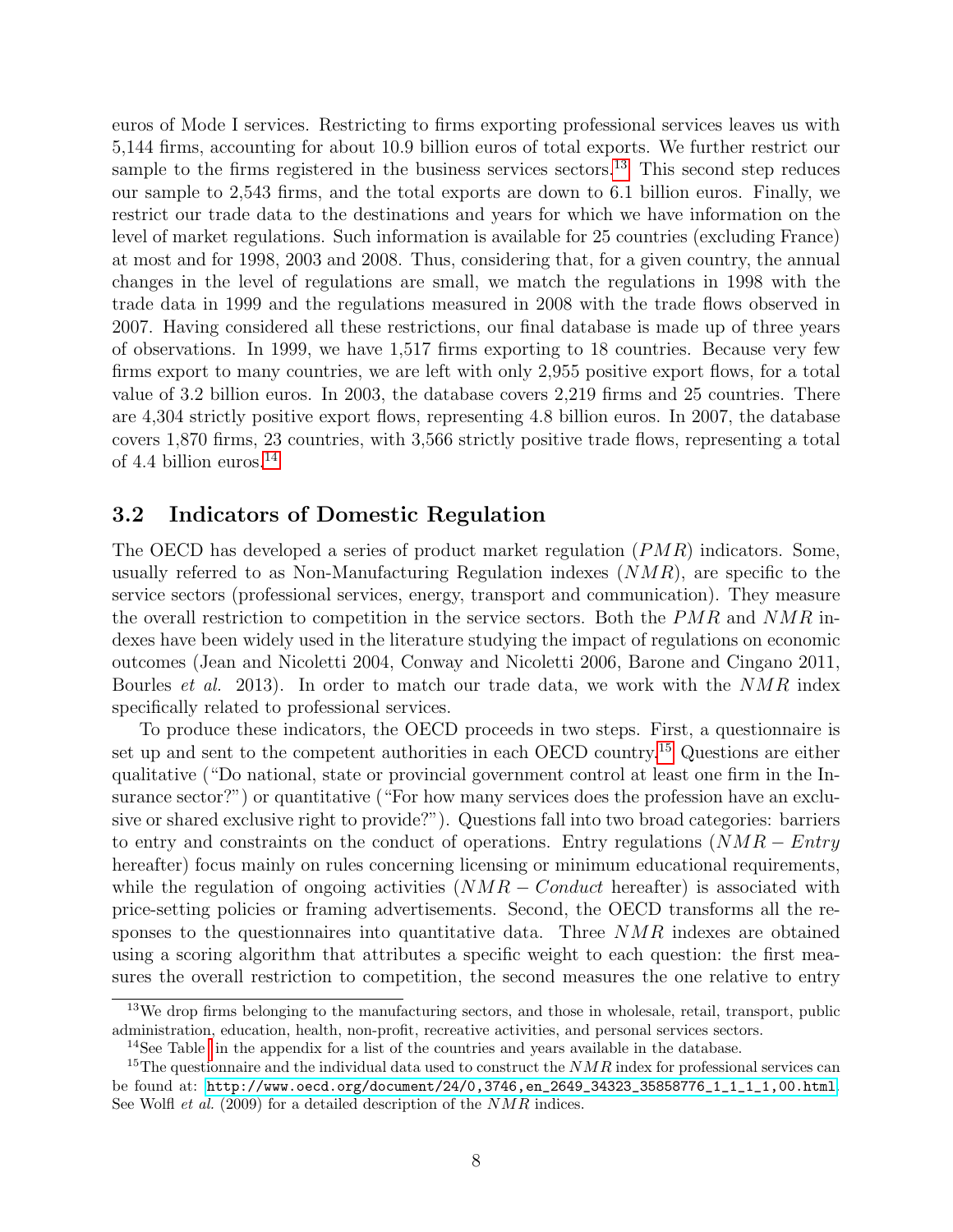and the third describes regulation on the conduct of operations. Indexes range from 0 (low level of regulations) to 6 (high level of regulations). Because we are interested in purely domestic regulations, we have modified the OECD indicators slightly by excluding one question from the questionnaire which explicitly targets foreign firms, while using exactly the same method and applying the same weighting coefficients<sup>[16](#page-11-0)</sup>. The  $NMR$  we obtain is highly correlated with the original one, and using the latter in all our regressions does not alter our conclusions.[17](#page-11-1)

The rest of the data used in the econometric analysis is described in Section [5](#page-14-0) below.

## 4 Stylized Facts

This section displays stylized facts on French exporters of services and on regulations in destination markets.

#### 4.1 French Exporters of Services

A striking feature of the data is that only a few firms are able to export professional services. After matching our trade data with the information on the main activity of the firm, we find that the firms exporting professional services account for about 2% of the firms in the professional services sectors. This share is nine times smaller than the share of firms exporting goods in the manufacturing sectors. Eaton, Kortum and Kramarz (2004) report that about 17% of French manufacturing firms exported some good to at least one destination in 1986, while Bernard *et al.* (2007) report a very similar figure  $(18\%)$  for the US in 2002.

Moreover, among the exporting firms, the concentration of exports in our sample is very high, suggesting that only a few extremely competitive firms are able to export their services to many countries. Figure [1](#page-12-0) gives an idea of the concentration of exports among the exporters in our sample, in 2003.[18](#page-11-2) While 72% of the firms export to one market, they make up only 15% of the total exports of professional services. Almost 95% of the exporters serve 5 markets at most, but represent only 35% of the total exports. On the other side of the distribution, 1% of the exporters serve more than 15 markets, but account for 40% of the total French exports of professional services.

#### 4.2 Domestic Regulations

Figure [\(2\)](#page-12-1) displays the NMR indicator by country between [19](#page-11-3)99 and 2007.<sup>19</sup> The NMR indicator shows substantial variations across countries and years. For the majority of countries,

<span id="page-11-3"></span><span id="page-11-2"></span> $18$ The figure is similar whether we use data for 1999 or 2007.

<span id="page-11-0"></span><sup>&</sup>lt;sup>16</sup>The question that has been excluded is: "Is the number of foreign profesionnals/firms permitted to practice restricted by quotas or economic needs tests?"

<span id="page-11-1"></span><sup>&</sup>lt;sup>17</sup>For robustness checks, we have also considered an alternative regulation measure, the Trade Restrictiveness Index  $(TRI)$  provided by he Australian Productivity Commission. The results, available upon request, are qualitatively and quantitatively similar to those we obtain with the  $NMR$ . However, as the TRI is only available for 1999, and for a limited number of countries, it provides less robust results.

<sup>&</sup>lt;sup>19</sup>Figure [\(2\)](#page-12-1) reports the *NMR* only for the countries and years included in our sample (we have data on regulations and local demand in 1999, 2003 and 2007 for only 16 countries out of 28).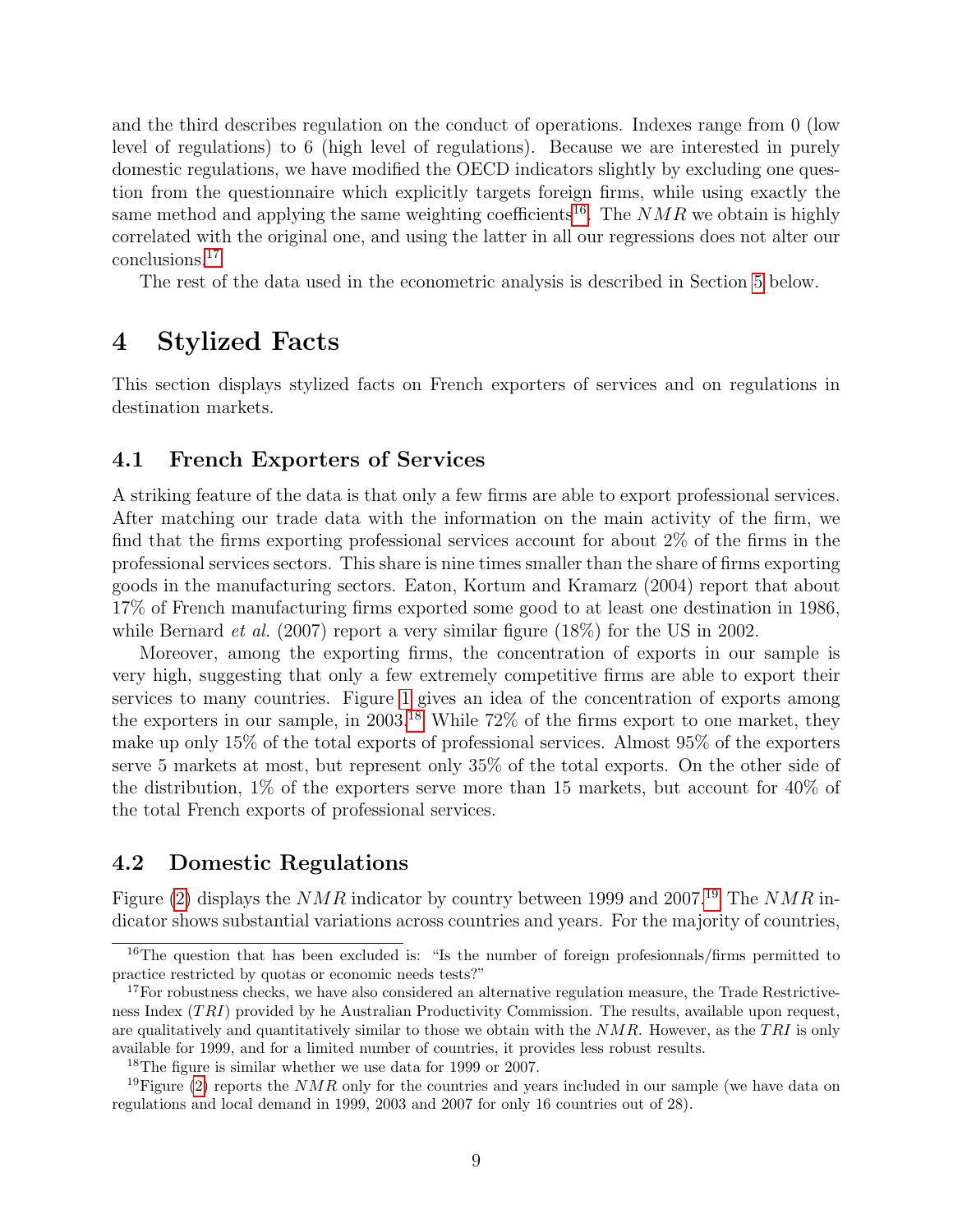<span id="page-12-0"></span>

the indicator has declined over time. This decline has been relatively stronger for countries with high or intermediate levels of regulations, suggesting some convergence between OECD countries. More specifically, the US, Japan, Spain and Austria have experienced the strongest decrease. However, the level of regulation has increased for some countries (Denmark, Italy, Canada, and Portugal among others).



<span id="page-12-1"></span>Figure 2: Changes in Regulation over Time

Figure [\(3\)](#page-13-0) crosses 3 variables from our database in 2003: the two main components of the NMR, and the number of French exporters in each market. The figure shows that the two main components of the NMR index (Conduct of Operations and Entry Barriers) are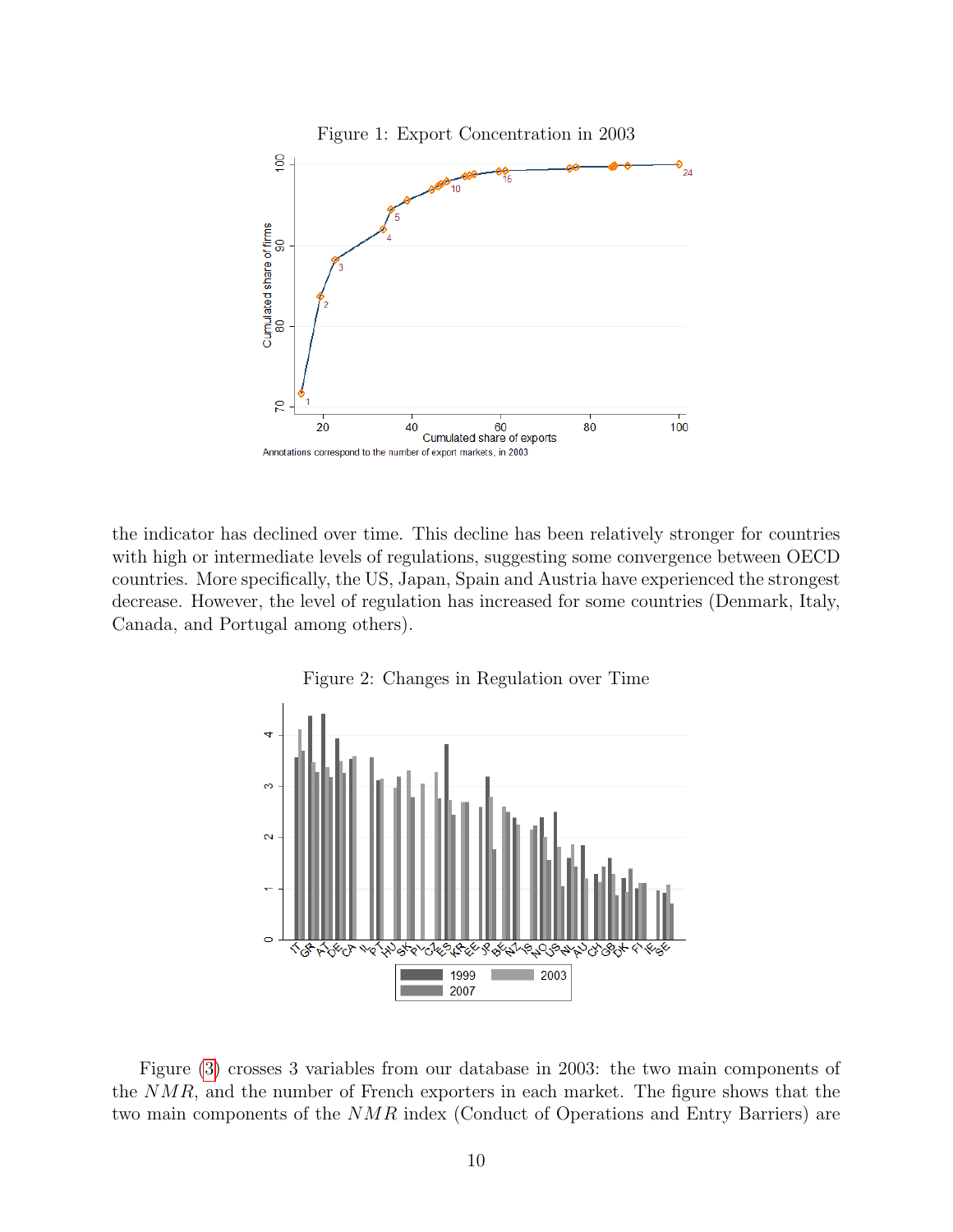highly correlated. A simple regression between the two components gives a coefficient of 0.88, not statistically different from 1. This strong correlation prevents us from using both indexes at the same time in an econometric analysis. Moreover, at first sight and without controlling for other factors, there seems to be no monotonic relationship between the level of regulation (defined by either component of the NMR index) and the number of French exporters to this market.

Figure 3: Components of the NMR Index and Number of French Exporters - 2003

<span id="page-13-0"></span>

Figure [\(4\)](#page-14-1) presents the distribution of the log of French export values across countries. The countries are sorted by increasing level of regulation: from Denmark (0.94) to Italy (4.11). For each destination market, the plain box represents the [25%; 75%] interval of the export distribution across French exporters, with the median inside the box, an upper adjacent value above, and a lower adjacent value below. Firms with a low export value will be between the lower adjacent value and the first quartile. The lower adjacent value is located 1.5 times the inter-quartile range below the first quartile. Any firm exporting less than the lower adjacent value is an "outside value", marked with dots on the figure. The same logic applies to the upper adjacent value. No clear pattern emerges from the figure. If only fixed costs were to play a role in regulating markets, theory predicts that regulations should smooth the competitive pressure on the market, allowing the firms in place to sell more. Then, the whole distribution of individual export values should be raised with respect to an increase in the NMR. Alternatively, if regulations only appeared in variable costs instead, all things being equal, we should then observe a downward shift of exports with respect to an increase in regulations. None of these predictions appear in Figure [\(4\)](#page-14-1). An econometric analysis is needed to explicitly control for the other determinants of bilateral trade (such as trade costs, local demand or firm-specific factors), to identify the type of costs induced by regulations.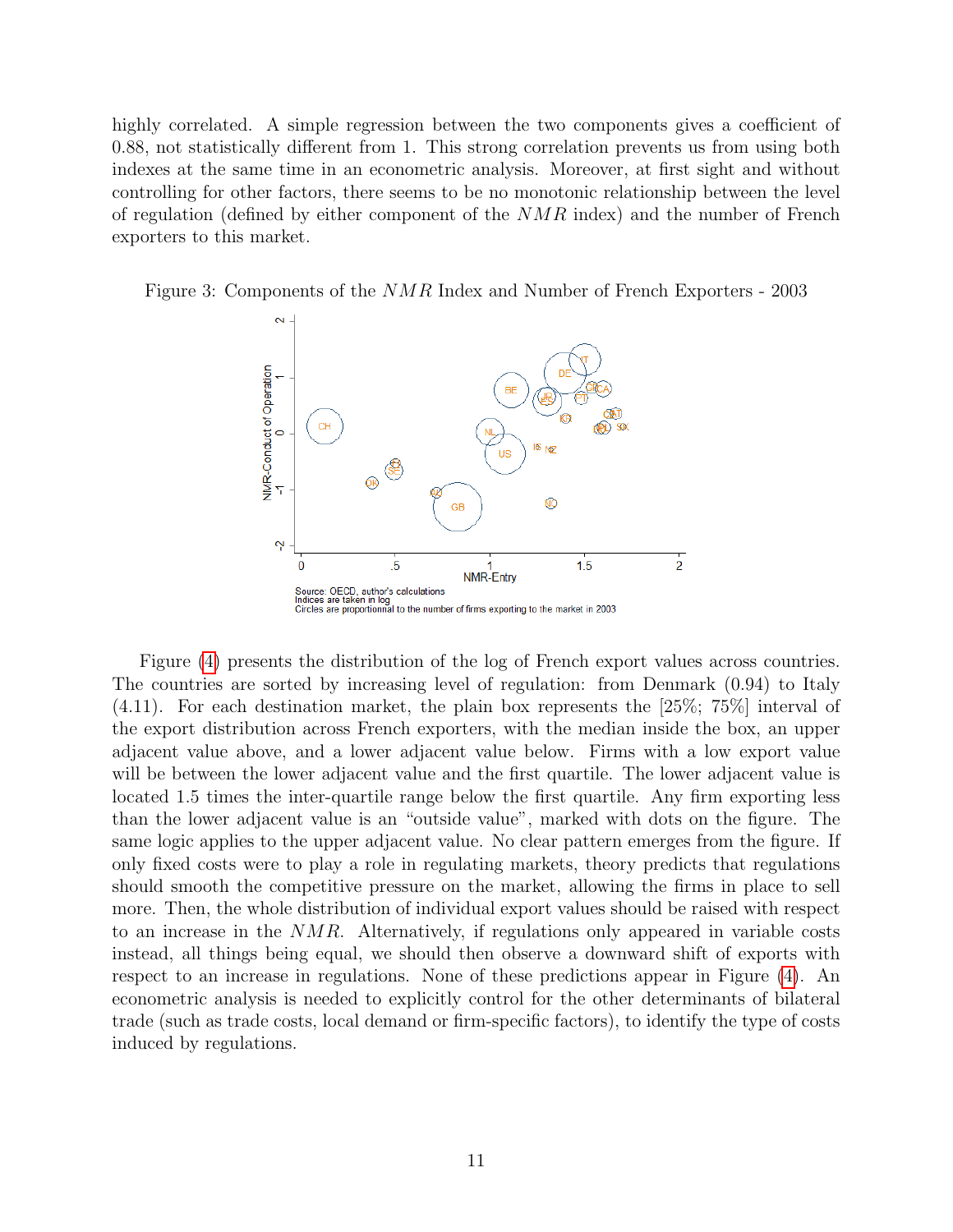<span id="page-14-1"></span>

## <span id="page-14-0"></span>5 Econometric Results

Theory guides our empirical analysis. By replacing the CIF price given by Equation [\(3\)](#page-7-3) into Equations [\(2\)](#page-7-2) and [\(1\)](#page-6-1), we obtain two gravity equations that will be estimated. The first is related to the firm-level export value, while the second refers to the decision of the firm to export.

<span id="page-14-3"></span>
$$
x_{od}(a) = (p_o(a)t_{od}B_d^{\gamma})^{1-\sigma}(E_d/\Phi_d)\Lambda_{od}(a),\tag{6}
$$

<span id="page-14-2"></span>
$$
P\left[\Lambda_{od}(a) = 1\right] = P\left[\left(p_o(a)t_{od}B_d^{\gamma}\right)^{1-\sigma}(E_d/\Phi_d) > \sigma F_{od}\right].\tag{7}
$$

This section presents the details of our econometric specifications and discusses the empirical results.

#### 5.1 Econometric Specification

For both Equations [\(7\)](#page-14-2) and [\(6\)](#page-14-3), we have three sets of right-hand side variables: destinationrelated variables, bilateral variables capturing various dimensions of trade costs, and a firmlevel characteristics variable. Destination-related variables cover the market size  $(E_d)$ , the price index  $(\Phi_d)$  and market regulations  $(B_d)$ .

The market size is measured by the demand for professional services in the destination markets. We compute this variable by subtracting net exports from the national production of professional services. For production, we use OECD-STAN (ISIC-Rev.3) data, and keep the production of sector code  $C71T74$ <sup>[20](#page-14-4)</sup> Data on the exports and imports of Business

<span id="page-14-4"></span> $20$ This sector includes "Renting of Machines and Equipment" (C71), "Computer and Related Activities" (C72), "Research and Development" (C73) and "Other Business Services" (C74). Category (C72) encompasses the production of IT services. Category (C71) is not part of professional services, and should not be included in our measure of local production. However, we work with aggregate production cat-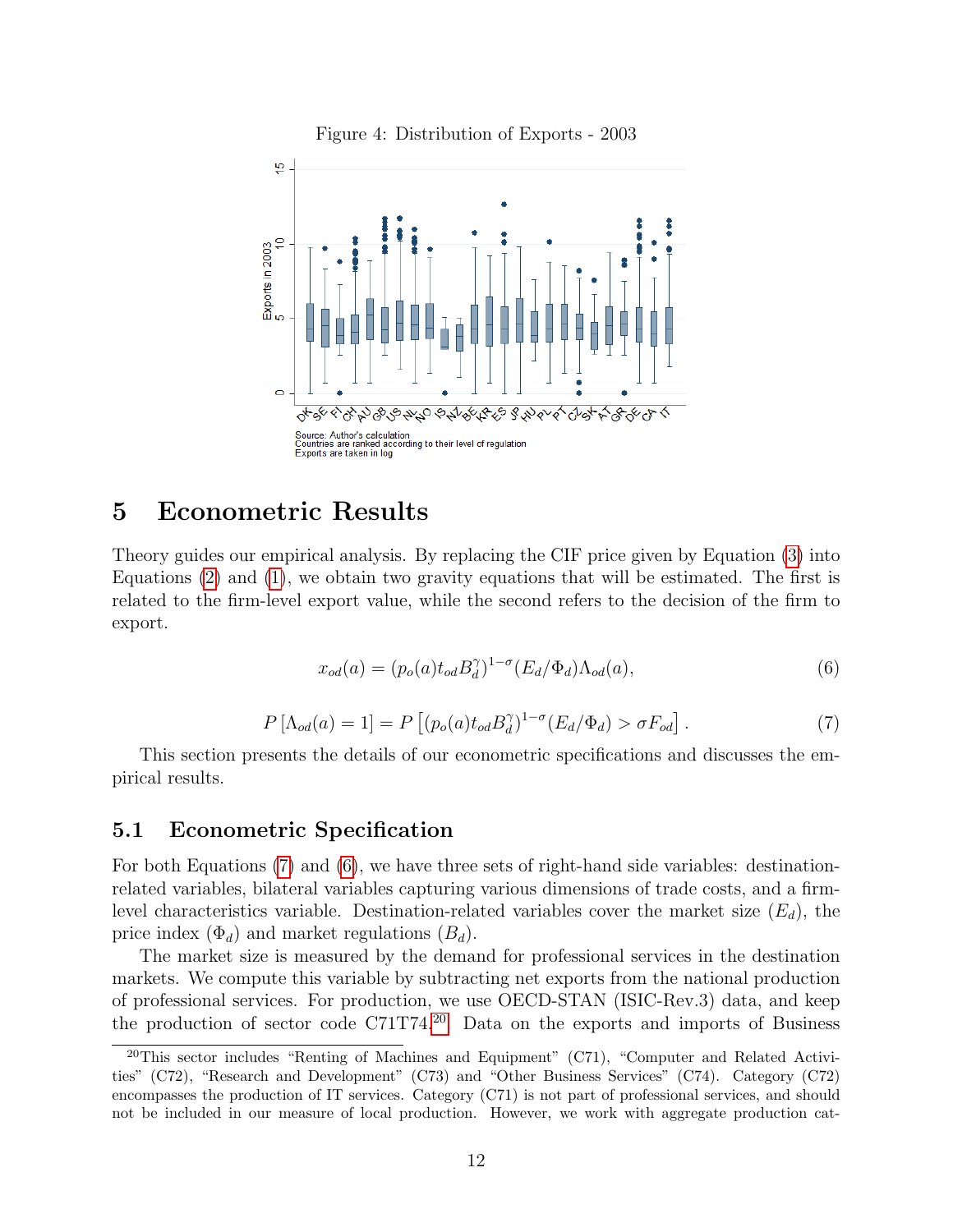Services are from the OECD as well.

Equations [\(7\)](#page-14-2) and [\(6\)](#page-14-3) suggest that we should control for the determinants of the price index  $(\Phi_d)$ . However, our empirical strategy to identify the impact of market regulations on international trade (summarized in Table [1\)](#page-8-0) is based on the interpretation of the sign of the elasticities of export decisions and export values with respect to market regulation. These elasticities include the indirect effect of market regulations on the price index. Hence, to ensure that the coefficients on the variable  $B_d$  capture both the direct and indirect effect of the regulations, we need a proxy for the price index  $(\Phi_d)$  that is not directly affected by the regulations. A good proxy is the Real Market Potential index  $(RMP)$ , computed using the method developed in Head and Mayer (2011). It accounts for exogenous determinants of competition, such as the geographic location of the destination market and, because it takes the production of the manufacturing sectors only into account, it is likely to be unaffected by the regulations in the service sectors. We take this index from the CEPII's Market Potentials database.[21](#page-15-0)

Variable  $(B_d)$  will be measured by the  $NMR$  index. To make sure that this variable does not also capture the overall political and economic environment in the destination country, we explicitly control for the quality of institutions in the destination market, using the Rule of Law Index, developed by the World Bank.[22](#page-15-1)

Turning to bilateral variables, we proxy the transaction costs  $(t_{od})$  by the geographic distance between countries and a dummy indicating whether the destination country has French as an official language. These data are taken from the CEPII's Distance database.<sup>[23](#page-15-2)</sup> We also include a dummy characterizing border countries. This dummy is specific to each firm. Using the information we have on the location of the firm within France, we construct a variable that takes the value 1 if the firm is located in a French region sharing a border with the destination country, and 0 otherwise. It is well known that borders matter for international trade flows (see McCallum, 1995 and Anderson and van Wincoop, 2003), but not all French firms share the same advantage when exporting to neighboring countries. Firms from the South of France might have a better knowledge of the Spanish market than firms located in the Northern region of France. Our firm-level border variable accounts for this advantage. Finally, the individual ability of the exporter determining  $p<sub>o</sub>(a)$  is hardly observable. We account for it with year  $\times$  firm fixed effects. In addition, about 14% of the exporters of services in our sample also export goods. For 12.7% of the observations, the

egory (C71T74) because it is available for a larger set of countries, while the details at a lower level of aggregation are missing for many countries. Besides, when the full data is available, "Renting of Machines and Equipment" accounts only for 6% of the production of category (C71T74) on average. Its inclusion is unlikely to bias our results.

<span id="page-15-1"></span><span id="page-15-0"></span><sup>&</sup>lt;sup>21</sup>The database is available at  $http://www.cepii.fr/anglaisgraph/bdd/marketpotentials.htm$ 

<sup>&</sup>lt;sup>22</sup>We are aware of the weaknesses of this kind of indicator raised by Glaeser *et al.* (2004), and only use it as a control variable, and do not infer anything from the sign or magnitude of the estimated coefficient. Besides, our sample mainly consists of OECD countries, so the issues raised by Glaeser et al. (2004) are unlikely to arise here. In addition, Table [8](#page-34-0) replaces the Rule of Law Index by alternative measures of the political environment. We used the ICRG index, developed by the Political Risk Services Group ([http:](http://www.prsgroup.com/Default.aspx) [//www.prsgroup.com/Default.aspx](http://www.prsgroup.com/Default.aspx)), and other indices developed by the World Bank: Political Stability, Quality of Regulation, and Accountability. Our results are not sensitive to the index choice. The indices are available on the WDI website (<http://data.worldbank.org/indicator>).

<span id="page-15-2"></span> $^{23}$ Data are available at: <http://www.cepii.fr/francgraph/bdd/distances.htm>.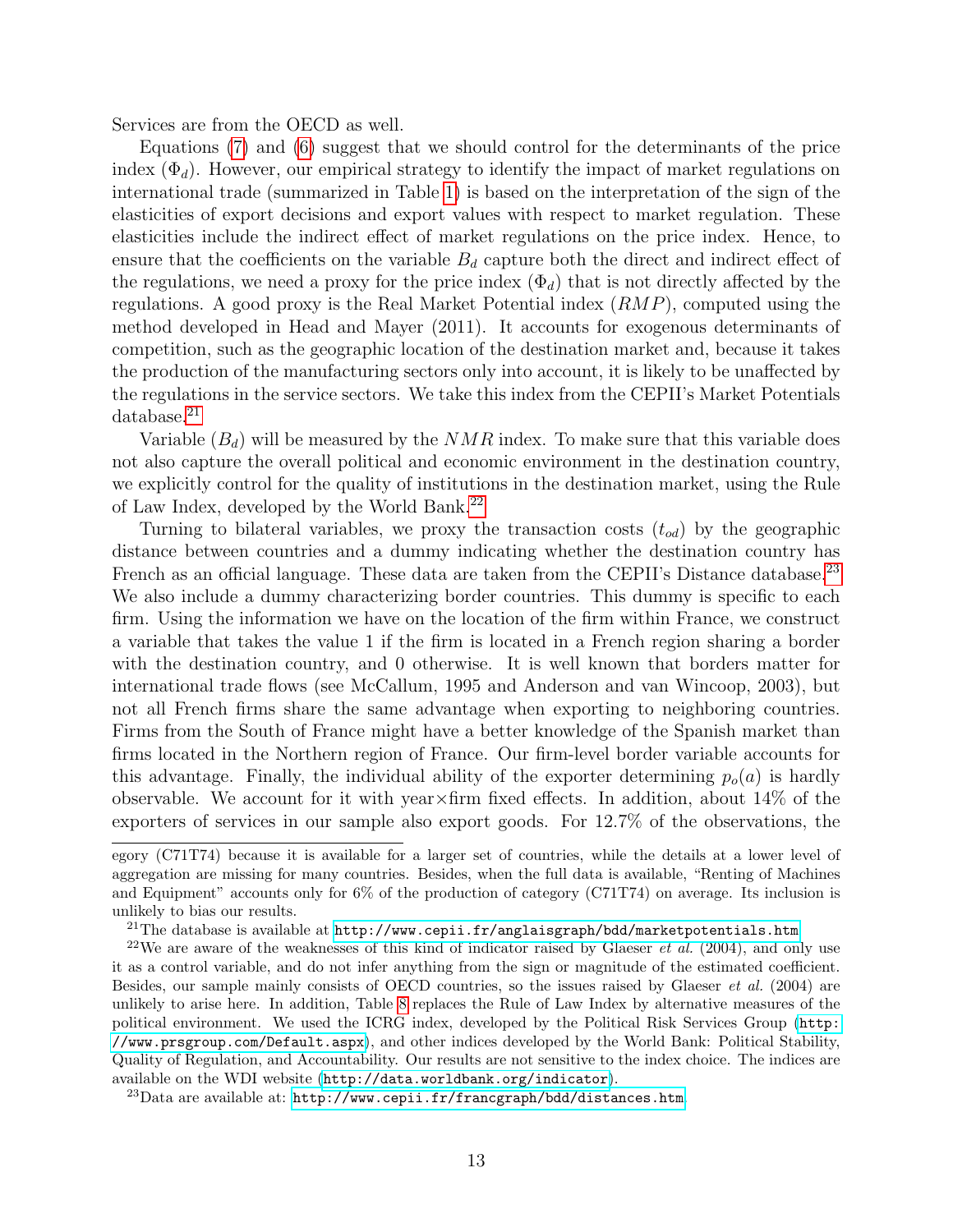firms that export services to a given country also export goods to the same destination. Because exporting goods to a country may alleviate the cost induced by regulations when exporting services, we include a dummy variable taking the value 1 if the firm exports goods to the same market, and 0 otherwise.

Taking logs, and adding time subscripts  $t$ , the two estimated equations are:

<span id="page-16-0"></span>
$$
ln(x_{odt}(a)) = \beta_1 ln(NMR_{dt}) + \beta_2 ln(Demand_{dt}) + \beta_3 ln(RMP_{dt}) + \beta_4 ln(RuleOfLaw_{dt}) + \beta_5 TradeCosts_{odt}(a) + \zeta_{at} + \varphi_{dt}(a),
$$
\n(8)

<span id="page-16-2"></span>
$$
P[\Lambda_{od}(a) = 1] = [\alpha_1 \ln(NMR_{dt}) + \alpha_2 \ln(Demand_{dt}) + \alpha_3 \ln(RMP_{dt})
$$
  
+  $\alpha_4 \ln(RuleOfLaw_{dt}) + \alpha_5 TradeCost_{odt}(a) + \theta_{at} + \phi_{dt}(a) > \ln(\sigma F_{od})],$  (9)

where the o subscript is only for France.  $ln(Demand_{dt})$  measures the demand for professional services in the destination market.  $ln(RMP_{dt})$  is the real market potential, as calculated in Head and Mayer (2011).  $ln(RuleOfLaw)$  is the Rule of Law Index from the World Development Indicator.  $TradeCost_{odt}(a)$  is a matrix whose vectors capture various dimensions of trade costs between France and an export market: the log geographic distance and three dummies indicating respectively French-speaking countries, whether the firm exports goods to the same market, and a firm-level border dummy variable.  $\theta_{at}$  is a set of firm  $\times$ year dummies.  $\phi_{dt}(a)$  and  $\varphi_{dt}(a)$  are error terms.

The estimation of Equation [\(8\)](#page-16-0) is carried out using a generalized Tobit model. Indeed, the model predicts that we should not observe strictly positive export values below an exogenous cutoff value  $\sigma F_d$ . With such a cutoff, the export data are truncated and the OLS estimates are biased. A Tobit model should remove this bias, but the exact cutoff value is unobservable, and specific to each destination market. Eaton and Kortum (2001) show that an appropriate estimate of this censoring point is the minimum export value observed in each destination. Because this value changes across destinations, we use a generalized Tobit model<sup>[24](#page-16-1)</sup>.

In our sample, most of the firms export to a very small subset of countries, so that around 90% of all flows are actually zero. This is why the estimation of the export decision (Equation [9\)](#page-16-2) is carried out using a firm-level conditional logit regression, instead of a linear probability model.[25](#page-16-3)

Finally, with both equations, we regress the firm-level outcome on country×year variables. We therefore have to cluster our standard errors at the country  $\times$  year level. However, with only 66 clusters, we may have too few clusters to get unbiased standard errors (Angrist and Pischke, 2009). Following Cameron et al. (2008) and Cameron and Trivedi (2009), one solution for this problem is to further bootstrap our clustered standard errors. This is what we do when estimating the export probability. Unfortunately, this solution is beyond

<span id="page-16-1"></span><sup>&</sup>lt;sup>24</sup>Crozet *et al.* (2011) use a similar method and perform Monte Carlo simulations indicating that it successfully corrects the selection bias. See also Head and Mayer (2013) for details on the various estimation techniques for gravity equations at the firm level.

<span id="page-16-3"></span><sup>&</sup>lt;sup>25</sup>Linear probability and logit models produce almost similar marginal effects when the average probability is around 50% (Angrist and Pischke, 2009).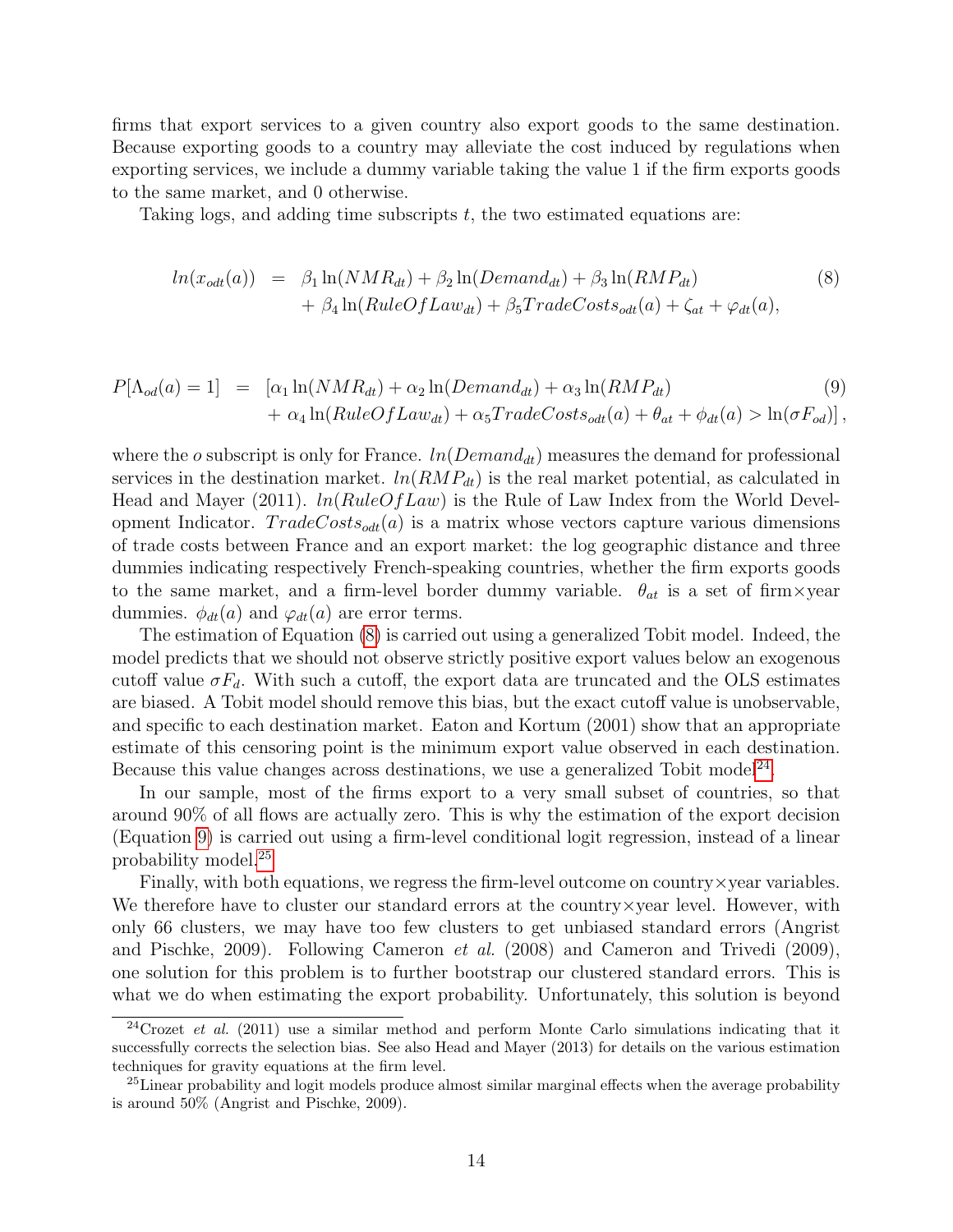computational capacities for the individual export equation, due to the large number of fixed effect we have to introduce in the generalized Tobit. For the estimates of equation [\(8\)](#page-16-0), we will simply report clustered standard errors.

#### 5.2 Baseline Results

Our baseline results are shown in Table [\(2\)](#page-18-0). For each specification, we estimate both the export probability and the individual export sales. Before turning to the interpretation of our variable of interest, we check that the gravity variables are estimated with the expected sign and are significant at the 1% level in each regression.

Columns (1) and (2) show results using the simplest specification. We merely control for the usual gravity determinants of trade flows, and add our measure of regulations. Confirming previous evidence obtained on aggregate data (see Kimura and Lee 2006, Walsh 2006, Head et al. 2009), our firm-level regressions show that the gravity equation performs well in explaining international trade in services. In addition, the gravity variables have a comparable impact on both the export probability and the export sales. The higher the demand for professional services and the closer the country, the higher the exports of professional services by French firms. Exporters perform also better in francophone countries and when they are located in a border region.

Regarding our variable of interest – the  $NMR_{dt}$  – we find that domestic regulations affect both the export probability and the individual export sales negatively. According to our theoretical predictions, this is consistent with the hypothesis that regulations act as an additional variable cost which discriminates against foreign firms. It is noteworthy that the coefficients reported in the table are not the marginal effects. They can easily be obtained by taking the exponential of the estimated coefficient and subtracting one. Hence, column 2 shows that an increase in the regulation would result in a decrease of individual export values by -6.60% (0.660% =  $e^{-1.079} - 1$ ). In a logit regression, coefficients have to be interpreted in terms of odds ratios, i.e. the probability of exporting over that of not exporting. All else being equal, increasing the regulation measure by 10% would reduce the odds ratio by 3.13%  $(=(e^{0.375}-1) \times 10).$ 

A concern with the results reported in columns (1) and (2) is that there might be a positive correlation, across countries, between discriminatory and non-discriminatory barriers. In this case, not controlling for discriminatory barriers would create an omitted variable bias. Our  $NMR_{dt}$  variable would also capture the effect of the discriminatory regulations. A way to overcome this problem is to focus on intra-EU trade. Indeed, there cannot be any discriminatory barrier within the European Union. For these countries, we are sure that the  $NMR_{dt}$  variable does not proxy for regulations that explicitly discriminate against French firms. In columns (3) and (4), we interact our measure of regulation with two dummies, therefore estimating the impact of regulations when a French firm is exporting to another EU country  $(\ln(NMR_{dt}) \times EU)$ , and when it is exporting outside the EU  $(\ln(NMR_{dt}) \times EU)$  $Non - EU$ ). The results offer a clear picture. The coefficients on  $\ln(NMR_{dt}) \times EU$  are negative and statistically significant for both the export probability and the export sales. Moreover, they are not statistically different from the ones reported in columns (1) and (2). Even within the European Union, where member states are not allowed to discriminate against each other, we find that regulations in the professional services sectors act as de jure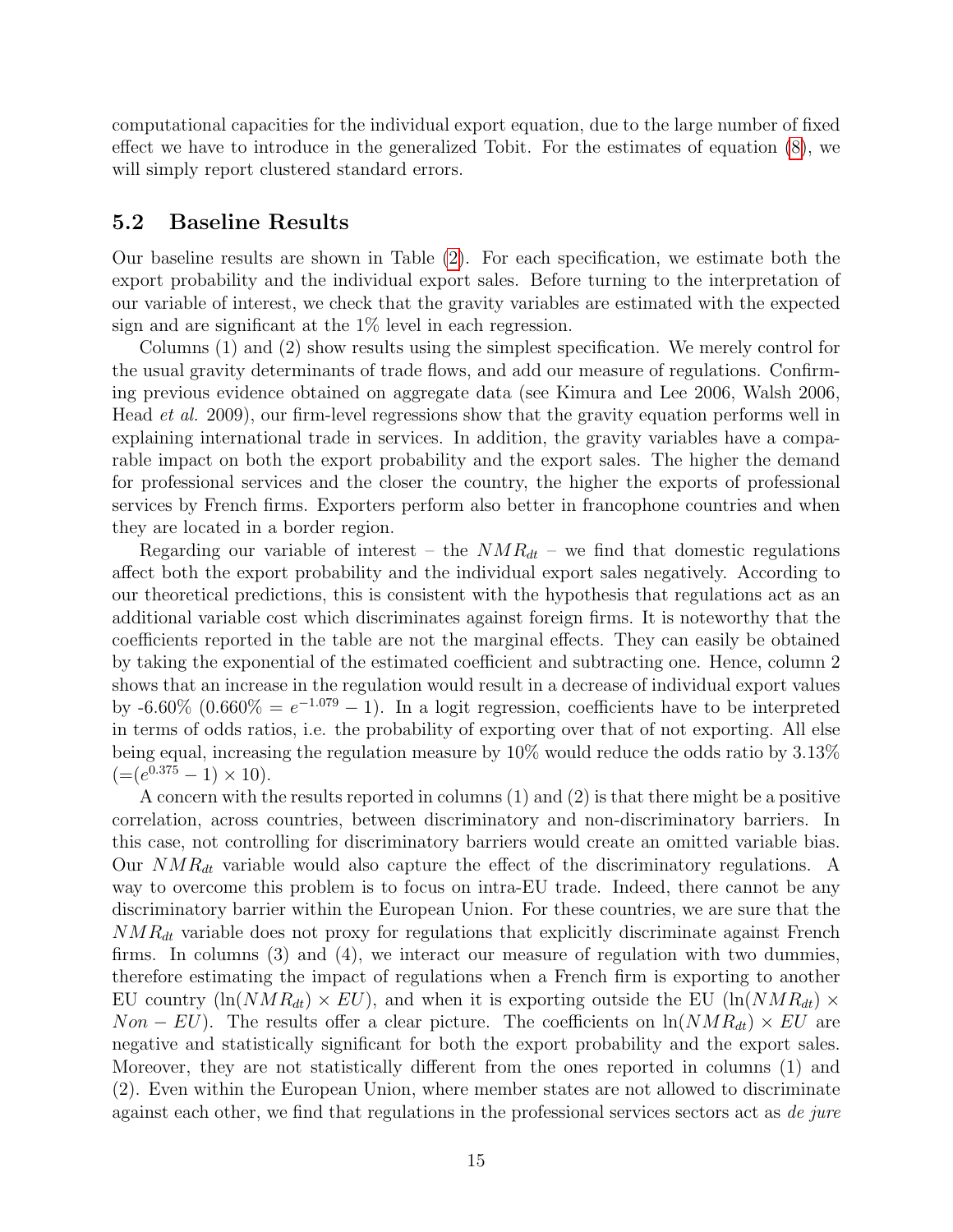discriminatory measures. These results confirm that the results of our baseline specification, in columns (1) and (2), are not driven by an omitted variable bias. In addition, the negative influence of domestic regulations on trade within the EU also suggests that the market unification is far from being completed in the European services markets.<sup>[26](#page-18-1)</sup>

<span id="page-18-0"></span>

|                          | $P_r>0$     | $\ln(x_{od})$ | $P_r>0$     | $ln(x_{od})$ |
|--------------------------|-------------|---------------|-------------|--------------|
|                          | (1)         | (2)           | (3)         | (4)          |
| Ln Local Demand          | $0.924^a$   | $2.322^a$     | $0.932^a$   | $2.290^a$    |
|                          | (0.055)     | (0.127)       | (0.059)     | (0.126)      |
| Ln Distance              | $-0.908^a$  | $-2.168^a$    | $-0.888^a$  | $-2.136^a$   |
|                          | (0.079)     | (0.212)       | (0.091)     | (0.221)      |
| Common Language          | $0.809^{a}$ | $1.737^a$     | $0.886^{a}$ | $1.619^{a}$  |
|                          | (0.117)     | (0.330)       | (0.148)     | (0.381)      |
| Border                   | $1.158^a$   | $3.185^a$     | $1.165^a$   | $3.150^a$    |
|                          | (0.152)     | (0.339)       | (0.156)     | (0.337)      |
| Ln Market Potential      | $-0.006$    | $-0.021$      | $-0.016$    | 0.015        |
|                          | (0.049)     | (0.136)       | (0.053)     | (0.136)      |
| Ln Rule of Law           | $-0.213$    | $-0.512$      | $-0.212$    | $-0.503$     |
|                          | (0.219)     | (0.511)       | (0.227)     | (0.514)      |
| Export of Goods          | $4.408^a$   | $7.546^a$     | $4.408^a$   | $7.528^a$    |
|                          | (0.226)     | (0.400)       | (0.226)     | (0.391)      |
| Ln NMR                   | $-0.375^a$  | $-1.079^a$    |             |              |
|                          | (0.112)     | (0.336)       |             |              |
| EU                       |             |               | 0.131       | $-0.361$     |
|                          |             |               | (0.217)     | (0.541)      |
| $Ln$ $NMR \times EU$     |             |               | $-0.397^a$  | $-0.987^b$   |
|                          |             |               | (0.143)     | (0.397)      |
| $Ln$ NMR $\times$ Non-EU |             |               | $-0.324$    | $-1.442^a$   |
|                          |             |               | (0.235)     | (0.477)      |
| Observations             | 125,791     | 125,791       | 125,791     | 125,791      |
| Number of Firms          | 4,594       | 4,594         | 4,594       | 4,594        |
| Pseudo R <sub>2</sub>    | 0.33        | 0.21          | 0.33        | 0.22         |

Table 2: The Impact of Market Regulations on Export Probability and Export Values

Significance levels:  $c$   $p < 0.1$ ,  $b$   $p < 0.05$ ,  $a$   $p < 0.01$ . Columns (1) and (3) report export probability estimates, using a conditional logit with year×firm fixed effect, and bootstrapped standard errors clustered at the country  $\times$  year level (200 replications). Columns (2) and (4) report individual export estimates, using a generalized Tobit with year and firm fixed effect, standard errors are clustered at the country×year level. All variables, but the dummies, are in logs. NMR measures the level of regulation in Professional Services in the destination country.

<span id="page-18-1"></span><sup>&</sup>lt;sup>26</sup>The coefficients on ln( $NMR_{dt}$ ) ×  $Non-EU$  and ln( $NMR_{dt}$ ) × EU are not statistically different from each other. The difference in the significance level in column (3) is driven by a lack of variance within the non-EU group of countries (only 10 countries in our sample are not EU members).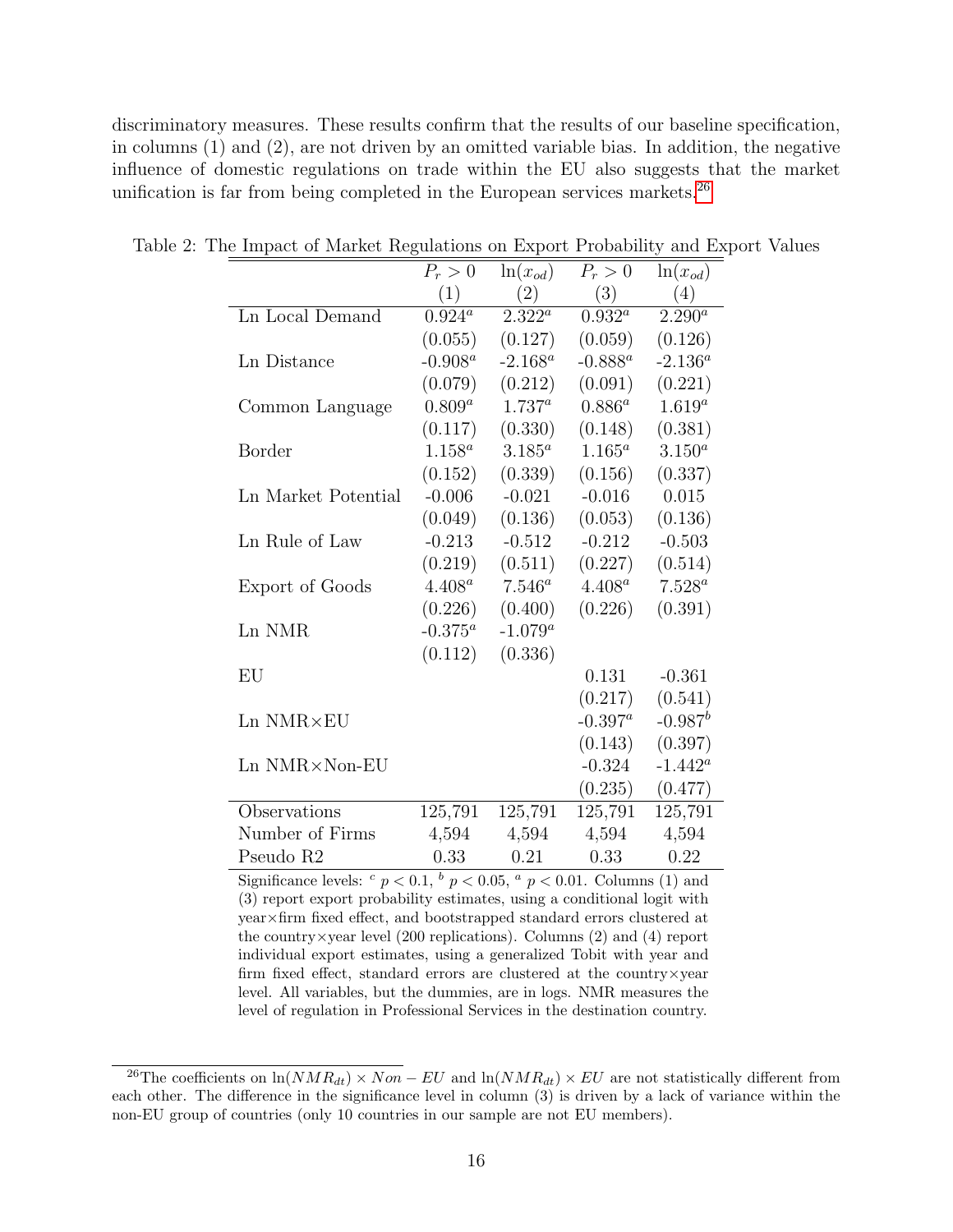## 6 Robustness to Alternative Specifications

Table [\(3\)](#page-21-0) shows several robustness checks.

First, in columns (1) and (2), we estimate a non-parametric relationship between trade performances and domestic regulations. We replace the variable  $\ln(NMR_{dt})$  by a set of dummies characterizing each quartile of the distribution of the  $NMR$  variable.<sup>[27](#page-19-0)</sup>. In 2003, countries in the first quartile (Q1 – countries with low levels of regulations), were Australia, Switzerland, Denmark, Finland, the United Kingdom, Sweden and the United States, while in the top quartile, we found Austria, Canada, Germany, Greece, Italy and Slovakia. The results indicate that the influence of domestic regulations is non-linear. In both columns (1) and (2), the results indicate that firms exporting to highly-regulated countries are more discriminated against (in countries with an  $NMR_{dt}$  greater than 2.7).<sup>[28](#page-19-1)</sup>

Second, we examine in columns (3) to (6) the specific case of firms which have some activity in manufacturing production. In the Banque de France database, about 14% of exporters of professional services are registered as manufacturing firms. Moreover, matching the Banque de France database with the French customs one, reveals that 11% of the service firms in our sample that export professional services to a country also export goods to the same destination. These figure suggest that trade in professional services and trade in goods might be linked and determined jointly by complex supply or production strategies that might affect our results. Indeed, a manufacturing firm may supply a professional service as a support for or a complement to the manufacturing goods sold to foreign customers (a producer of construction goods may also provide architectural services, producers of machinery may offer engineering services, producers of electronic goods may also sell the companion software, etc). In this case, the services exports would be, to a certain extent, disconnected from any market behavior in the services sectors. And even if the two activities are completely disconnected, firms exporting manufacturing goods to a country might have a better knowledge of the foreign market and develop their cross-border networks, therefore improving their ability to comply with regulations in the foreign services markets. We thus expect the  $NMR$  variable to have a smaller impact on the exports of services by firms whose activity has to do with both manufacturing and services. We perform two different tests. In columns (3) and (4), we use our sample of firms which have their main activity in a service sector, and interact our measure of regulation with the status of exporter of goods to the same destination. The results confirm that exporters are less sensitive to regulations when they also export goods. The coefficient is non-significant on  $NMR \times Expert$  of goods, while it is negative and significant on  $NMR \times No$  export of goods. For firms that only export services, the impact of domestic regulation on trade is very similar to the one reported in Table [\(2\)](#page-18-0). A 10% difference in regulations between two countries reduces the odds of exporting to the high-regulation country by  $3.16\%$ , while exports fall by  $6.75\%$ <sup>[29](#page-19-2)</sup> The second

<span id="page-19-0"></span><sup>&</sup>lt;sup>27</sup>The definition of the quartiles is invariant over time and is based on the distribution of the  $NMR$ variable in 2003. In the first quartile – Q1 – we find countries with an  $NMR \in [0,1.8]$ , in the second quartile, countries with an  $NMR \in ]1.8; 2.7]$ , in the third quartile,  $NMR \in ]2.7; 3.2]$ , and countries in the fourth quartile have an NMR greater than 3.2

<span id="page-19-1"></span><sup>&</sup>lt;sup>28</sup>The non-significant results on  $NMR-Q2$  do not mean that firms are not discriminated against in these markets. They simply mean that firms exporting to countries with low levels of regulation – in  $NMR - Q1$ or  $NMR - Q2$  – are affected by regulations in the same way.

<span id="page-19-2"></span> $29$ The interpretation of the results in columns (3) and (4) is not straightforward. The coefficients on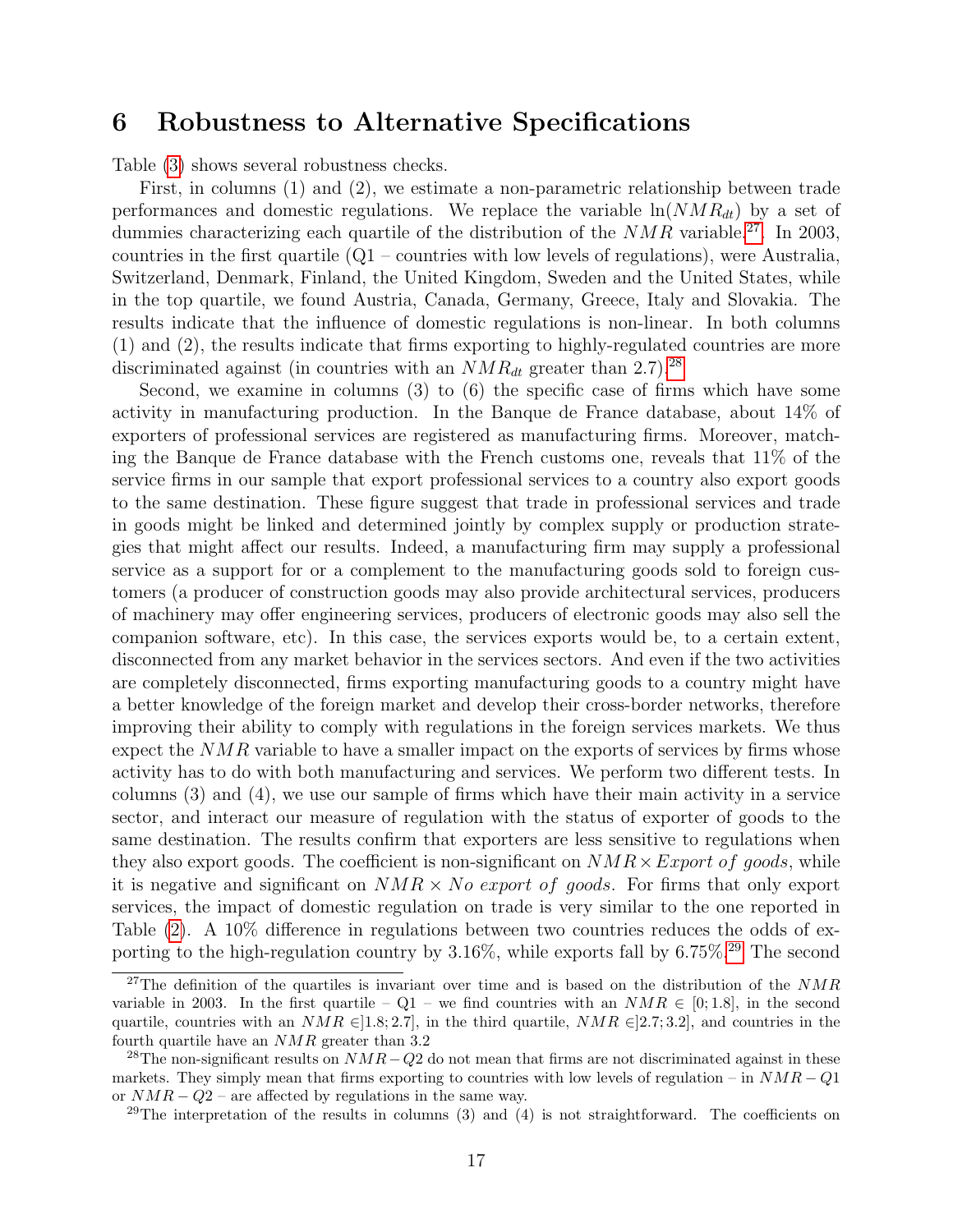test is reported in columns (5) and (6). Here, we replicate the regressions in columns (3) and (4) on a completely different sample of firms. We now consider the exporters of professional services registered in the manufacturing sector, which are excluded from our baseline sample. The gravity variables give us the usual results, but we find non-significant coefficients on  $NMR_{dt}$ , both on the export probability and the export sales. This result corroborates the one shown in columns (3) and (4).

We further assess the robustness of our results by running additional sets of regressions. The results are presented in the appendix in Tables  $(6)$ ,  $(7)$  and  $(8)$ . Table  $(6)$  estimates the impact of the two components of the  $NMR$  index:  $NMR - Entry$ , and  $NMR - Conduct$ . The Entry component focuses on regulations that prevent firms from entering the market. The Conduct component focuses on regulations that complicate the day-to-day business. As mentioned before, both components are highly correlated with each other (Figure [3\)](#page-13-0). Given that countries usually have Entry and Conduct regulations that go hand in hand, it is not surprising to find our baseline results confirmed. In columns (1) and (2) of Table [\(7\)](#page-33-0), we estimate a more standard gravity equation, replacing the demand for professional services in the destination market by the GDP of the importing country. Again, the results confirm our previous conclusion, and prove that our main result is not driven by a correlation between the level of regulations in the destination market and the demand for professional services in the country. Interestingly, the coefficient on  $NMR_{dt}$  is slightly larger than the one reported in Table  $(2)$ , which is the expected effect.<sup>[30](#page-20-0)</sup> Indeed, since regulations in a sector are likely to hamper its development, the share of professional services in GDP should be lower in countries with a higher level of regulations of service activities. Then, by using GDP as a measure of market size, one does not properly control for the impact of regulation on demand, and thus overestimates its impact on trade flows. In columns (3) to (8), we add several control variables. In a recent paper, Fillat-Castejon et al. (2008) found a positive correlation between FDI outflows and cross-border exports of services. Because restrictions on FDI in the destination country may also reduce cross-border trade while being correlated with market regulations, our econometric results might be affected by an omitted variable bias. Columns (3) and (4) include a measure of restriction on FDI. This index comes from the same OECD database as the NMR index, and ranges from 0 (no restriction) to 6 (high restrictions). Our results change very little and remain statistically significant when we include this additional control. However, we do not find evidence that restrictions on FDI hamper the exports of professional services. In columns (5) and (6), we control for the similarity in the legal system. The legal systems influence the enforcement of contracts, which are the mainstay of any international transaction, and the presence of a common legal system is known as an important factor influencing international trade flows (see for example Nunn, 2007). To

 $NMR \times No$  export of goods confirm that the NRM captures discriminatory regulations which exclude some foreign suppliers from the market, thereby reducing the competitive pressure. In this case, local firms, and all incumbent suppliers incurring the same regulation cost, should sell relatively more when the NMR is higher. Therefore, if French exporters of goods were not discriminated against, we should have a positive coefficient on  $NMR \times Expert$  of goods in column (4). Instead, the non-significant coefficient suggests that they are less affected by regulations than the firms which solely export services, but more than the local producers.

<span id="page-20-0"></span><sup>&</sup>lt;sup>30</sup> A 10% increase in regulations between two countries now decreases the odds of exporting to the highregulation country by 4.18%, and individual export sales by 7.8%.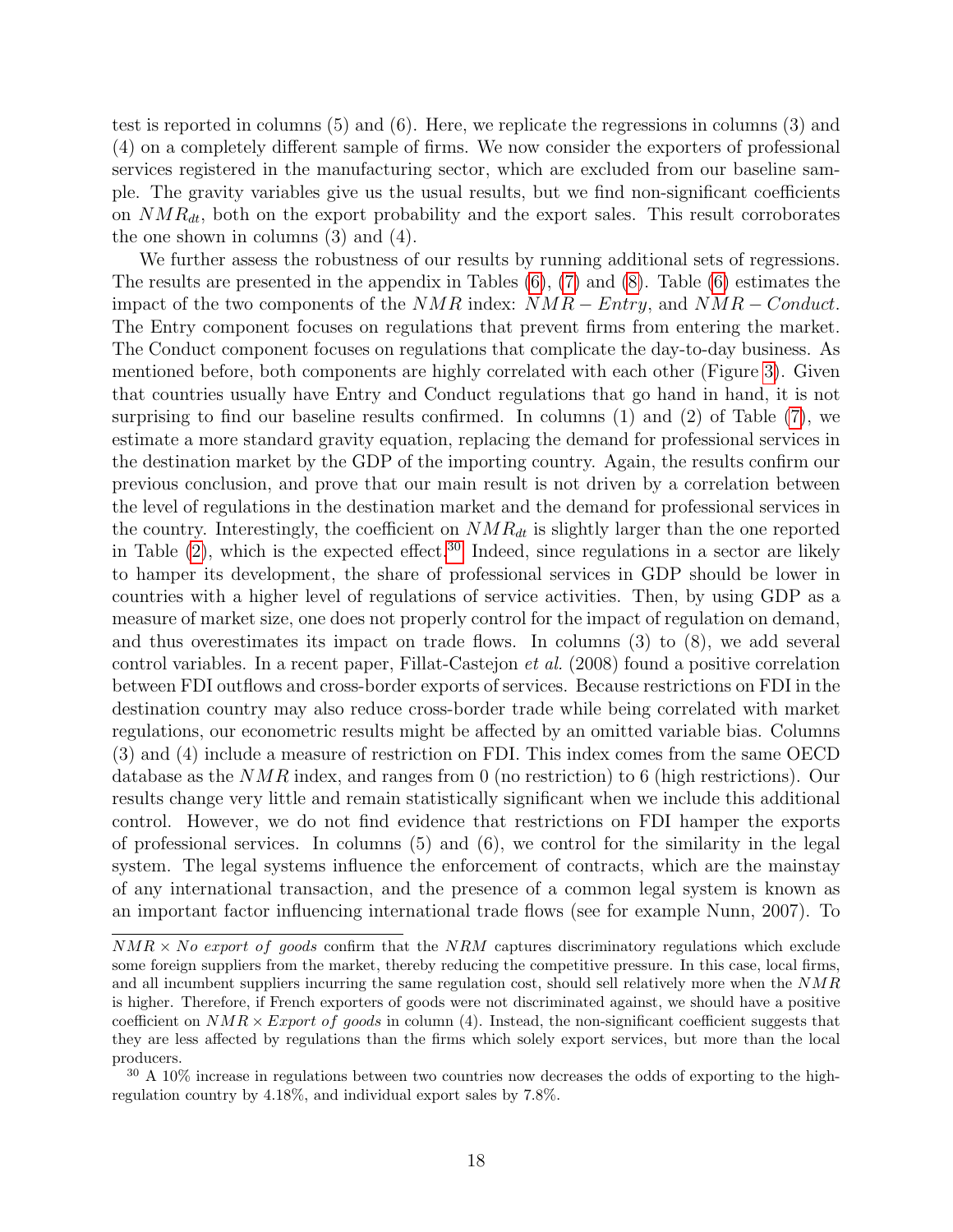|                          |             | Service Sector | Manufacturing Sector |               |             |                        |
|--------------------------|-------------|----------------|----------------------|---------------|-------------|------------------------|
|                          | $P_r > 0$   | $ln(x_{od})$   | $P_r>0$              | $\ln(x_{od})$ | $P_r>0$     | $\ln(x_{od})$          |
|                          | (1)         | (2)            | (3)                  | (4)           | (5)         | (6)                    |
| Ln Local Demand          | $0.940^a$   | $2.283^{a}$    | $0.924^a$            | $2.324^a$     | $0.638^{a}$ | $1.024^{\overline{a}}$ |
|                          | (0.064)     | (0.130)        | (0.055)              | (0.127)       | (0.049)     | (0.080)                |
| Ln Distance              | $-0.965^a$  | $-2.180^a$     | $-0.908^a$           | $-2.169^a$    | $-0.456^a$  | $-0.653^a$             |
|                          | (0.076)     | (0.173)        | (0.079)              | (0.213)       | (0.080)     | (0.148)                |
| Common Language          | $0.741^a$   | $1.743^a$      | $0.810^{a}$          | $1.743^a$     | $0.413^{a}$ | $0.491^{b}$            |
|                          | (0.119)     | (0.32)         | (0.117)              | (0.329)       | (0.158)     | (0.194)                |
| Border                   | $1.150^{a}$ | $3.175^a$      | $1.160^{a}$          | $3.195^a$     | $0.795^c$   | $1.363^{a}$            |
|                          | (0.158)     | (0.340)        | (0.152)              | (0.337)       | (0.460)     | (0.388)                |
| Ln Market Potential      | $-0.055$    | $-0.052$       | $-0.006$             | $-0.012$      | 0.037       | 0.057                  |
|                          | (0.057)     | (0.136)        | (0.049)              | (0.136)       | (0.056)     | (0.099)                |
| Ln Rule of Law           | $-0.215$    | $-0.579$       | $-0.213$             | $-0.514$      | $-0.178$    | $-0.149$               |
|                          | (0.213)     | (0.484)        | (0.218)              | (0.514)       | (0.146)     | (0.305)                |
| Export of Goods          | $4.403^a$   | $7.500^a$      | $4.041^a$            | $6.684^a$     | $6.158^a$   | $11.04^a$              |
|                          | (0.226)     | (0.403)        | (0.340)              | (0.536)       | (0.351)     | (0.300)                |
| NMR-Q2                   | $-0.051$    | $-0.596$       |                      |               |             |                        |
|                          | (0.169)     | (0.364)        |                      |               |             |                        |
| MNR-Q3                   | $-0.337^b$  | $-1.432^a$     |                      |               |             |                        |
|                          | (0.151)     | (0.354)        |                      |               |             |                        |
| NMR-Q4                   | $-0.491^a$  | $-1.365^a$     |                      |               |             |                        |
|                          | (0.135)     | (0.304)        |                      |               |             |                        |
| NMR x Export of goods    |             |                | 0.103                | 0.111         | $-0.141$    | $-0.240$               |
|                          |             |                | (0.310)              | (0.596)       | (0.215)     | (0.263)                |
| NMR x No export of goods |             |                | $-0.381^a$           | $-1.125^a$    | $-0.145$    | $-0.227$               |
|                          |             |                | (0.113)              | (0.337)       | (0.146)     | (0.225)                |
| Observations             | 125,791     | 125,791        | 125,791              | 125,791       | 31,074      | 31,074                 |
| Number of Firms          | 4,594       | 4,594          | 4,594                | 4,594         | 1,142       | 1,142                  |
| Pseudo R2                | 0.12        | 0.22           | 0.33                 | 0.22          | 0.68        | 0.39                   |

<span id="page-21-0"></span>Table 3: The Impact of Market Regulations on Export Probability and Export Values: Robustness Checks

Significance levels:  $c$   $p < 0.1$ ,  $b$   $p < 0.05$ ,  $a$   $p < 0.01$ . Columns (1), (3) and (5) report export probability estimates, using a conditional logit with year×firm fixed effect, and bootstrapped standard errors clustered at the country  $\times$ year level (200 replications). Columns (2), (4) and (6) report individual export estimates, using a generalized Tobit with year and firm fixed effect, standard errors are clustered at the country×year level. Columns (1)-(4) use the sample of exporters registered in services sectors only. Columns (5) and (6) use a sample of exporters of professional services registered in manufacturing. All variables, but the dummies, are in logs. NMR measures the level of regulation in Professional Services in the destination country.

make sure that the measure of regulation we use is not somehow capturing this dimension, we introduce a dummy variable which takes the value 1 if the importing country shares the same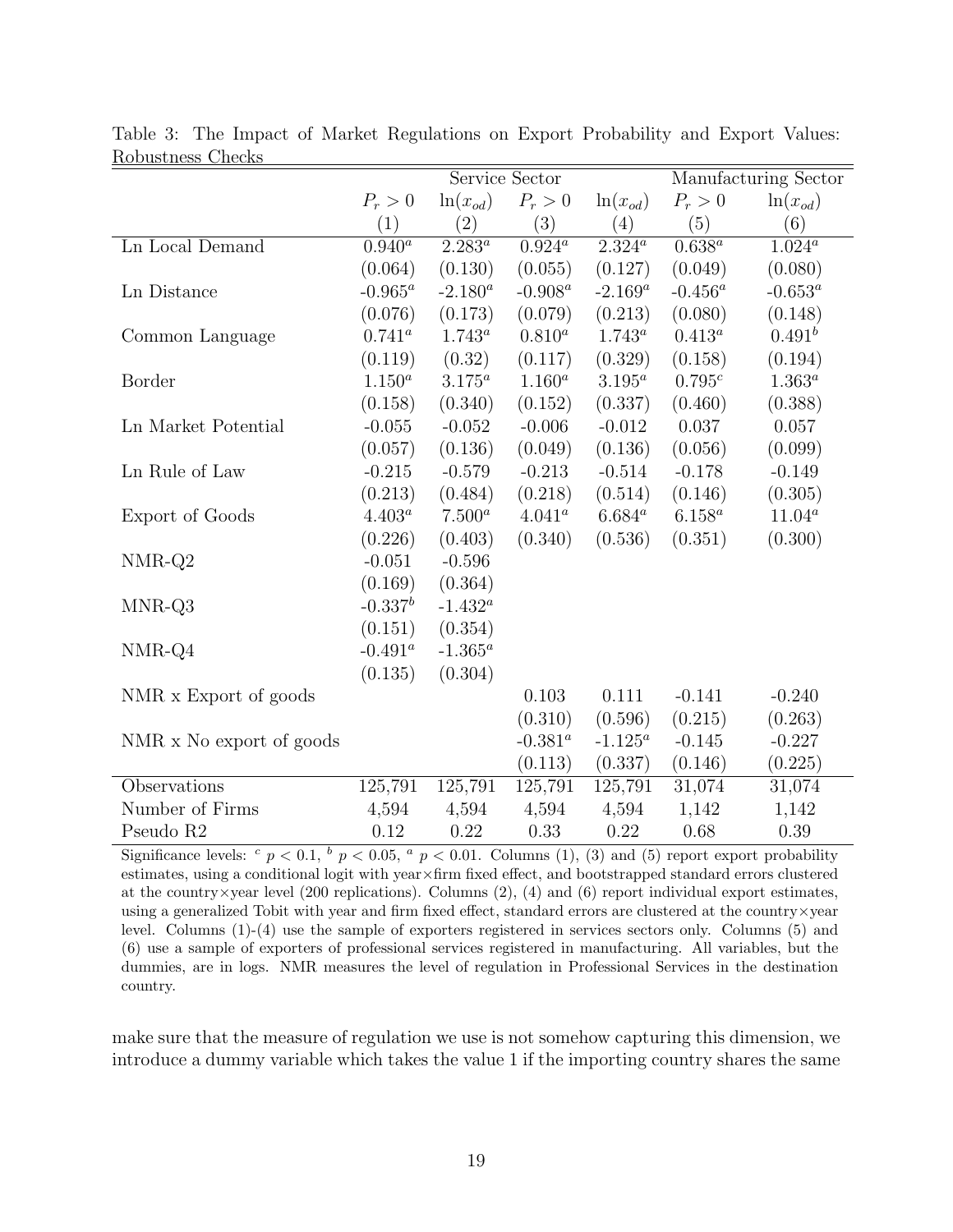legal origin as France<sup>[31](#page-22-0)</sup>, and 0 otherwise. Following the same procedure as in the baseline, we also interact  $NMR_{dt}$  with this common-legal-system dummy. Data on common legal systems are from La Porta et al. (1999). The results in columns (5) and (6) show that after controlling for the usual determinants of trade flows, French exporters are not more likely to export to countries sharing a common legal system with France. However, the results on the regulation variables suggest that discrimination against French exporters is higher in countries which do not share a common legal history with France. Columns (7) and (8) of Table [\(7\)](#page-33-0) perform a comparable exercise with the common language dummy variable: we interact the NMR variable with a common-language dummy, and with a no-common-language dummy.<sup>[32](#page-22-1)</sup> We find that linguistic proximity reduces the impact of domestic regulations significantly. All together, the results in columns (5)-(8) show that domestic regulations are less burdensome for foreign firms when they are more easily understandable and produced by a legal system closer to that of the exporting country. They suggest that the discriminatory effect we estimate is partly involuntary, and simply results from the difficulty for foreign suppliers to deal with heterogenous legal environments. Finally in table [8,](#page-34-0) we present specifications using different measures for the overall business environment. We alternatively replace the Rule of Law Index by the ICRG index, and by three different indicators from the World Development Indicator (WDI): the "Political Stability" index, the "Quality of Regulation" index and the " Voice and Accountability" index. The results show that our choice of index has little consequence, as the results remain very similar.

## 7 Robustness to Alternative Hypotheses

We acknowledge that our identification of the discriminating nature of market regulation relies on the prediction of a very specific model. Our baseline model assumes CES preferences and ad valorem regulation costs, which has important consequences on our theoretical predictions. More specifically, these two assumptions involve that the direct and indirect effects of a non-discriminating regulation, shown in Equation [\(5\)](#page-7-1), cancel each other out. In this section, we consider two extensions of our model, in which we relax these specific assumptions. These two extensions lead to less clear-cut predictions on the impact of discriminatory and non-discriminatory market regulations. But they also predict that the elasticity of the exports by firms with respect to the level of regulations should not be the same for all firms. We show below that our data provide very little evidence in favor of this additional prediction, which comforts our initial modeling choices.

#### 7.1 Non-Ad Valorem Cost of Regulations

Let us first consider the case where complying with the market regulations in the destination country involves a per unit cost rather than an iceberg (ad valorem) one. The cost of delivering one unit of service in country  $d$  now differs from Equation  $(3)$ . If we assume, without loss of generality,  $t_{od} = 1$ , the delivered price is  $p_{od}(a) = p_o(a) + B_d^{\gamma}$  $\tilde{d}$ . Then, the profit maximizing price charged by the producer is, as in Martin (2012),  $p_o(a) = [B_d^{\gamma} +$ 

<span id="page-22-0"></span><sup>&</sup>lt;sup>31</sup>Countries which do are Belgium, Spain, Greece, Italy, the Netherlands and Portugal

<span id="page-22-1"></span><sup>&</sup>lt;sup>32</sup>French is an official language in only three countries in our sample: Belgium, Canada and Switzerland.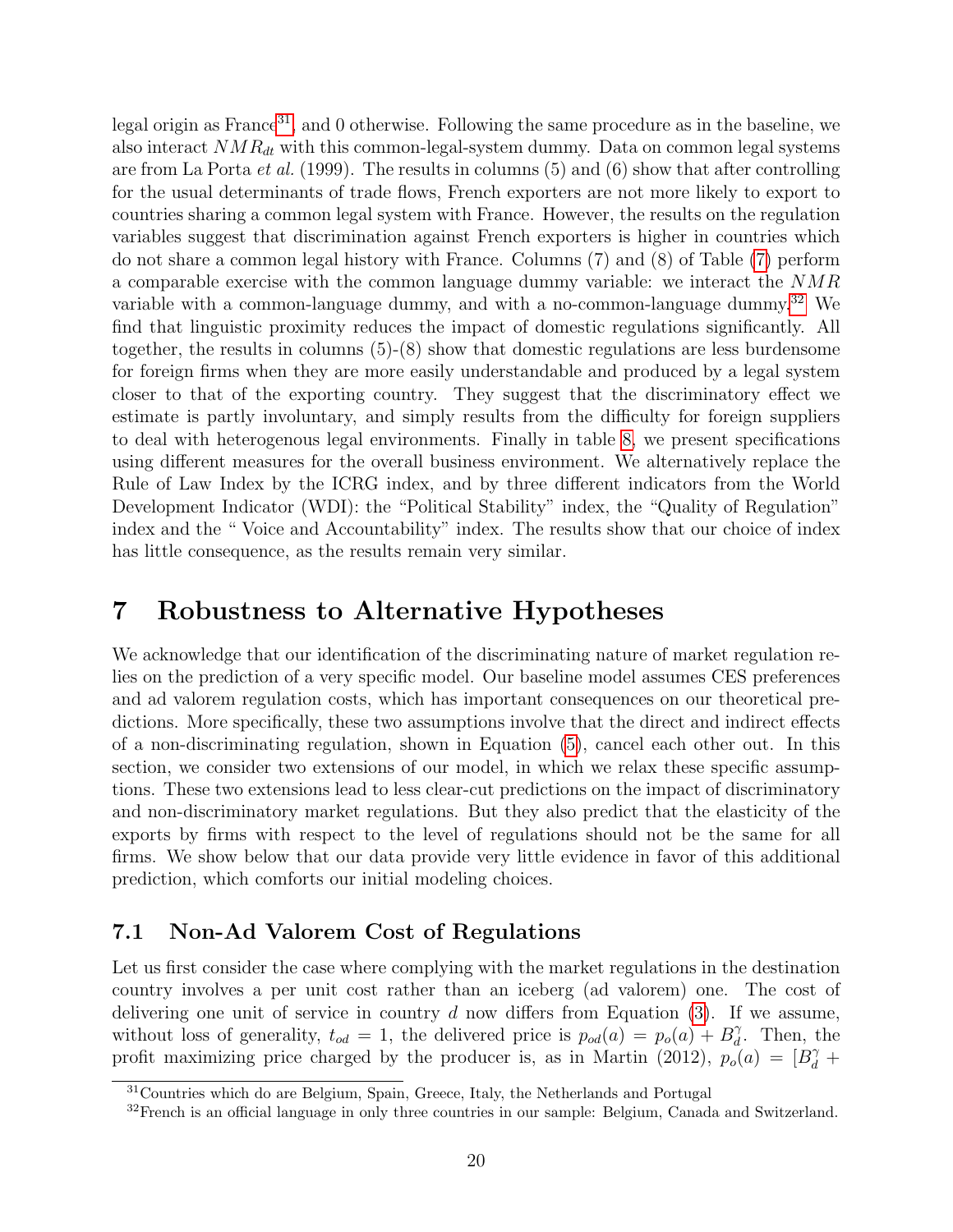$\sigma c(a)/(\sigma-1)$ , where  $c(a)$  denotes the marginal cost of a firm with ability a. The export revenue is  $x_{od}(a) = p_{od}(a)^{1-\sigma} (E_d/\tilde{\Phi}_d) \Lambda_{od}(a)$ , where  $\tilde{\Phi}_d$  is the component of the CES price index that captures the competition pressure in country  $d$ , when one assumes the non-ad valorem costs of regulations. The elasticity of firm-level exports with respect to market regulation in the destination country can be shown to be:

$$
\vartheta_b^x = \left[ \frac{\gamma B_d^{\gamma} (1 - \sigma)}{B_d^{\gamma} + c(a)} - \frac{\partial \tilde{\Phi}_d}{\partial B_d} \frac{B_d}{\tilde{\Phi}_d} \right].
$$
\n(10)

Again, we find our direct and indirect effects of market regulations. As for an ad valorem cost, the direct effect is clearly negative while the indirect one, channeled by the price index, is positive. The most important difference with the elasticity shown in Equation [\(5\)](#page-7-1) is that the direct effect is now specific to each firm. The indirect effect being the same for all firms, we have  $\partial \vartheta_b^x / \partial c(a) > 0$ . In other words, when the cost of regulation is per unit rather than ad valorem, it has a greater marginal impact on the exports by firms producing cheaper varieties (i.e. the ones with a lower marginal cost  $c(a)$ ).

#### 7.2 Flexible Mark-Ups

Now, we relax the assumption of the CES preferences and consider a linear demand model, as in Melitz and Ottaviano (2008). Again, we neglect the delivering cost, setting  $t_{od} = 1$ . The cost of supplying a service in country  $d$ , for a firm located in country  $o$  with a marginal cost of production,  $c(a)$ , is  $c_{od}(a) = c(a)B_d^{\gamma}$  $\hat{d}$ . In a Melitz and Ottaviano (2008) framework, the revenue of the firm is  $x_{do}(a) = A_d [c_d^2 - [B_d^2]$  $\partial_d^{\gamma}c(a)]^2$ , where  $A_d$  is an exogenous parameter, and  $c_d$  is the cost cutoff value in market d. Of course, the latter includes the cost of regulation. As in the other models, we can compute the elasticity of sales with respect to market regulations:

<span id="page-23-0"></span>
$$
v_B^x = 2 \left[ -\frac{\gamma [B_d^{\gamma} c(a)]^2}{c_d^2 - [B_d^{\gamma} c(a)]^2} + \frac{c_d^2}{c_d^2 - [B_d^{\gamma} c(a)]^2} \varepsilon_B^{c_d} \right],\tag{11}
$$

where  $\varepsilon_B^{c_d}$  is the elasticity of the cutoff value  $c_d$  with respect to the market regulations,  $B_d$ . Again, a change in the level of regulations has both a direct effect and an indirect one through the change in competition pressure on market d, represented in Equation  $(11)$  by the cutoff value  $c_d$ . However, this model is more complex since the magnitude of the two effects now varies with the marginal cost of the firm. As in the case of a non-ad valorem cost, we can compute the derivative of this elasticity with respect to  $c(a)$ :

$$
\frac{\partial v_B^x}{\partial c(a)} = c(a) \frac{4(B_d^{\gamma} c_d)^2}{[c_d^2 - (B_d^{\gamma} c(a))^2]^2} (\varepsilon_B^{c_d} - \gamma). \tag{12}
$$

Here too, the marginal impact of market regulations on the exports by firms should vary with their ability. Whether the impact of market regulations increases or decreases with  $c(a)$  depends on the sign of the difference between  $\varepsilon_B^{c_d}$  and  $\gamma$ . This difference depends on the distribution of the cost draw. But it is very likely that  $(\varepsilon_B^{c_d} - \gamma) < 0$ . For example, with a Pareto distribution and a non-discriminatory regulation, we have  $\varepsilon_B^{c_d} = \gamma k/(k+2)$ , where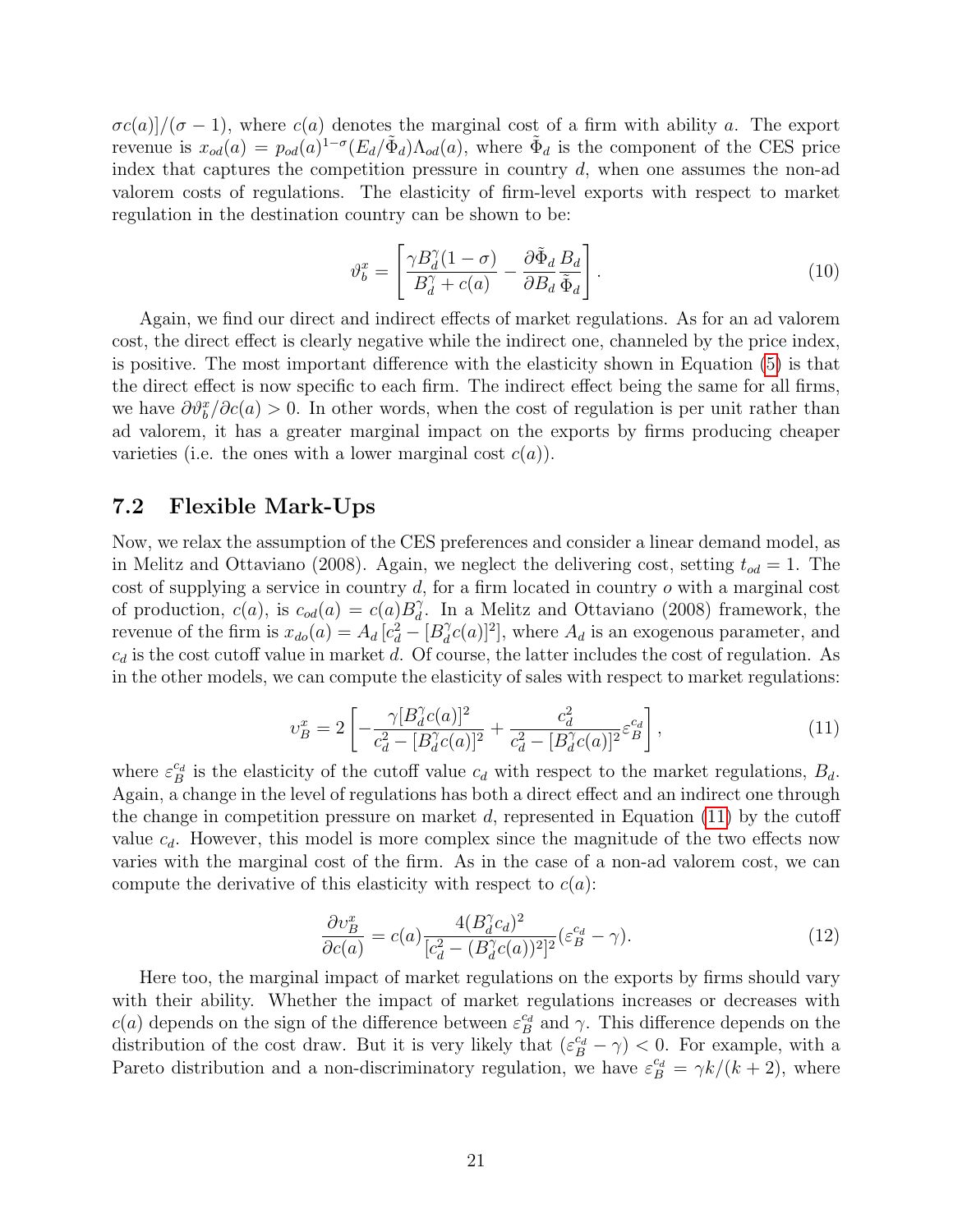k is the shape parameter of the Pareto distribution.<sup>[33](#page-24-0)</sup> Then, with  $\frac{\partial v_B^x}{\partial c(a)} < 0$ , the impact of market regulations is stronger for firms with a higher marginal cost.

## 7.3 Empirical Verification of a Differentiated Impact of Regulation across Firms

The two extensions presented above give opposite conclusions. With a non-ad valorem cost, the cost induced by regulations makes up a higher share of the delivering price for firms with a low marginal cost. Therefore, market regulations have a greater marginal impact on the trade performances of the most competitive firms. With non-CES preferences, firms have a flexible mark-up and have a dumping strategy. As a consequence, more competitive firms tend to absorb the regulation cost in their markups, making their export performances less sensitive. By contrast, our baseline model, with the ad valorem cost and CES, predicts that the marginal impact of market regulation on individual exports is the same for all firms. In the following, we test whether the marginal impact of regulations varies across firms, in order to discriminate between the different models. To do so, we rank all firms according to the value of their exports of professional services, and assign each firm to its corresponding decile in the distribution. We run our baseline regression for each decile of the distribution.<sup>[34](#page-24-1)</sup>

<span id="page-24-2"></span>



Figure  $(5)$  shows graphically the estimated coefficients on the  $NMR$  variable, with the corresponding  $95\%$  confidence interval.<sup>[35](#page-24-3)</sup> The coefficients for the first two deciles of the distribution are not reported because the lack of variance generates highly singular variancecovariance matrices.[36](#page-24-4) Figure [5](#page-24-2) delivers a plain message: the effect of regulations is not sta-

<span id="page-24-1"></span><span id="page-24-0"></span><sup>&</sup>lt;sup>33</sup>Note that with a discriminatory regulation  $(\kappa < \gamma)$ , we have  $\varepsilon_B^{c_d} < \gamma k/(k+2)$ .

<span id="page-24-3"></span><sup>34</sup>To avoid a composition bias across deciles, we focus on firms exporting services only.

<sup>&</sup>lt;sup>35</sup>We do not report the other coefficients as they are very similar in terms of magnitude and level of significance to those reported in table [\(2\)](#page-18-0).

<span id="page-24-4"></span><sup>36</sup>In these deciles, firms export to very few destinations.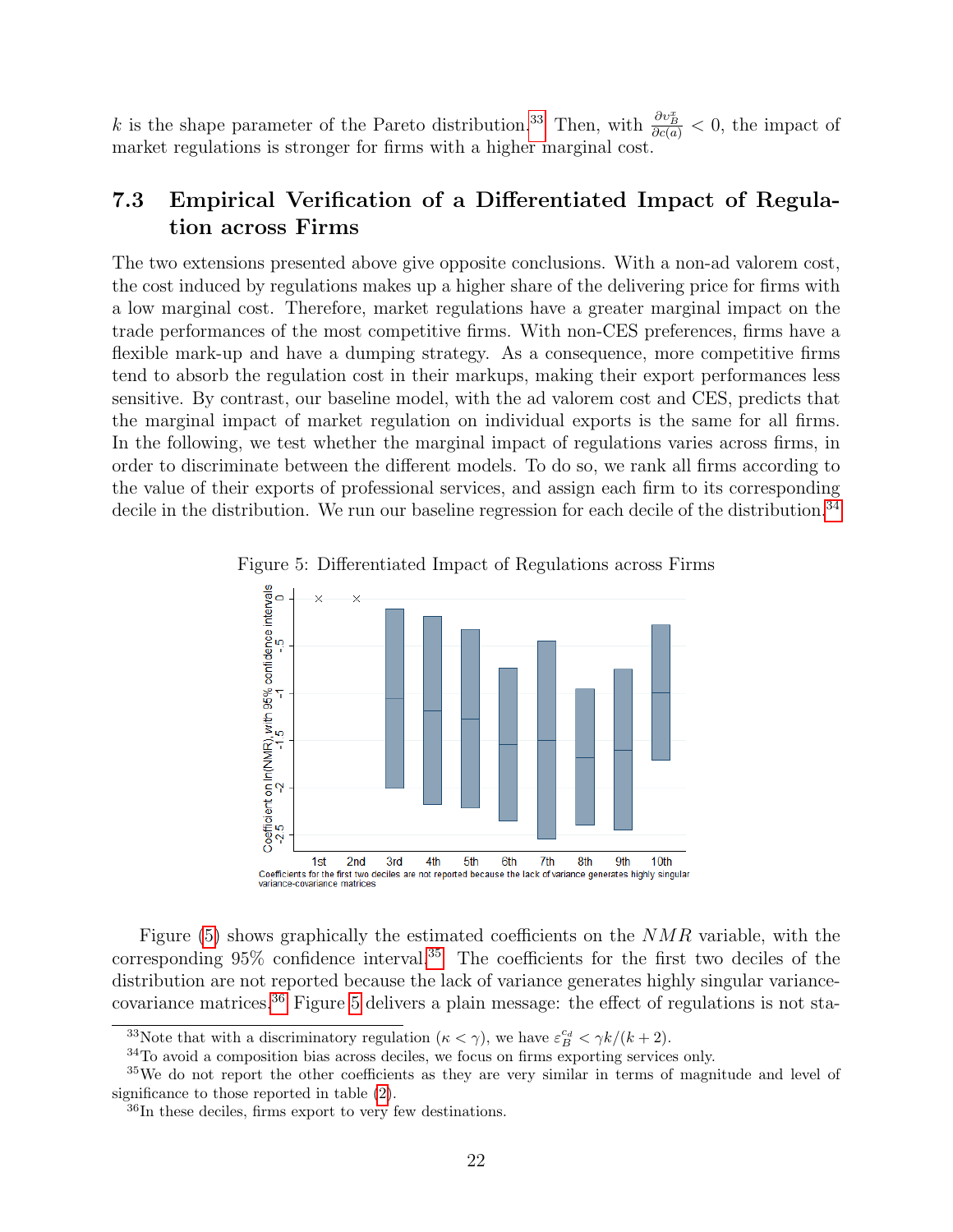tistically different across the decile distribution, which comforts our initial modeling choices.

## 8 Regulations as Fixed Costs?

The previous sections have shown that domestic regulations involve a higher marginal cost for foreign suppliers of services and tend to reduce cross-border exchanges, as tariffs do. But, they are silent on whether domestic regulations involve a fixed cost too.

A simple way to investigate this question is to test the impact of regulations on an explicit proxy for the fixed cost of exporting to each destination country. As in our generalized Tobit estimation, we use the minimum export value to a destination market observed in our data as a proxy for the fixed cost of exporting to this market. In Table [\(4\)](#page-26-0), we regress this proxy on our measure of regulations, controlling for distance and local demand. Observations are at the country×year level, which leaves us with 66 observations. To assess the robustness of our results and avoid measurement errors, we use three alternative proxies for the fixed cost.

The first line (Min 1) takes the minimum export value observed in each destination market. The second and third lines (Min 2 and Min 3) take the average of the two smallest export flows, in order to alleviate the consequences of misreporting trade flows or exception-ally low values of exports by some firms.<sup>[37](#page-25-0)</sup> In the second line (Min 2), we restrict our sample to firms which only export services. We saw in the previous section that firms which export goods are less sensitive to regulations than firms that do not. Therefore, a small export value can be driven by the fact that the firm also exports goods to the same market. In the third line (Min 3), we further limit a possible bias due to the presence of firms that export to so many countries that they enjoy the benefits of economies of scope in complying with market regulations. We focus on small firms only, restricting the sample to firms which export on aggregate less than the median firm.

The results show that the  $NMR$  and its two components  $(NMR - Entry$  and  $NMR Conduct$ ) are not significantly correlated with the minimum export value.<sup>[38](#page-25-1)</sup> We do not find evidence that regulations contribute to increasing the fixed cost of exporting.

## 9 Conclusion

Trade in services is growing but remains a small fraction of world trade. Our data on French firm exports of professional services show that very few firms are able to enter the export market, and that exports are highly concentrated among very few firms. Trade barriers are significant, and domestic regulations in service sectors are often mentioned by foreign suppliers as an important barrier, even when these barriers do not explicitly discriminate against them.

We investigate this idea by looking at the impact of domestic regulations on the exports of professional services by French firms. Our results show that non-discriminatory barriers – regulations that affect all firms equally regardless of their nationality – affect both the export

<span id="page-25-1"></span><span id="page-25-0"></span> $37$ We also experimented with the second lowest value of export flows. The results are very similar.

<sup>&</sup>lt;sup>38</sup> We only show the results for the regulation variable. As expected, distance is positively correlated and local demand negatively correlated with the minimum export value.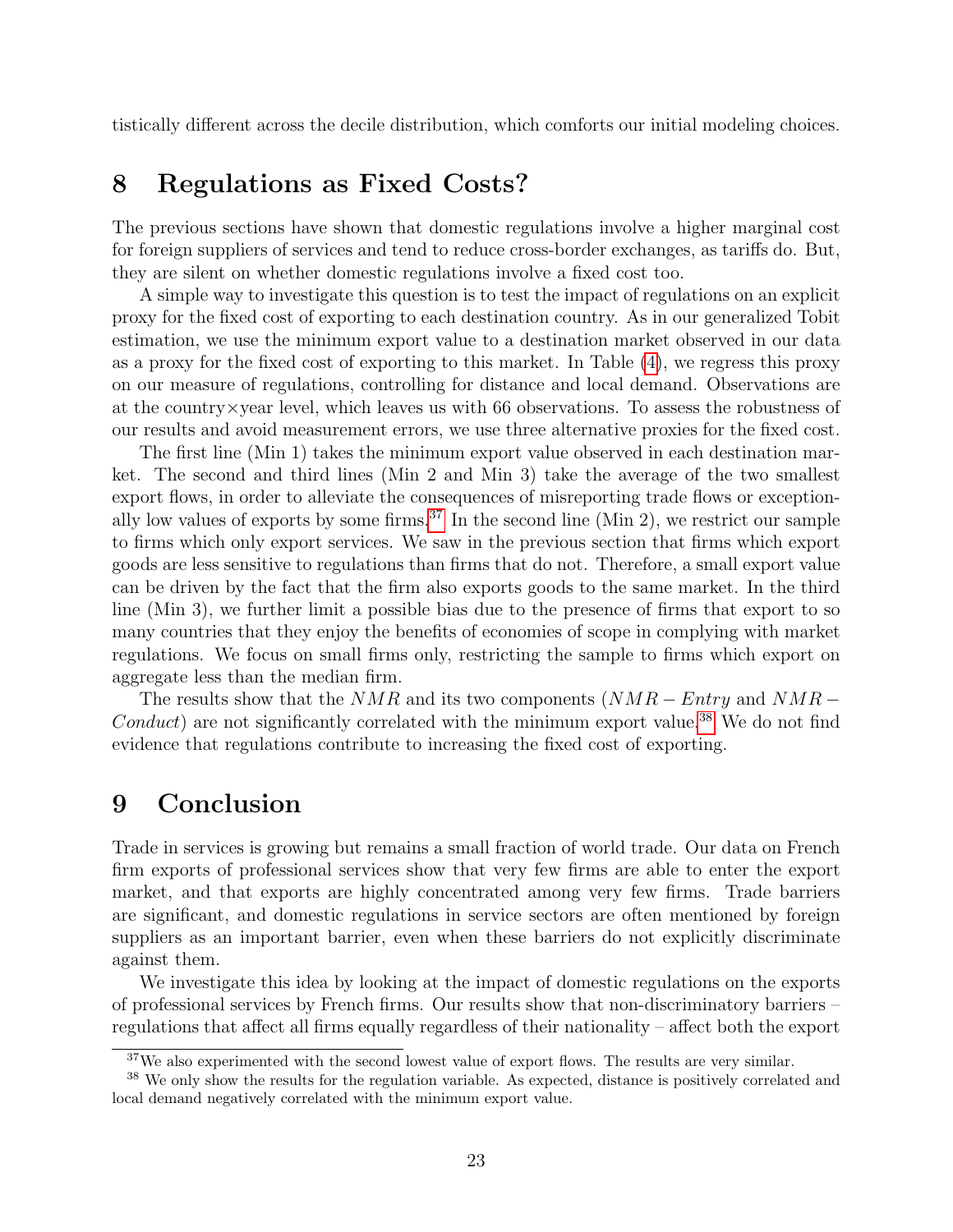| <b>NMR</b>        | NMR-Entry     | NMR-Conduct      |
|-------------------|---------------|------------------|
| $\left( 1\right)$ | $^{\prime}2)$ | $\left(3\right)$ |
| 0.057             | $-0.002$      | $-0.000$         |
| (0.257)           | (0.173)       | (0.119)          |
| $-0.018$          | $-0.002$      | $-0.000$         |
| (0.183)           | (0.173)       | (0.119)          |
| $-0.009$          | $-0.002$      | $-0.000$         |
| (0.176)           | (0.173)       | (0.119)          |
| year              | year          | year             |
| 66                | 66            | 66               |
|                   |               |                  |

<span id="page-26-0"></span>Table 4: The Impact of Regulation on the Minimum Export Value

Significance levels:  $c$   $p < 0.1$ ,  $b$   $p < 0.05$ ,  $a$   $p < 0.01$ . Min 1 is the minimum of the whole sample. Min 2 and Min 3 are the average of the two lowest values. For Min 2, we restrict the sample to firms exporting services only. For Min 3, we further restrict the sample to firms exporting less than the median firm. Controls include distance and local demand. All variables are taken in logs.

decision and the individual export sales of French firms. Using a simple model of international trade, we show that this is consistent with domestic regulations discriminating against foreign suppliers. Foreign suppliers are more sensitive than domestic firms to the same regulations. Our results still hold when looking at the exports by French firms within the European Union, where regulations cannot discriminate against suppliers from another member state. These findings provide an interesting insight into the multilateral trade negotiations taking place at the World Trade Organization. While members stress the importance of market access as a stepping stone for further liberalization, our results indicate that an important determinant of trade patterns lies in domestic regulations. Our results suggest that more attention should be paid to Article VI of the GATS related to domestic regulations, as far as the promotion of world trade in services is concerned.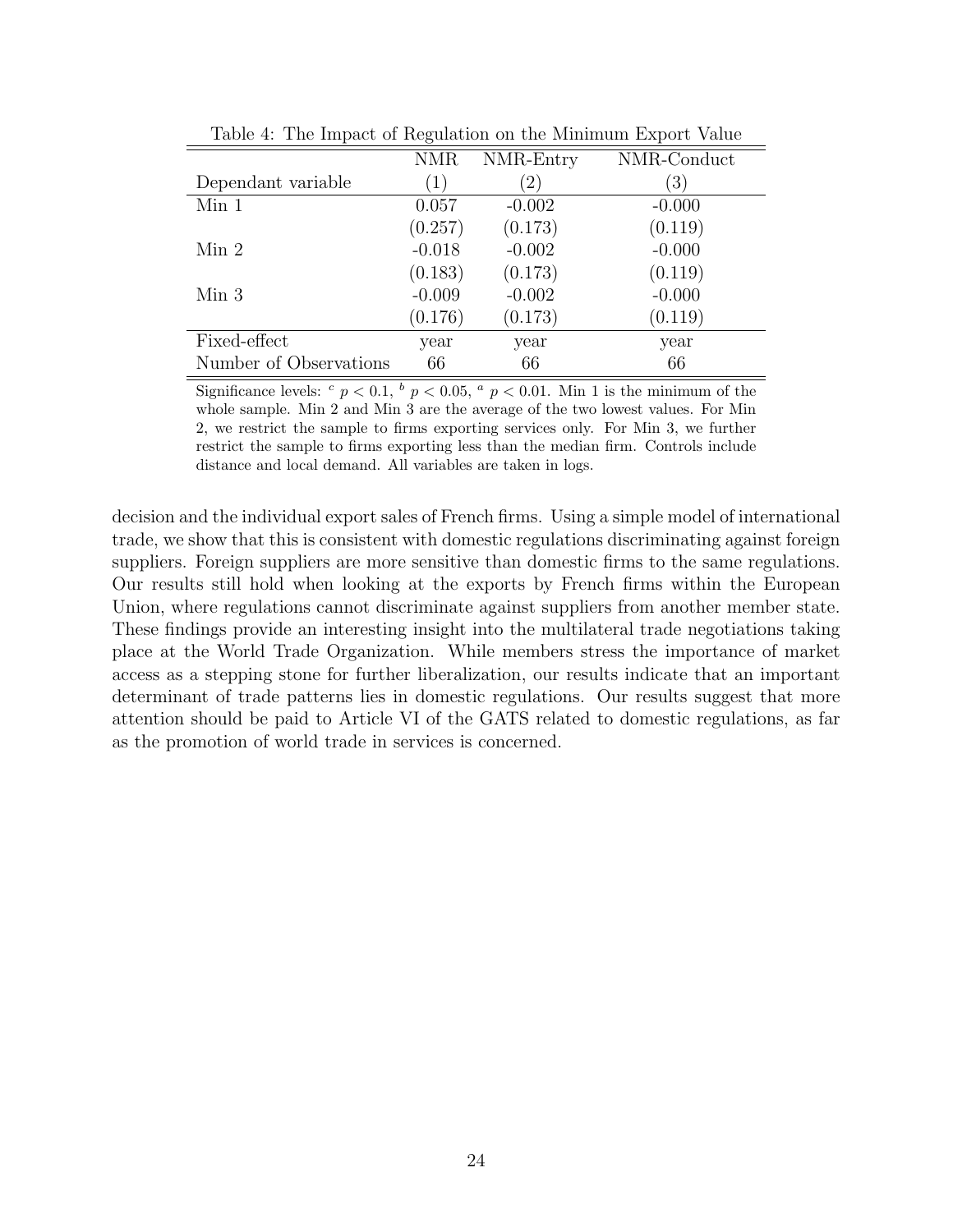## References

Ariu A. (2012), "Services versus goods trade: Are they the same?", National Bank of Belgium Working Paper Research, 237.

Anderson J.E. and van Wincoop E. (2003), "Gravity with Gravitas: A Solution to the Border Puzzle", American Economic Review, vol.93(21), pages 170-192.

Angrist J.D. and J-S. Pischke (2008), Mostly Harmless Econometrics: An Empiricist's Companion, Princeton University Press.

Arnold J., G. Nicoletti and S. Scarpetta (2008), "Regulation, Allocative Efficiency and Productivity in OECD Countries: industry and firm-level evidence", OECD working paper, 616.

Barone G. and F. Cingano (2011), "Service Regulation and Growth: Evidence from OECD Countries", The Economic Journal, vol.121(555), pages 931-957.

Bernard A.B., J.B. Jensen, S.J. Redding and P.K. Schott (2007), "Firms in International Trade", Journal of Economic Perspectives, vol.21(3), pages 105-130.

Bhagwati J., A. Panagariya and T.N. Srinivasan (2004), "The Muddles over Outsourcing", Journal of Economic Perspectives, vol.18(4), pages 93-114.

Blanchard O. and F. Giavazzi (2003), "Macroeconomic Effects of Regulation and Deregulation in Goods and Labor Market", The Quarterly Journal of Economics, vol.118(3), pages 879-907.

Bourles R., G. Cette, J. Lopez, J. Mairesse and G. Nicoletti (2013), "Do Product Market Regulations in Upstream Sectors Curb Productivity Growth? Panel Data Evidence for OECD Countries", Review of Economics and Statistics, forthcoming.

Borchert I., B. Gootiiz and A. Mattoo (2012), "Policy Barriers to International Trade in Services : Evidence from a New Database",World Bank, Policy Research Working Paper Series, 6109.

Breinlich H. and C. Criscuolo (2011), "International Trade in Services: A Portrait of Importers and Exporters", Journal of International Economics, vol.84(2), pages 188-206.

Cameron A.C., J.G. Gelbach and D.L. Miller (2008), "Bootstrap-Based Improvements for Inference with Clustered Errors", Review of Economics and Statistics, vol.90(3), pages 414-427.

Cameron A.C., and P.K. Trivedi (2009), Microeconometrics using Stata, College Station, TX, Stata Press.

Conti G., A. Lo Turco and D. Maggioni (2010), "Exporters in Services: new Evidence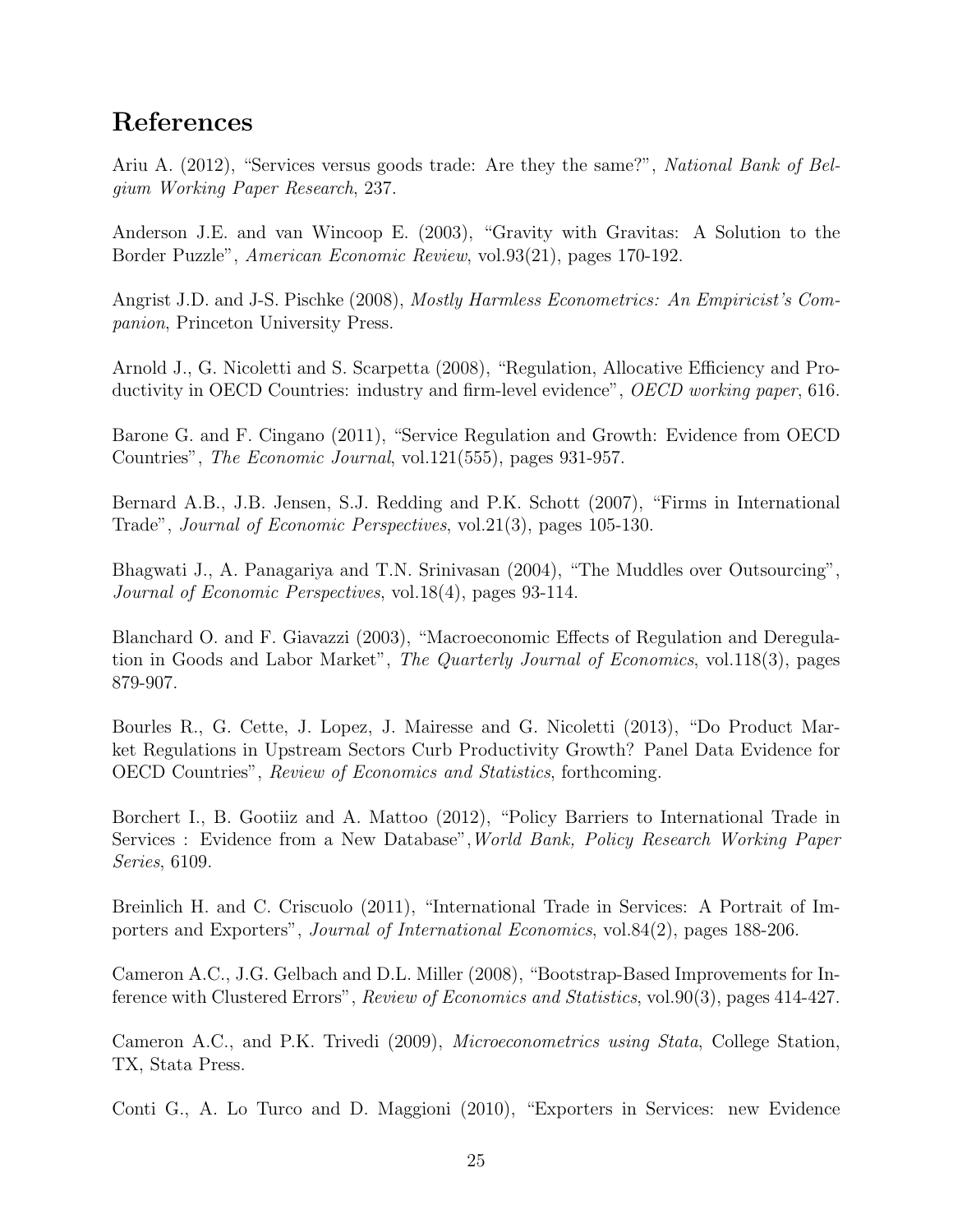from Italian Firms"', Applied Economics Quarterly, vol.56(1), pages 73-98.

Conway P. and G. Nicoletti (2006), "Product Market Regulation in the Non-manufacturing Sectors of OECD Countries: Measurement and Highlights", OECD Working Paper, 530.

Crozet M., K. Head and T. Mayer (2011), "Quality Sorting and Trade: Firm-level Evidence for French Wine", Review of Economic Studies, vol.79(2), pages 609-644.

Deardorff A. V. and R. M. Stern (2008), "Empirical Analysis of Barriers to International Services Transactions and the Consequences of Liberalization"', University of Michigan Working Papers, 505.

Eaton J. and S. Kotum (2001), "Trade in Capital Goods", European Economic Review, vol.45(7), pages 1195-1235.

Eaton J., S. Kortum and F. Kramarz (2004), "Dissecting Trade: Firms, Industries, and Export Destinations", American Economic Review Papers and Proceeding, vol.94(2), pages 150-154.

Fillat-Castejon C., J. Francois and J. Woerz (2008), "Trade trough FDI: Investing in Services", IIDE Discussion Papers, 2008-0502.

Findlay C. and F. Warren (2000), Impediments to Trade in Services: Measurement and Policy Implications, Routledge: London.

Francois J. and B. Hoekman (2010), "Services Trade and Policy", Journal of Economic Literature, vol.  $48(3)$ , pages  $642-92$ .

Glaeser E.L., R. La Porta and F. Lopez-de-Silanes (2004), "Do Institutions Cause Growth?", Journal of Economic Growth, vol.9(3), pages 271-303.

Head K. and T. Mayer (2011), "Gravity, Market Potential and Economic Development", Journal of Economic Geography, vol.11(2), pages 281-294.

Head K. and T. Mayer (2013), "Gravity Equations: Workhorse, Toolkit, and Cookbook", CEPR Discussion Paper, 9322.

Head K., T. Mayer and J. Ries (2009), "How Remote is the Offshoring Threat?", European Economic Review, vol.53(4), pages 429-444.

Hoekman B. (2006), "Liberalizing Trade in Services: A Survey", World Bank Policy Research Working Paper, 4030.

Hoekman B. and A. Mattoo (2011), "Services Trade Liberalization and Regulatory Reform: Re-invigorating International Cooperation", The World Bank Policy Research Working Pa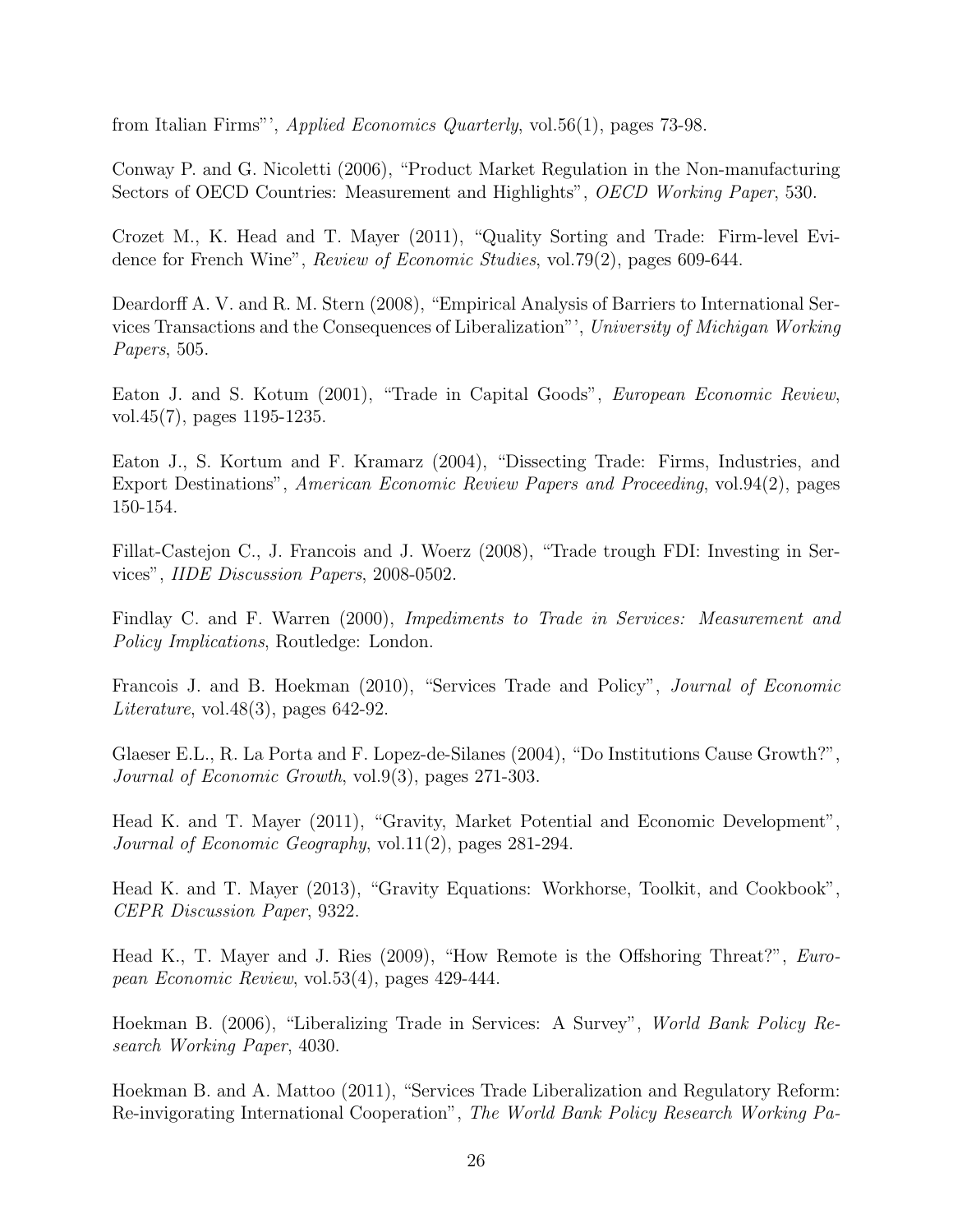per Series, 5517.

Jean S. and G. Nicoletti (2004), "Regulation and Wage Premia", CEPII Working Paper, 2004-12.

Kelle M. and J. Kleinert (2010), "German Firms in Service Trade", Applied Economics  $Quarterly, vol.56(1), pages 51-72.$ 

Kimura F. and H-H. Lee (2006), "The Gravity Equation in International Trade in Services", Review of World Economics, vol.142(1), pages 92-112.

Kox H. and A. Lejour (2005), "Regulatory Heterogeneity as Obstacle for International Services Trade", CPB Discussion Paper, 49.

Kox H. and H. K. Nordas (2007), "Services Trade and Domestic Regulation", *OECD Trade* Policy Working Papers, 49.

La Porta R., F. Lopez-de-Silanes, A. Shleifer and R. Andrei (1999), "The Quality of Government", Journal of Law, Economics and Organization, vol.15(1), pages 222-279.

Lennon C., D. Mirza and G. Nicoletti (2009), "Complementarity of Inputs in Services Trade", Annales d'Economie et de Statistiques, N.93-94.

Martin J. (2012), "Mark-ups, Quality and Transport Costs", *European Economic Review*, vol.56(4), pages 777-791.

Mattoo A. and D. Mishra (2008), "Foreign Professionals and Domestic Regulations", World Bank Policy Research Working Paper Series, 4782.

Melitz M. and G. Ottaviano (2008), "Market Size, Trade and Productivity", Review of Economic Studies, vol.75(1), pages 295-316.

McCallum J. (1995), "National Borders Matter: Canada-U.S. Regional Trade Patterns", American Economic Review, vol.85(3), pages 615-23.

Nicoletti G. and S. Scarpetta (2003), "Regulation, Productivity and Growth: OECD Evidence", Economic Policy, vol.18(36), pages 9-72.

Nunn, N. (2007), "Relationship-Specificity, Incomplete Contracts and the Pattern of Trade", The Quarterly Journal of Economics, vol.122(2), pages 569-600.

Schwellnus C. (2007), "The Effect of Domestic Regulation on Service Trade Revisited", CEPII Working Paper, 2007-08.

Tuckey, J. W. (1977), Exploratory Data Analysis, Pearson.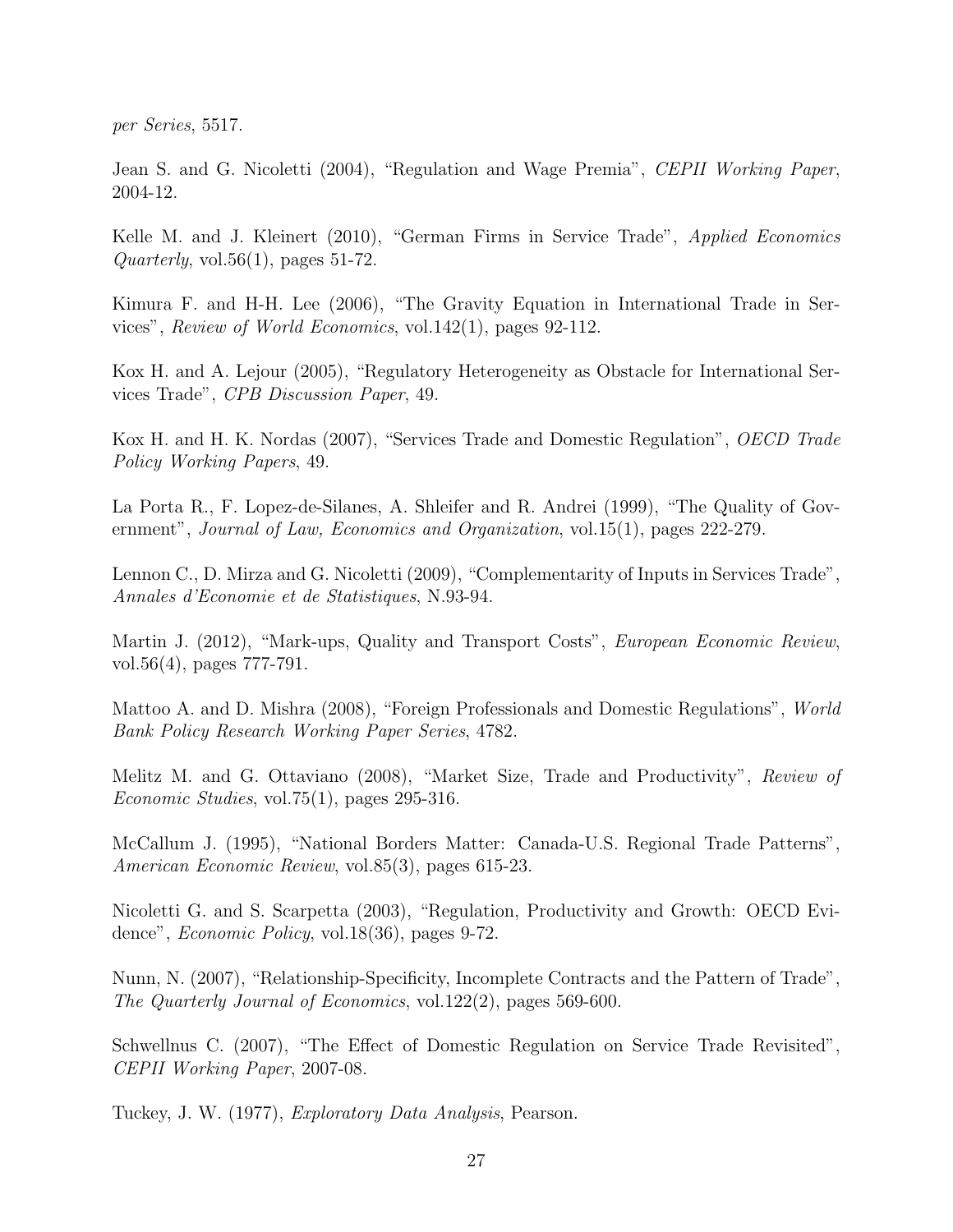Van Der Marel, E. and B. Shepherd (2011), "Services Trade, Regulation, and Regional Integration: Evidence from Sectoral Data", MPRA Paper, 34343.

Walsh K. (2006), "Trade in Services: Does Gravity Hold? A Gravity Model Approach to Estimating Barriers to Trade in Services", The Institute for International Integration Studies Discussion Paper Series, 183.

Walter P. and R. Dell'mour (2010), "Firm-level Analysis of International Trade in Services", IFC Working Paper, 4.

Wolfl A., I. Wanner, T. Kozluk and G. Nicoletti (2009), "Ten Years of Product Market Reform in OECD Countries: Insights from a Revised PMR Indicator", OECD Economics Department Working Papers, 695.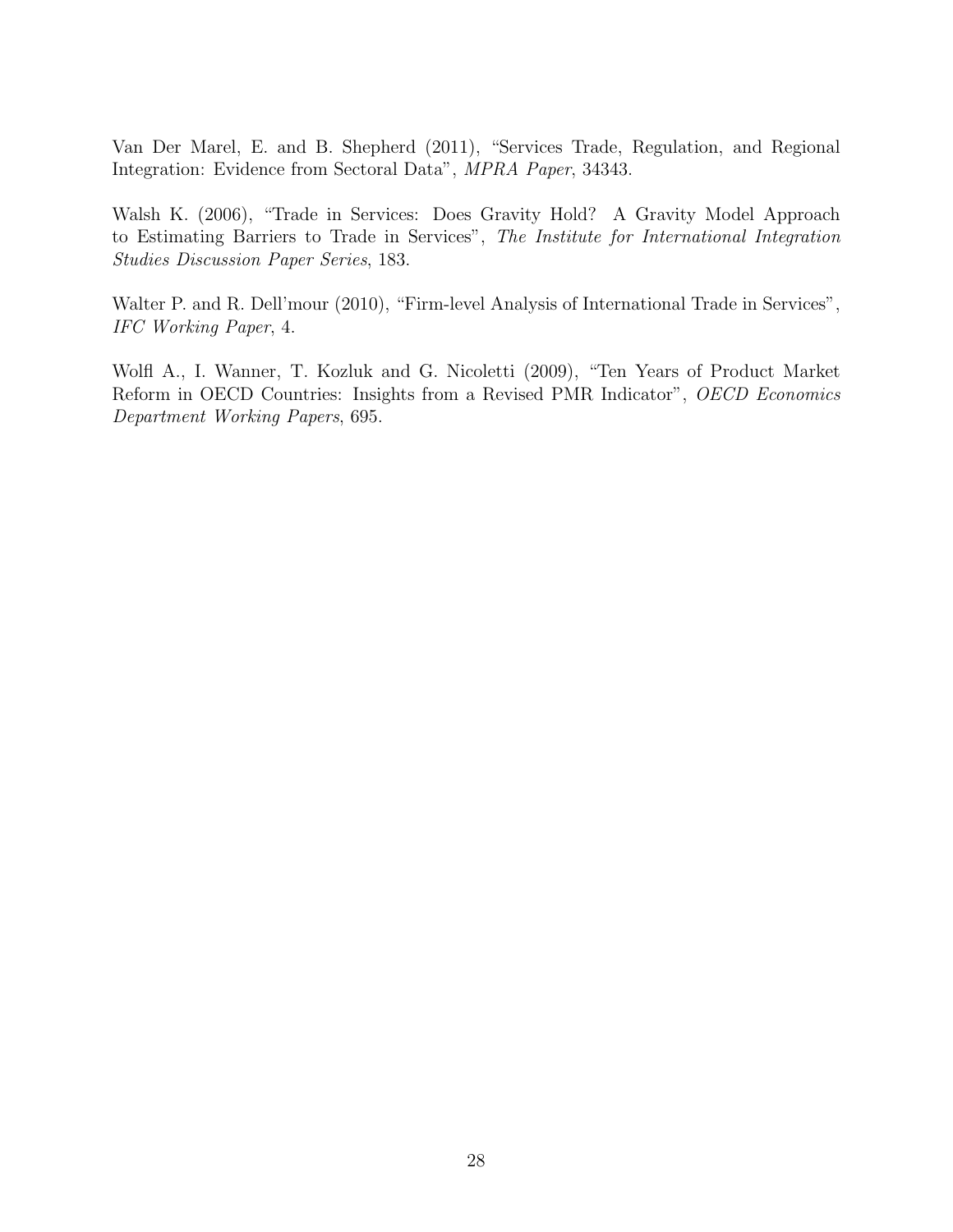## <span id="page-31-0"></span>Appendix

| ⊥ ww<br>Iso code | Country        | Years            |
|------------------|----------------|------------------|
| AT               | Austria        | 1999, 2003, 2007 |
| AU               | Australia      | 1999, 2003       |
| BE               | Belgium        | 2003, 2007       |
| CA               | Canada         | 1999, 2003       |
| CH               | Switzerland    | 1999, 2003, 2007 |
| CZ               | Czech Republic | 2003, 2007       |
| DE               | Germany        | 1999, 2003, 2007 |
| DK               | Denmark        | 1999, 2003, 2007 |
| EE               | Estonia        | 2007             |
| ES               | Spain          | 1999, 2003, 2007 |
| FI               | Finland        | 1999, 2003, 2007 |
| GB               | United Kingdom | 1999, 2003, 2007 |
| GR               | Greece         | 1999, 2003, 2007 |
| HU               | Hungary        | 2003, 2007       |
| IE               | Ireland        | 2007             |
| IL               | Israel         | 2007             |
| IS.              | Iceland        | 2003, 2007       |
| IT               | Italy          | 1999, 2003, 2007 |
| J <sub>P</sub>   | Japan          | 1999, 2003, 2007 |
| ΚR               | South Korea    | 2003, 2007       |
| NL               | Netherlands    | 1999, 2003, 2007 |
| NO               | Norway         | 1999, 2003, 2007 |
| NZ               | New Zealand    | 1999, 2003       |
| PL               | Poland         | 2003             |
| $\rm PT$         | Portugal       | 1999, 2003       |
| SE               | Sweden         | 1999, 2003, 2007 |
| <b>SK</b>        | Slovakia       | 2003, 2007       |
| <b>US</b>        | United States  | 1999, 2003, 2007 |

Table 5: List of Countries and Years Available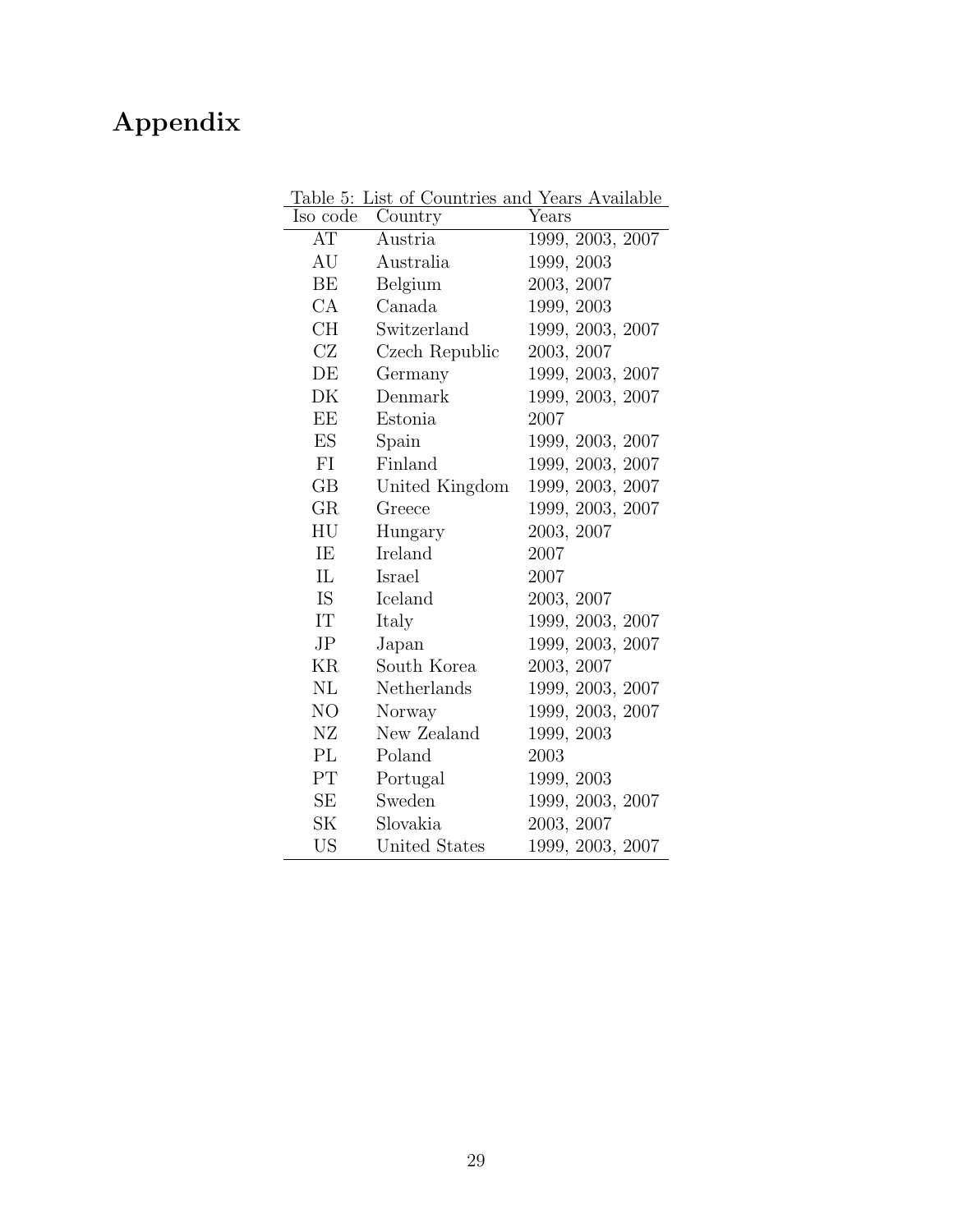<span id="page-32-0"></span>

|                                              | $P_r>0$     | $\ln(x_{od})$ | $P_r>0$     | $ln(x_{od})$ |
|----------------------------------------------|-------------|---------------|-------------|--------------|
|                                              | (1)         | (2)           | (3)         | (4)          |
| Ln Local demand                              | $0.922^a$   | $2.318^a$     | $0.924^a$   | $2.315^{a}$  |
|                                              | (0.060)     | (0.130)       | (0.049)     | (0.122)      |
| Ln Distance                                  | $-0.893^a$  | $-2.132^a$    | $-0.948^a$  | $-2.282^a$   |
|                                              | (0.089)     | (0.236)       | (0.062)     | (0.194)      |
| Common language                              | $0.753^a$   | $1.590^a$     | $0.913^a$   | $2.020^a$    |
|                                              | (0.150)     | (0.351)       | (0.100)     | (0.300)      |
| Border                                       | $1.121^{a}$ | $3.108^{a}$   | $1.179^{a}$ | $3.252^a$    |
|                                              | (0.145)     | (0.331)       | (0.160)     | (0.345)      |
| Ln market potential                          | $-0.015$    | $-0.037$      | $-0.012$    | 0.012        |
|                                              | (0.053)     | (0.140)       | (0.041)     | (0.122)      |
| Ln Rule of law                               | $-0.061$    | $-0.063$      | $-0.179$    | $-0.451$     |
|                                              | (0.213)     | (0.495)       | (0.207)     | (0.480)      |
| Export of goods                              | $3.831^a$   | $6.255^a$     | $4.372^a$   | $7.493^a$    |
|                                              | (0.361)     | (0.523)       | (0.242)     | (0.356)      |
| $Ln$ NMR-Entry $\times$ Export of goods      | 0.271       | 0.558         |             |              |
|                                              | (0.293)     | (0.531)       |             |              |
| Ln NMR-Entry $\times$ No export of goods     | $-0.269^b$  | $-0.769^b$    |             |              |
|                                              | (0.136)     | (0.343)       |             |              |
| Ln NMR-Conduct $\times$ Export of goods      |             |               | 0.075       | $-0.069$     |
|                                              |             |               | (0.254)     | (0.450)      |
| $Ln$ NMR-Conduct $\times$ No export of goods |             |               | $-0.229^a$  | $-0.728^a$   |
|                                              |             |               | (0.065)     | (0.173)      |
| Obs.                                         | 125,791     | 125,791       | 125,791     | 125,791      |
| Nb Firms                                     | 4,594       | 4,594         | 4,594       | 4,594        |
| Pseudo R <sub>2</sub>                        | 0.33        | 0.22          | 0.33        | 0.22         |

Table 6: Dissecting the NMR Index: Impact on Export Probability and Export Values

Significance levels:  $c$   $p < 0.1$ ,  $b$   $p < 0.05$ ,  $a$   $p < 0.01$ . Columns (1) and (3) report export probability estimates, using a conditional logit with year×firm fixed effect, and bootstrapped standard errors clustered at the country  $\times$ year level (200 replications). Columns (2) and (4) report individual export estimates, using a generalized Tobit with year and firm fixed effect, standard errors are clustered at the country×year level. All variables, but the dummies, are in logs. NMR measures the level of regulation in Professional Services in the destination country.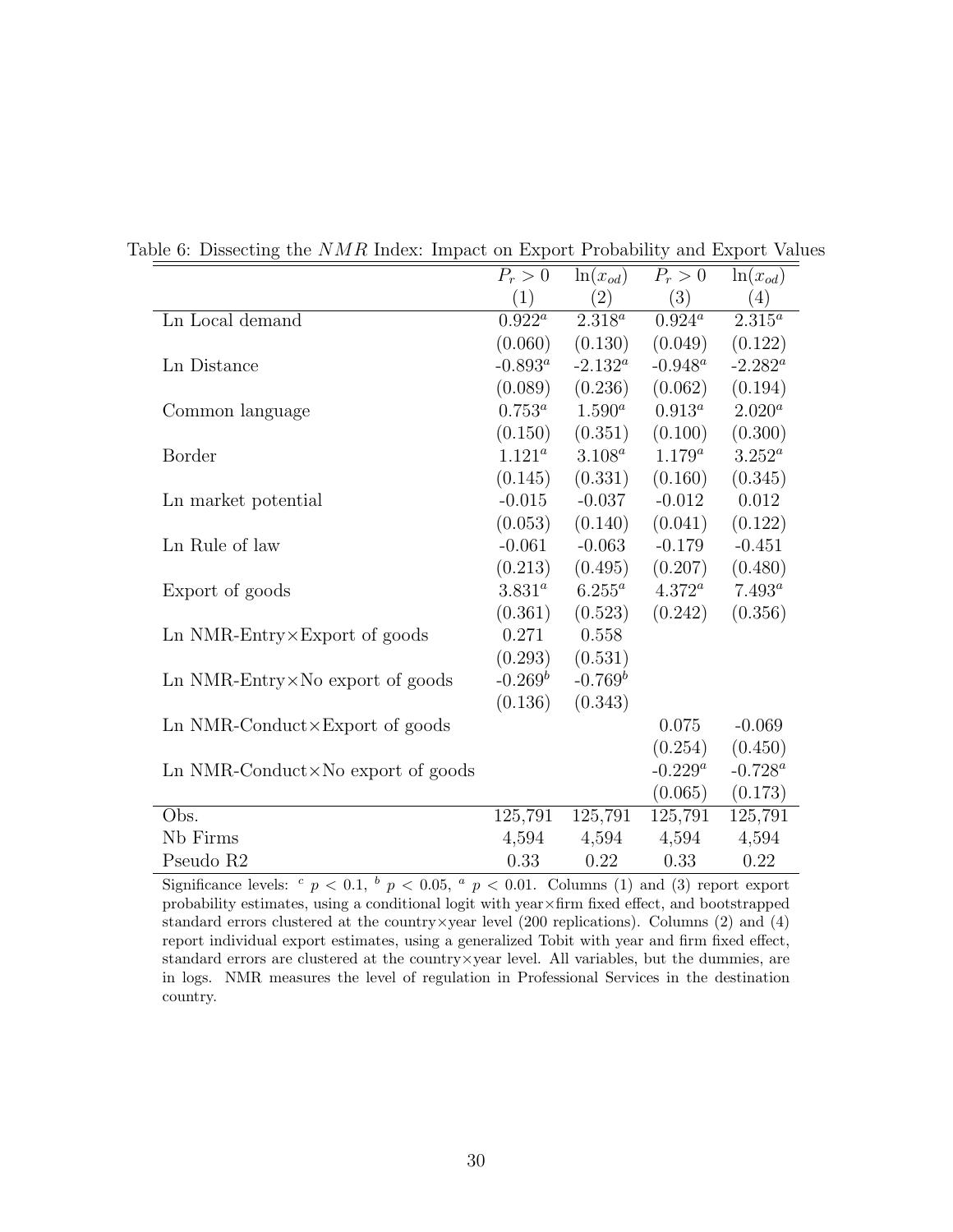|                   | $P_r > 0$  | $ln(x_{od})$      | $P_r > 0$   | $ln(x_{od})$      | $P_r > 0$   | $ln(x_{od})$      | $P_r > 0$   | $ln(x_{od})$      |
|-------------------|------------|-------------------|-------------|-------------------|-------------|-------------------|-------------|-------------------|
|                   | (1)        | (2)               | (3)         | (4)               | (5)         | (6)               | (7)         | (8)               |
| Ln GDP            | $1.056^a$  | $2.656^a$         |             |                   |             |                   |             |                   |
|                   | (0.063)    | (0.148)           |             |                   |             |                   |             |                   |
| Ln Demand         |            |                   | $0.908^a$   | $2.270^{a}$       | $0.941^a$   | $2.292^a$         | $0.927^a$   | $2.322^a$         |
|                   |            |                   | (0.055)     | (0.129)           | (0.071)     | (0.158)           | (0.055)     | (0.127)           |
| Ln Distance       | $-0.961^a$ | $-2.314^a$        | $-0.881^a$  | $\text{-}2.084^a$ | -0.893 $^a$ | $-2.081^a$        | $-0.918^a$  | $\text{-}2.172^a$ |
|                   | (0.095)    | (0.257)           | (0.077)     | (0.219)           | (0.095)     | (0.232)           | (0.084)     | (0.230)           |
| Com. lang.        | $0.901^a$  | $2.003^a$         | $0.842^a$   | $1.844^a$         | $0.797^a$   | $1.637^a$         | $0.729^b$   | $1.704^a$         |
|                   | (0.170)    | (0.385)           | (0.110)     | (0.305)           | (0.141)     | (0.370)           | (0.352)     | (0.636)           |
| Border            | $1.106^a$  | $3.096^a$         | $1.168^{a}$ | $3.221^a$         | $1.131^a$   | $3.140^a$         | $1.166^a$   | $3.188^a$         |
|                   | (0.155)    | (0.347)           | (0.156)     | (0.341)           | (0.159)     | (0.342)           | (0.155)     | (0.327)           |
| Ln Market pot.    | 0.065      | $0.154\,$         | $-0.010$    | $-0.027$          | $-0.021$    | 0.053             | $-0.013$    | $-0.014$          |
|                   | (0.057)    | (0.143)           | (0.047)     | (0.135)           | (0.091)     | (0.206)           | (0.050)     | (0.140)           |
| Ln Rule of law    | 0.033      | 0.133             | $-0.251$    | $-0.675$          | 0.077       | $0.156\,$         | $-0.215$    | $-0.514$          |
|                   | (0.203)    | (0.473)           | (0.200)     | (0.460)           | (0.259)     | (0.585)           | (0.221)     | (0.514)           |
| Export of goods   | $4.062^a$  | $6.734^a$         | $4.056^a$   | $6.706^a$         | $4.395^a$   | $7.532^a$         | $4.409^a$   | $7.547^a$         |
|                   | (0.342)    | (0.537)           | (0.336)     | (0.460)           | (0.225)     | (0.397)           | (0.227)     | (0.399)           |
| Ln NMR            | $-0.098$   | $-0.292$          | 0.110       | 0.183             |             |                   |             |                   |
| $\times$ Goods    | (0.316)    | (0.600)           | (0.307)     | (0.609)           |             |                   |             |                   |
| Ln NMR            | $-0.529^a$ | $\text{-}1.514^a$ | $-0.348^a$  | $\text{-}1.041^a$ |             |                   |             |                   |
| $\times$ No-Goods | (0.130)    | (0.355)           | (0.121)     | (0.339)           |             |                   |             |                   |
| Ln FDI restr.     |            |                   | $-0.073$    | $-0.292$          |             |                   |             |                   |
|                   |            |                   | (0.080)     | (0.203)           |             |                   |             |                   |
| Com. legal        |            |                   |             |                   | $-0.026$    | $-0.712$          |             |                   |
|                   |            |                   |             |                   | (0.456)     | (1.040)           |             |                   |
| Ln NMR            |            |                   |             |                   | $-0.100$    | $-0.070$          |             |                   |
| $\times$ Legal    |            |                   |             |                   | (0.405)     | (0.912)           |             |                   |
| Ln NMR            |            |                   |             |                   | $-0.403^a$  | $\text{-}1.172^a$ |             |                   |
| $\times$ No-Legal |            |                   |             |                   | (0.123)     | (0.346)           |             |                   |
| Ln NMR            |            |                   |             |                   |             |                   | $-0.257$    | $-1.034$          |
| $\times$ Lang.    |            |                   |             |                   |             |                   | (0.414)     | (0.651)           |
| Ln NMR            |            |                   |             |                   |             |                   | -0.393 $^a$ | $\text{-}1.086^a$ |
| $\times$ No-Lang. |            |                   |             |                   |             |                   | (0.131)     | (0.380)           |
| Obs.              | 125,791    | 125,791           | 125,791     | 125,791           | 125,791     | 125,791           | 125,791     | 125,791           |
| Nb Firms          | 4,594      | 4,594             | 4,594       | 4,594             | 4,594       | 4,594             | 4,594       | 4,594             |
| Pseudo R2         | 0.33       | 0.23              | 0.33        | 0.23              | 0.33        | 0.23              | 0.33        | 0.23              |

<span id="page-33-0"></span>Table 7: Further Controls: Impact on Export Probability and Export Values

Significance levels:  $c$   $p < 0.1$ ,  $b$   $p < 0.05$ ,  $a$   $p < 0.01$ . Columns (1), (3), (5) and (7) report export probability estimates, using a conditional logit with year×firm fixed effect, and bootstrapped standard errors clustered at the country×year level (using 200 replications). Columns (2), (4), (6) and (8) report individual export estimates, using a generalized Tobit with year and firm fixed effect, standard errors are clustered at the country×year level. All variables, but the dummies, are in logs. NMR measures the level of regulation in Professional Services in the destination country.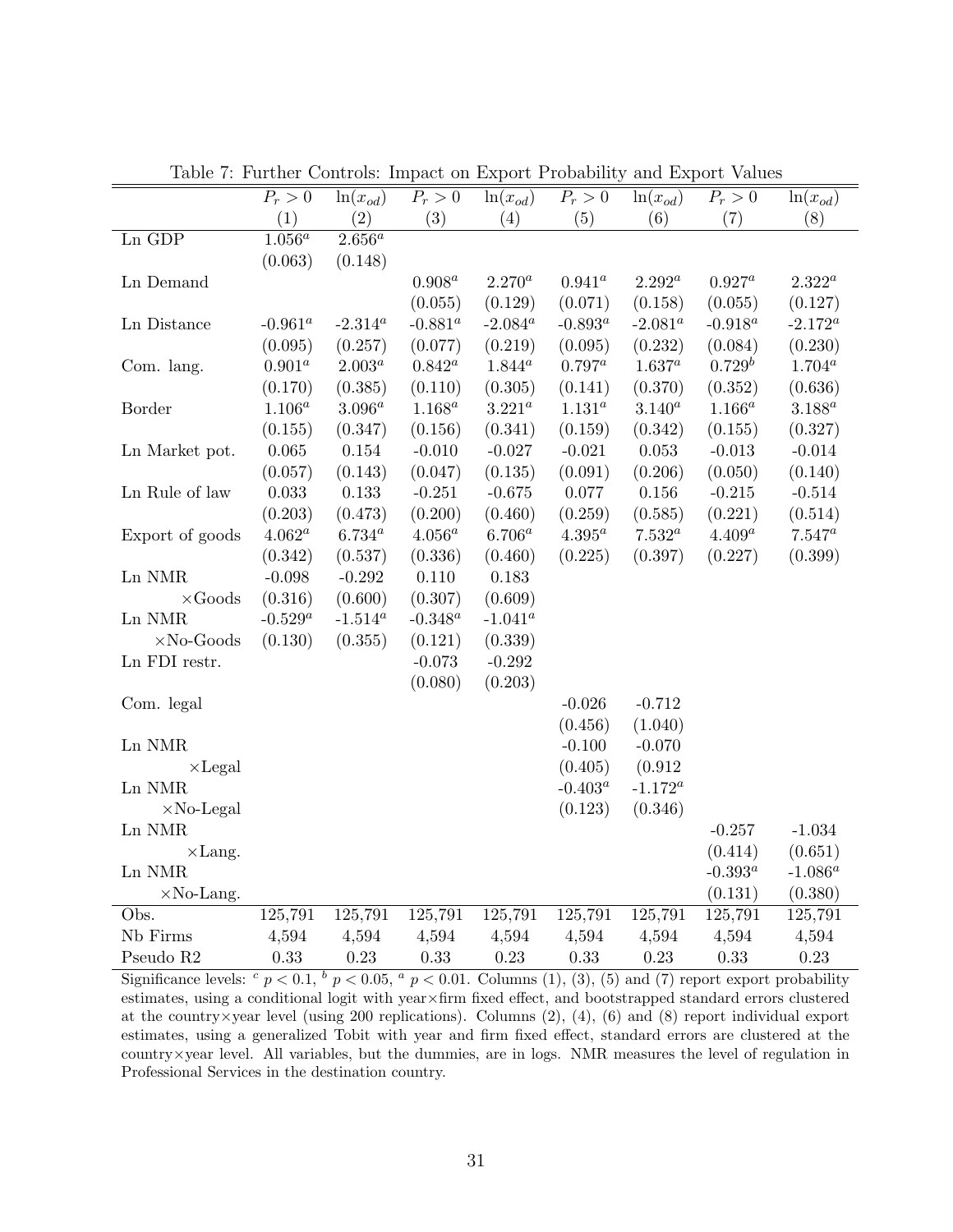|                         | $P_r>0$                | $ln(x_{od})$      | $P_r>0$      | $\ln(x_{od})$ | $P_r>0$      | $\ln(x_{od})$   | $P_r>0$     | $\ln(x_{od})$       |
|-------------------------|------------------------|-------------------|--------------|---------------|--------------|-----------------|-------------|---------------------|
|                         | (1)                    | $\left( 2\right)$ | (3)          | (4)           | (5)          | (6)             | (7)         | (8)                 |
| Ln Demand               | $0.913^{\overline{a}}$ | $2.285^{\circ}$   | $0.863^a$    | $2.109^{a}$   | $0.921^a$    | $2.294^{\rm a}$ | $0.919^a$   | $2.316^{a}$         |
|                         | (0.054)                | (0.127)           | (0.065)      | (0.132)       | (0.055)      | (0.124)         | (0.054)     | (0.125)             |
| Ln Distance             | $-0.914^a$             | $-2.192^a$        | $-0.910^a$   | $-2.171^a$    | $-0.910^a$   | $-2.133^a$      | $-0.917^a$  | $\textbf{-2.228}^a$ |
|                         | (0.078)                | (0.208)           | (0.062)      | (0.173)       | (0.083)      | (0.194)         | (0.086)     | (0.213)             |
| Com. lang.              | $0.797^a$              | $1.741^{a}$       | $0.834^a$    | $1.852^a$     | $0.788^{a}$  | $1.668^a$       | $0.802^a$   | $1.780^a$           |
|                         | (0.117)                | (0.323)           | (0.118)      | (0.300)       | (0.115)      | (0.323)         | (0.123)     | (0.334)             |
| Border                  | $1.165^a$              | $3.181^{a}$       | $1.176^{a}$  | $3.251^{a}$   | $1.174^{a}$  | $3.261^{a}$     | $1.167^a$   | $3.180^{a}$         |
|                         | (0.157)                | (0.351)           | (0.181)      | (0.392)       | (0.155)      | (0.347)         | (0.156)     | (0.347)             |
| Ln Market pot.          | $-0.009$               | $-0.009$          | 0.008        | 0.021         | $-0.013$     | $-0.020$        | $-0.012$    | $-0.034$            |
|                         | (0.046)                | (0.124)           | (0.043)      | (0.109)       | (0.048)      | (0.132)         | (0.050)     | (0.133)             |
| Export of goods         | $4.041^a$              | $6.643^a$         | $4.020^a$    | $6.512^a$     | $4.035^a$    | $6.701^a$       | $4.038^{a}$ | $6.667^a$           |
|                         | (0.340)                | (0.527)           | (0.321)      | (0.510)       | (0.338)      | (0.539)         | (0.339)     | (0.535)             |
| Ln NMR                  | 0.142                  | 0.150             | 0.105        | 0.199         | 0.183        | 0.420           | 0.159       | 0.191               |
| $\times \mathrm{Goods}$ | (0.312)                | (0.577)           | (0.295)      | (0.538)       | (0.310)      | (0.608)         | (0.312)     | (0.574)             |
| Ln NMR                  | $-0.341^a$             | $\text{-}1.143^a$ | $-0.319^{a}$ | $-1.053^a$    | $-0.309^{a}$ | $-0.805^b$      | $-0.327^a$  | $-1.071^a$          |
| $\times$ No-Goods       | (0.105)                | (0.320)           | (0.079)      | (0.267)       | (0.118)      | (0.314)         | (0.106)     | (0.314)             |
| Ln ICRG                 | $-0.819$               | $-4.018^a$        |              |               |              |                 |             |                     |
|                         | (1.072)                | (2.422)           |              |               |              |                 |             |                     |
| Ln Pol. stability       |                        |                   | $-0.337^b$   | $-1.282^a$    |              |                 |             |                     |
|                         |                        |                   | (0.149)      | (0.337)       |              |                 |             |                     |
| Ln Quality              |                        |                   |              |               | $-0.009$     | 0.440           |             |                     |
| of regulation           |                        |                   |              |               | (0.255)      | (0.708)         |             |                     |
| Ln Accountability       |                        |                   |              |               |              |                 | $-0.192$    | $-1.051$            |
|                         |                        |                   |              |               |              |                 | (0.348)     | (0.842)             |
| Obs.                    | 125,791                | 125,791           | 120,644      | 120,644       | 125,791      | 125,791         | 125,791     | 125,791             |
| Nb Firms                | 4,594                  | 4,594             | 4,534        | 4,534         | 4,594        | 4,594           | 4,594       | 4,594               |
| Pseudo R <sub>2</sub>   | 0.33                   | 0.22              | 0.34         | 0.34          | 0.33         | 0.23            | 0.33        | 0.23                |

<span id="page-34-0"></span>Table 8: Alternative Controls for the Business Environment: Impact on Export Probability and Export Values

Significance levels:  $c \neq p < 0.1$ ,  $b \neq 0.05$ ,  $a \neq p < 0.01$ . Columns (1), (3), (5) and (7) report export probability estimates, using a conditional logit with year×firm fixed effect, and bootstrapped standard errors clustered at the country×year level (using 200 replications). Columns (2), (4), (6) and (8) report individual export estimates, using a generalized Tobit with year and firm fixed effect, standard errors are clustered at the country×year level. Political Stability, Quality of Regulation and Accountability come from the World Development Indicators. The ICRG index comes from the PRS Group. All variables, but the dummies, are in logs. NMR measures the level of regulation in Professional Services in the destination country.